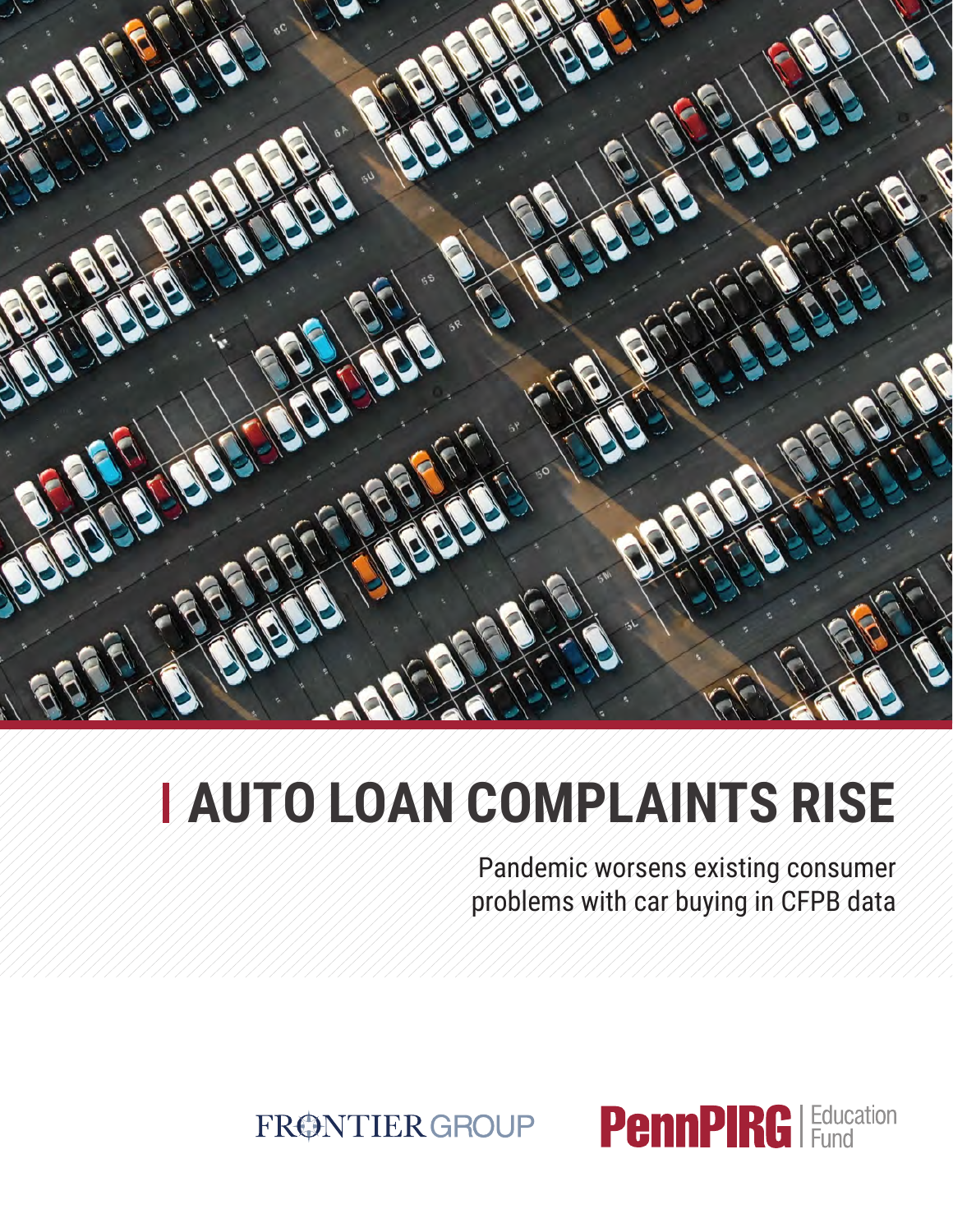# **Auto Loan Complaints Rise**

Pandemic worsens existing consumer problems with car buying in CFPB data



## FRØNTIER GROUP

WRITTEN BY:

Gideon Weissman and R.J. Cross Frontier Group

Ed Mierzwinski and Lucy Baker U.S. PIRG Education Fund

**October 2020**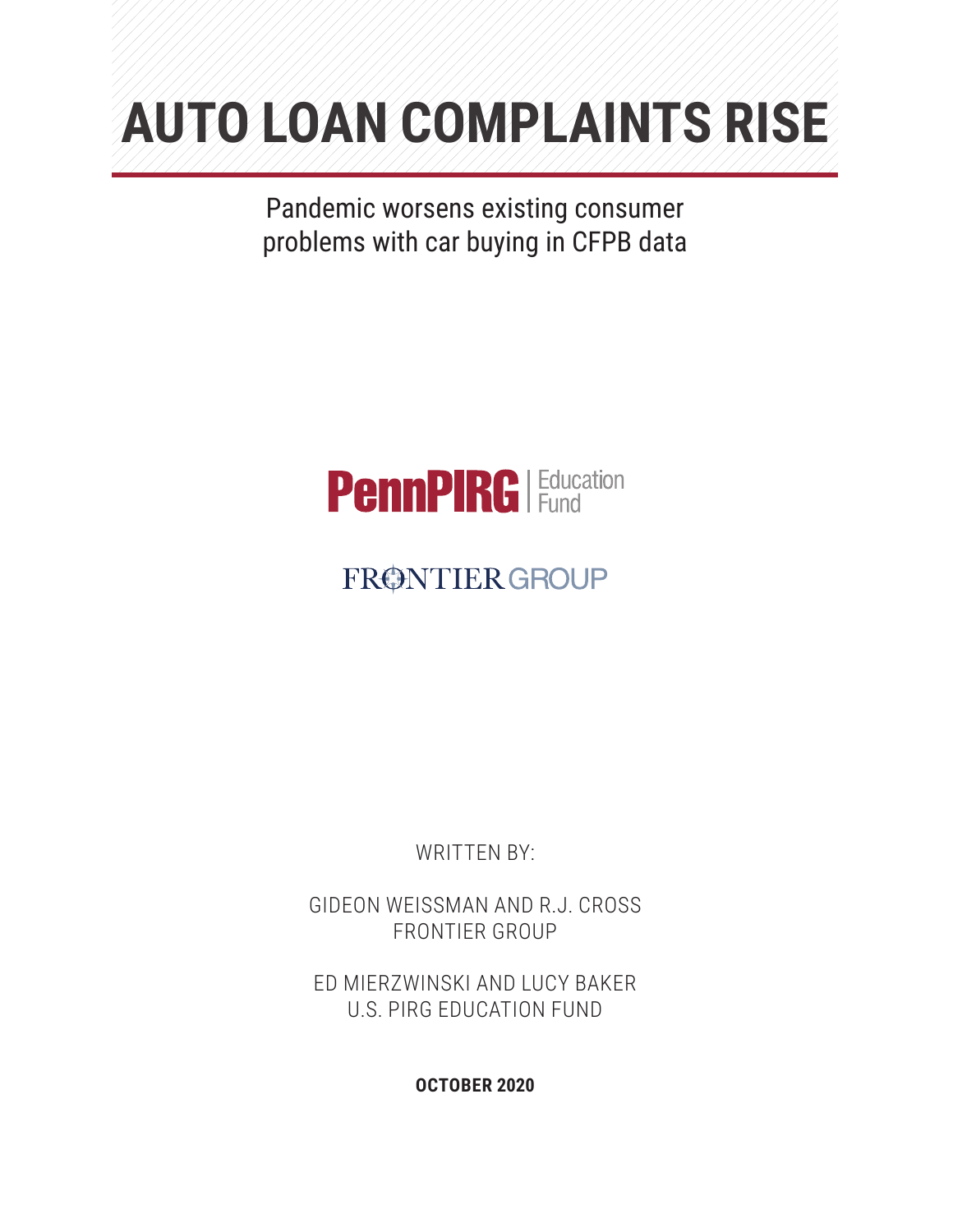## ACKNOWLEDGMENTS

PennPIRG Education Fund sincerely thanks Linda Jun of Americans for Financial Reform, Ruth Susswein of National Consumer Law Center, Ira Rheingold of National Association of Consumer Advocates and John Van Alst of National Consumer Law Center for their review of drafts of this document, as well as their insights and suggestions. Thanks also to Susan Rakov, Tony Dutzik and James Horrox of Frontier Group for editorial support.

PennPIRG Education Fund thanks our donors for making this report possible. The authors bear any responsibility for factual errors. The recommendations are those of PennPIRG Education Fund. The views expressed in this report are those of the authors and do not necessarily reflect the views of our funders or those who provided review.

 2020 PennPIRG Education Fund. Some Rights Reserved. This work is licensed under a Creative Commons Attribution 4.0 License. To view the terms of this license, visit www. creativecommons.org/licenses/by/4.0.

With public debate around important issues often dominated by special interests pursuing their own narrow agendas, the PennPIRG Education Fund offers an independent voice that works on behalf of the public interest. The PennPIRG Education Fund works to protect consumers and promote good government. We investigate problems, craft solutions, educate the public, and offer citizens meaningful opportunities for civic participation. For more information, please visit our website at www.pennpirgedfund.org.

Frontier Group provides information and ideas to help citizens build a cleaner, healthier and more democratic America. We address issues that will define our nation's course in the 21st century – from fracking to solar energy, global warming to transportation, clean water to clean elections. Our experts and writers deliver timely research and analysis that is accessible to the public, applying insights gleaned from a variety of disciplines to arrive at new ideas for solving pressing problems. For more information about Frontier Group, please visit www.frontiergroup.org.

Design: Alec Meltzer/meltzerdesign.net

Cover Image: PERO studio via Shutterstock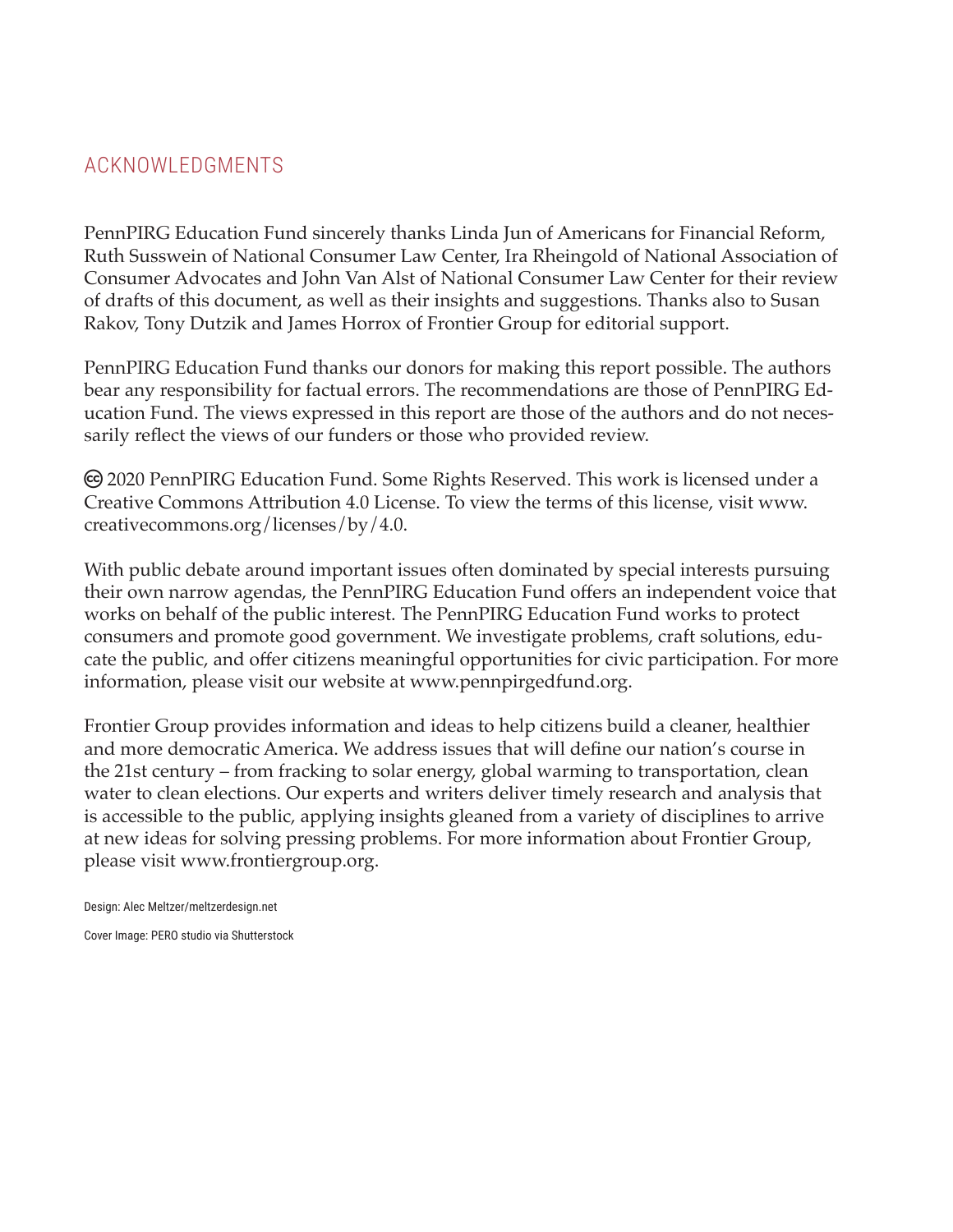# **ICONTENTS**

| GOVERNMENT POLICIES PUT MORE CONSUMERS INTO SHOWROOMS, AND INTO DEBT  7          |  |
|----------------------------------------------------------------------------------|--|
|                                                                                  |  |
|                                                                                  |  |
| CFPB COMPLAINTS DESCRIBE WIDESPREAD PROBLEMS WITH VEHICLE LOANS AND LEASES  9    |  |
| COMPLAINTS ABOUT AUTO LOANS AND LEASES HAVE SURGED DURING COVID-19 11            |  |
| COMPLAINTS DESCRIBE UNFAIR FEES, DECEPTIVE ADD-ONS, YO-YO FINANCING, AND MORE 12 |  |
|                                                                                  |  |
|                                                                                  |  |
|                                                                                  |  |
| HARASSMENT INVOLVING REPOSSESSION AND DEBT COLLECTION  17                        |  |
|                                                                                  |  |
|                                                                                  |  |
| MANY OF THE MOST-COMPLAINED-ABOUT AUTO FINANCE COMPANIES HAVE BEEN               |  |
|                                                                                  |  |
| IN MOST STATES, SANTANDER IS THE MOST-COMPLAINED ABOUT COMPANY 23                |  |
| SUBPRIME LENDERS ARE FREQUENT SUBJECTS OF AUTO DEBT COLLECTION COMPLAINTS 23     |  |
| VEHICLES AFFECT CONSUMERS' FINANCIAL LIVES BEYOND LOANS AND LEASES 24            |  |
|                                                                                  |  |
|                                                                                  |  |
|                                                                                  |  |
|                                                                                  |  |
|                                                                                  |  |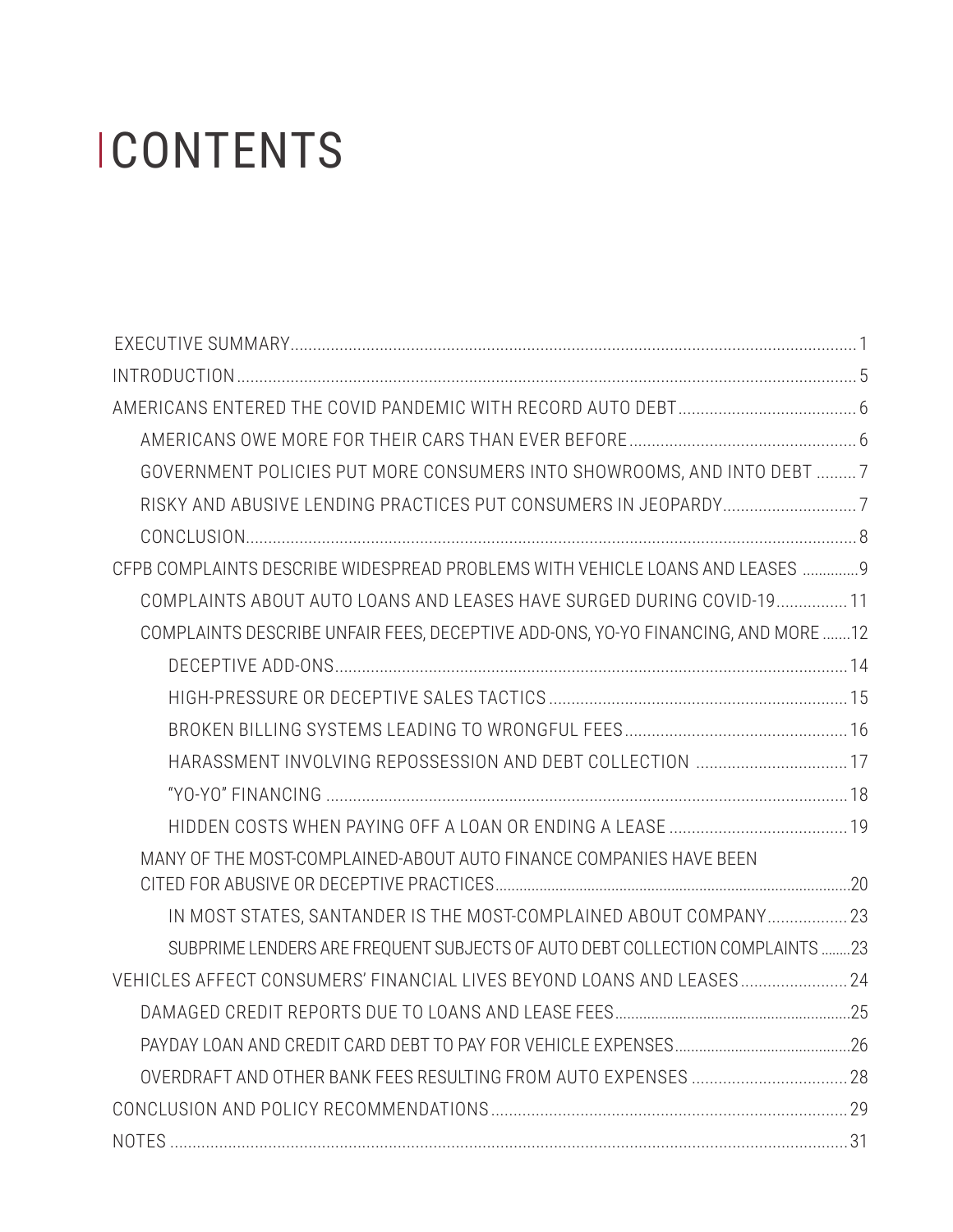## <span id="page-4-0"></span> EXECUTIVE SUMMARY

FINANCING THE PURCHASE OF A CAR is a minefield for consumers at even the best of times. Tricks and traps in the auto marketplace can leave consumers paying more for a car than they should – or, worse, to being victimized by predatory and abusive practices by auto dealers and lenders.

COVID-19 has left consumers even more vulnerable. A review of complaints to the Consumer Financial Protection Bureau's (CFPB) Consumer Complaint Database reveals **a sharp spike in consumer complaints about auto purchasing, leasing and financing since the beginning of the pandemic.**

With more Americans than ever owing money on their cars, and with the economic damage caused by COVID-19 continuing to mount, consumers need states, localities and the federal government to continue and bolster emergency programs for the duration of the pandemic – such as **guaranteeing access to loan relief programs, and banning debt collection, vehicle repossessions and negative credit reporting – and to enforce much-needed programs to protect consumers in the auto marketplace at all times.** 

**Consumer complaints reveal patterns of abusive and deceptive practices in the automobile industry – especially among "subprime lenders."** The pandemic has put a spotlight on auto sales and loan problems that have worsened since the expansion of

subprime auto lending following the 2008 financial collapse.

- Since 2017, consumers have submitted nearly 19,000 complaints about auto loans and leases. In addition, consumers have submitted 5,000 complaints about auto debt collection, and thousands more complaints relating to credit report problems caused by auto loans and leases.
- Santander has received more loan and lease complaints than any other company and ranks first or tied for first with the most complaints in 33 states and Washington, D.C. Santander has been the subject of numerous legal actions about its auto lending practices. In May 2020 Santander entered a \$550 million settlement with 33 states and the District of Columbia for subprime lending practices, including making loans to customers that had a high probability of defaulting.<sup>1</sup>
- The top five companies with the most auto debt collection complaints – Santander, Ally, Credit Acceptance Corporation, Westlake and Wells Fargo – all either specialize in or have substantial business in lending to consumers with subprime credit.
- Eight of the 15 most complained about companies have been the subject of CFPB enforcement actions related to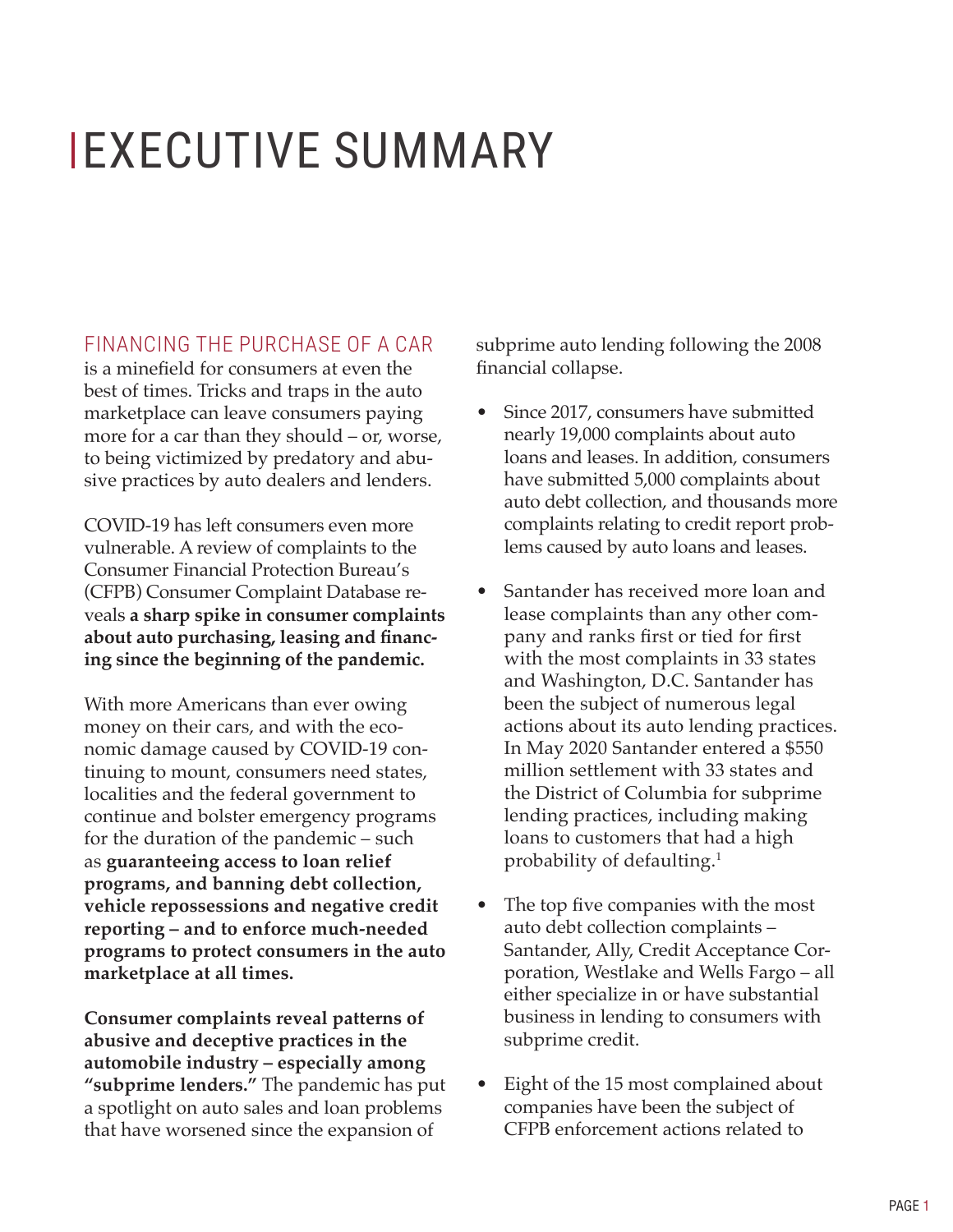auto loans.2 Many have also been the subject of other legal actions, including by state attorneys general. Credit Acceptance Corporation, the most complained-about nonbank finance auto lender, was sued by the state of Massachusetts in August 2020 for alleged violations that included making loans to borrowers that the company knew the consumers would be unable to repay.3

#### **Consumer complaints about auto lending and leasing have increased dramatically during the COVID-19 pandemic.**

- From March through July 2020, consumers submitted more than 2,800 auto loan and lease complaints – more than any other five-month period in the history of the Consumer Complaint Database.
- Complaints about being denied auto loan payment relief surged to double pre-pandemic volumes.<sup>13</sup>
- Since March 1, more than one in five auto loan and lease complaint narratives have mentioned the COVID-19 pandemic.

#### **The Consumer Complaint Database reveals a pattern of scams and abusive practices by banks, captive finance companies, and subprime lenders.**

- *• Deceptive add-ons.* Dealers will often attempt to sell consumers expensive add-on products such as extended warranties, service plans and insurance products.14 Of complaints in the CFPB database related to add-on products, 29 percent include the term "warranty," and 39 percent include the term "insurance."
- *• High-pressure or deceptive sales tactics.* In complaint narratives, consumers describe feeling pressured into expensive loans and add-on products.
- *• Broken billing and payment systems.* More than one in five auto loan and lease complaints are cataloged as having to do with a "billing problem," with 42 percent of billing complaint narratives mentioning the term "late," as many consumers describe broken billing systems causing late fees.
- *• Harassment over repossessions and debt collection.* Consumers have submitted more than 5,000 complaints regarding debt collection for auto debt, of which nearly half (45 percent) involve harassing behavior by collectors.
- *• Yo-yo financing and changing loan terms.* More than 280 complaints are about loan terms changing during or after closing – a tactic sometimes used by dealers or lenders to get consumers to accept a higher interest rate than they'd initially been quoted.15 Some complaints describe "yo-yo financing," in which a dealer tries to change loan terms after a consumer has already driven off in their vehicle.

#### **Rising auto debt and the COVID-19 pandemic leave a growing share of Americans vulnerable to problems with car loans.**

- The amount of outstanding auto debt has risen more than 85 percent since the end of 2009, while the number of Americans holding auto debt reached a record high in early 2020.<sup>16</sup>
- Even before the pandemic started, more than 5 percent of auto loans were at least 90 days delinquent.<sup>17</sup>
- Longer loan terms and expensive add-on products leave more Americans owing more on their vehicles than they are worth – exacerbating their vulnerability to economic shocks like the COVID-19 pandemic.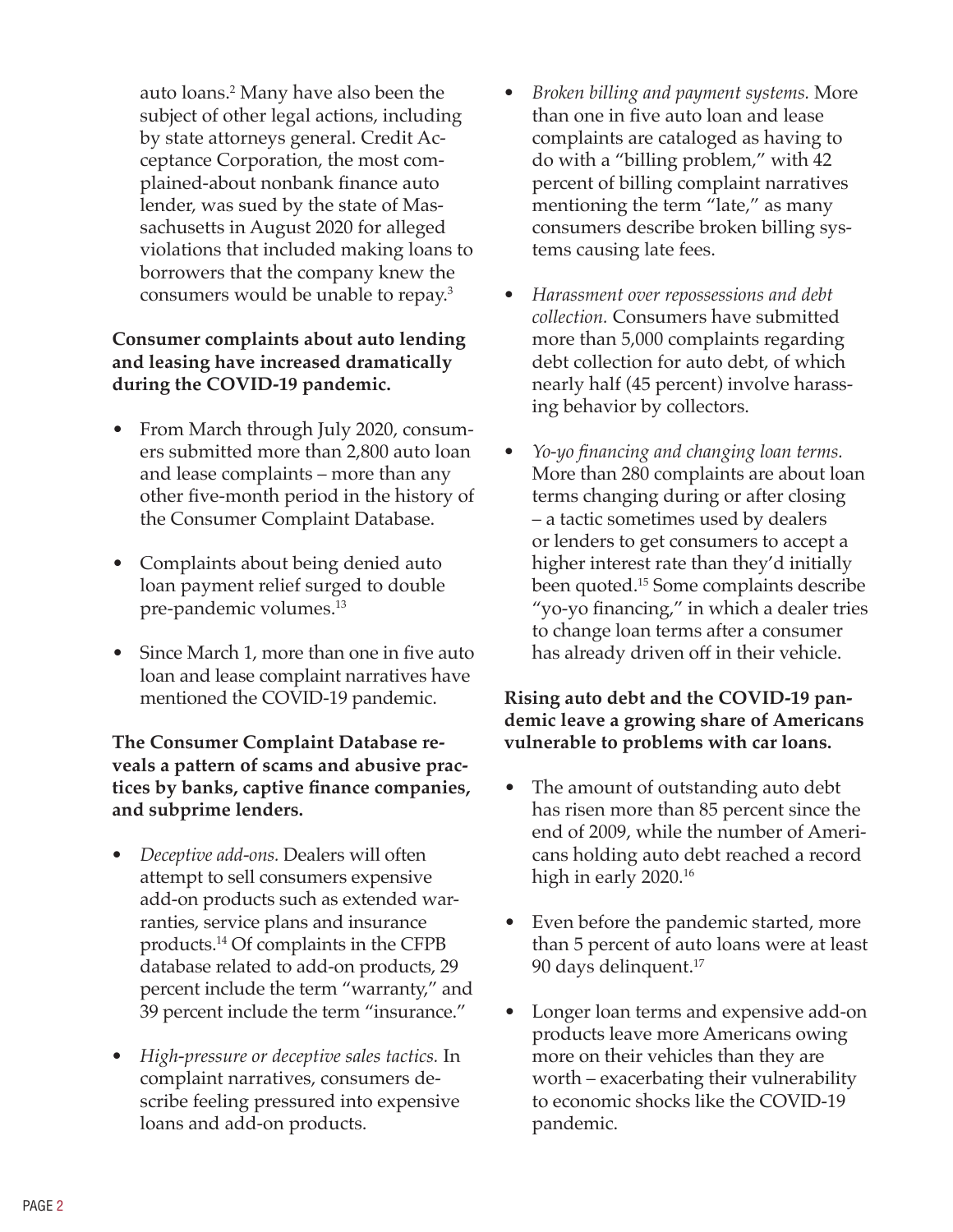## TABLE ES-1. EIGHT OF THE TOP-MOST COMPLAINED ABOUT COMPANIES HAVE BEEN THE SUBJECT OF CFPB ENFORCEMENT ACTIONS RELATED TO AUTO LOANS

*Table does not include actions not taken by the CFPB, including by other federal or state agencies, state attorneys general, or class action lawsuits.*

|                | <b>Company name</b>                        | <b>Number of vehicle</b><br><b>loan and lease</b><br>complaints | Summary of harmful auto loan practices targeted<br>by CFPB enforcement action                                                                                                                                                                                         |
|----------------|--------------------------------------------|-----------------------------------------------------------------|-----------------------------------------------------------------------------------------------------------------------------------------------------------------------------------------------------------------------------------------------------------------------|
| 1              | Santander                                  | 2,347                                                           | Failed to properly describe "the benefits and<br>limitations of its S-GUARD GAP product, which it<br>offered as an add-on to its auto loan products."4<br>(November 2018)                                                                                             |
| $\overline{2}$ | Ally Financial                             | 1,437                                                           | Engaged in "[d]iscriminatory auto loan pricing practices<br>harming African-American, Hispanic, and Asian and<br>Pacific Islander consumers." <sup>5</sup> (December 2013)                                                                                            |
| 3              | <b>General Motors Financial</b><br>Company | 938                                                             |                                                                                                                                                                                                                                                                       |
| $\overline{4}$ | Wells Fargo                                | 934                                                             | "[V]iolated the Consumer Financial Protection Act<br>(CFPA) in the way it administered a mandatory<br>insurance program related to its auto loans." <sup>6</sup> (April<br>2018) Participated in "an illegal marketing-services-<br>kickback scheme."7 (January 2015) |
| 5              | Capital One                                | 806                                                             |                                                                                                                                                                                                                                                                       |
| 6              | Toyota Motor Credit<br>Corporation         | 742                                                             | Charged African-American, Asian and Pacific<br>Islander borrowers "higher interest rates than white<br>borrowers for their auto loans, without regard to<br>their creditworthiness." <sup>8</sup> (February 2016)                                                     |
| $\overline{7}$ | JPMorgan Chase                             | 689                                                             | Participated in "an illegal marketing-services-<br>kickback scheme." <sup>9</sup> (January 2015)                                                                                                                                                                      |
| 8              | Hyundai Capital                            | 677                                                             |                                                                                                                                                                                                                                                                       |
| 9              | Credit Acceptance<br>Corporation           | 539                                                             |                                                                                                                                                                                                                                                                       |
| 10             | Nissan Motor Acceptance<br>Corporation     | 515                                                             |                                                                                                                                                                                                                                                                       |
| 11             | Westlake Services, LLC                     | 465                                                             | Pressured borrowers "using illegal debt collection<br>tactics." <sup>10</sup> (September 2015)                                                                                                                                                                        |
| 12             | American Honda Finance<br>Corp.            | 453                                                             | Harmed African-American, Hispanic, and Asian<br>and Pacific Islander with discriminatory auto loan<br>pricing. <sup>11</sup> (July 2015)                                                                                                                              |
| 13             | <b>BMW Financial Services</b>              | 302                                                             |                                                                                                                                                                                                                                                                       |
| 14             | U.S. Bancorp                               | 297                                                             | Used "deceptive marketing and lending practices<br>targeting active-duty military." <sup>12</sup> (June 2013)                                                                                                                                                         |
| 15             | Ford Motor Credit                          | 280                                                             |                                                                                                                                                                                                                                                                       |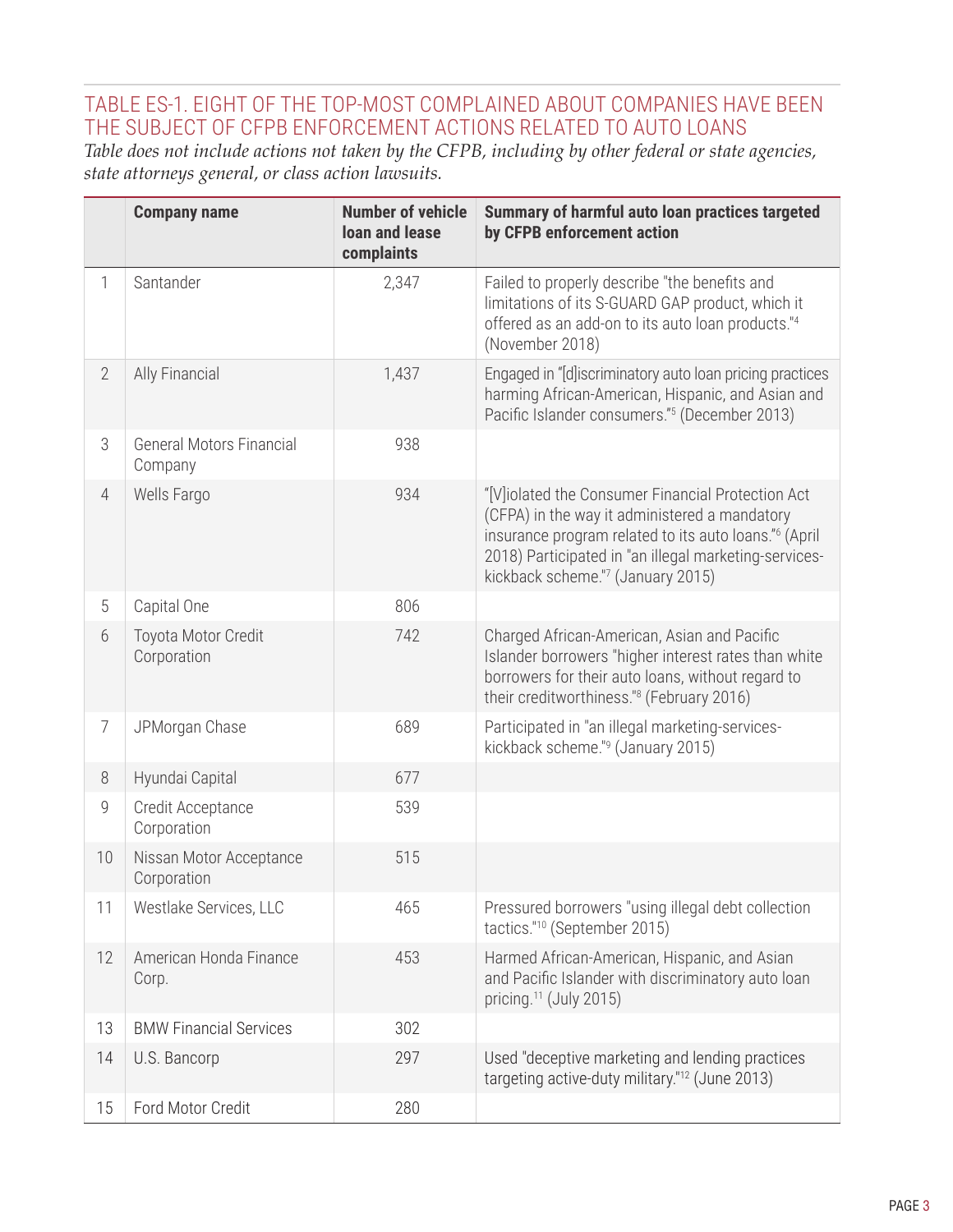• The automobile-dependent design of America's cities and transportation network leaves many Americans with little choice but to go into debt to own a car. The financial crisis facing transit agencies during COVID-19 could leave even more Americans financially vulnerable due to car dependence.

Each year, roughly 60 million Americans buy or lease a vehicle.18 These consumers deserve protection from the scams and abuse that are all too common in America's current vehicle finance marketplace – and special protection during the COVID-19 crisis. **To protect consumers from auto marketplace scams, policymakers must step up enforcement of consumer protection laws. Specifically:** 

- **• For the duration of the pandemic,** policymakers must guarantee access to loan relief programs, while banning repossessions, debt collection, and negative credit reporting.
- **• Policymakers must take permanent action** to protect consumers from predatory or abusive auto loan practices, with measures like closing loopholes that allow excessive interest rates, banning forced arbitration in consumer financial contracts (including auto sales), and stepping up enforcement of existing laws.
- **• Policymakers must make it easier to avoid car ownership**, including by expanding transit and minimally ensuring that COVID-19 does not result in slashed transit service.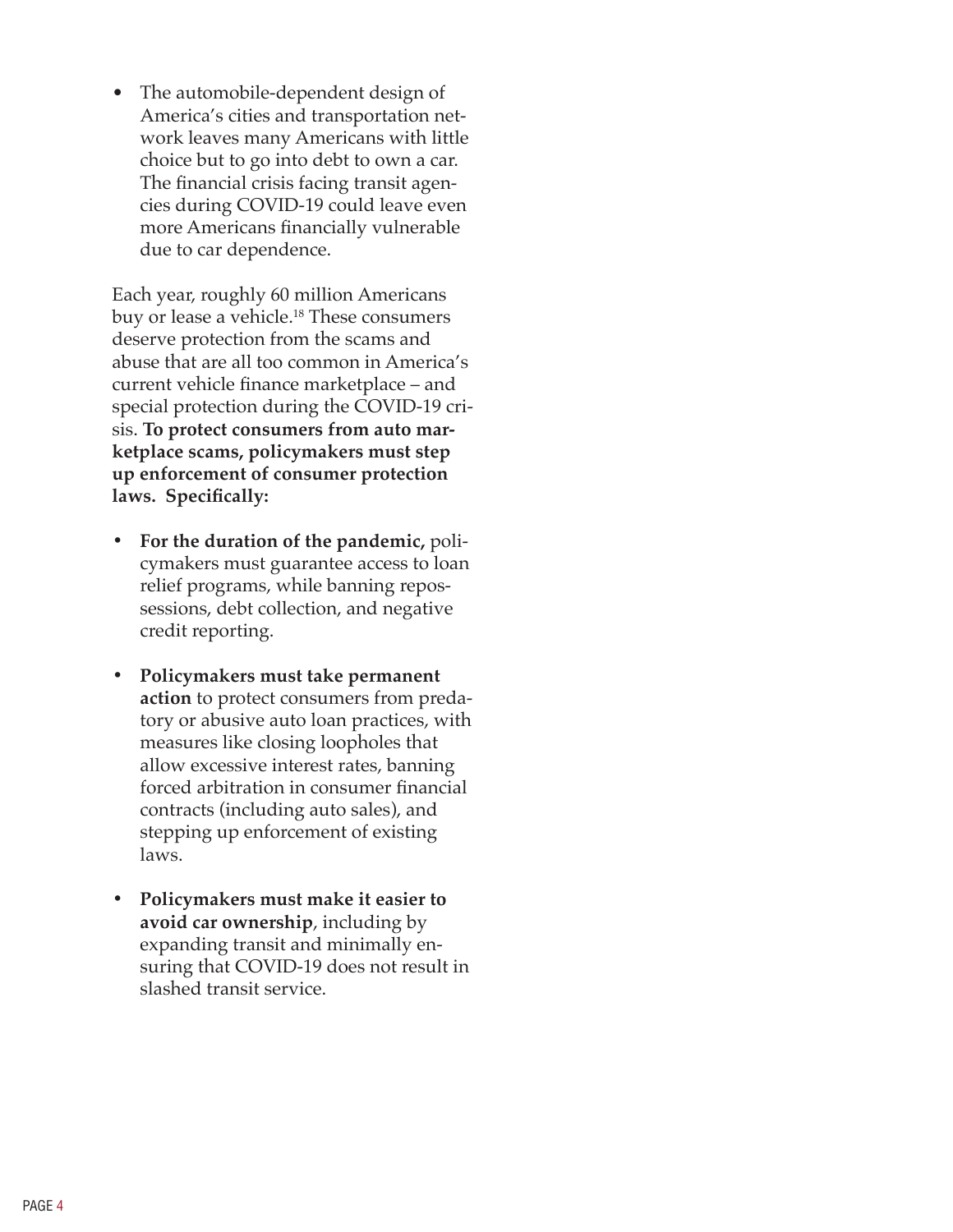## <span id="page-8-0"></span>**Introduction**

## WHEN THE COVID-19 CRISIS BEGAN IN

March 2020, federal officials swung into action to prevent economic disaster.

Unemployment checks were boosted by \$600.19 Billions of dollars were provided to businesses to help pay their employees.20 And legislation guaranteed certain borrowers, including for federally-backed mortgages, access to payment relief on their loans.

But for the more than 100 million Americans who owe money on their cars, there were no federal guarantees of payment relief to the most economically-challenged car owners in danger of default, unlike CARES Act protections that prevented foreclosures for homeowners with federally-subsidized mortgages and defaults on federally subsidized student loans. Many lenders did offer voluntary forbearance programs, which – together with money from emergency payments and unemployment benefits – prevented or at least delayed a massive wave of automobile delinquencies and repossessions.

Beneath the surface, however, a growing number of consumers have been reporting trouble with their car loans to the nation's leading watchdog for the interests of consumers in the financial marketplace: the Consumer Financial Protection Bureau (CFPB). And with more consumers owing

more money on their cars than ever before – and with the nation's economic picture looking more uncertain than ever – now is a critical time to take the temperature of the marketplace for auto loans and identify the tricks and traps that leave consumers most at risk.

Fortunately, a vast wealth of information on consumer experiences is available in the CFPB's Consumer Complaint Database – America's first-ever publicly available and government-run repository of consumer complaints about the financial marketplace. The database allows for not just an analysis of broad consumer trends, but also for the reading of individual complaint narratives, written by consumers in their own words.

The following analysis sheds light on consumer experiences in an auto marketplace that in recent years has become saturated with financial risks. The story it tells is clear: Too often, consumers are victimized by abusive and predatory behavior by car dealers and lenders. And the strains caused by COVID-19 threaten to turn a situation that is already damaging to many consumers into a full-blown crisis.

Federal agencies can no longer sit on the sidelines. It is time for the CFPB, the Federal Trade Commission, and states and localities to ensure fair treatment in the automobile marketplace for all consumers.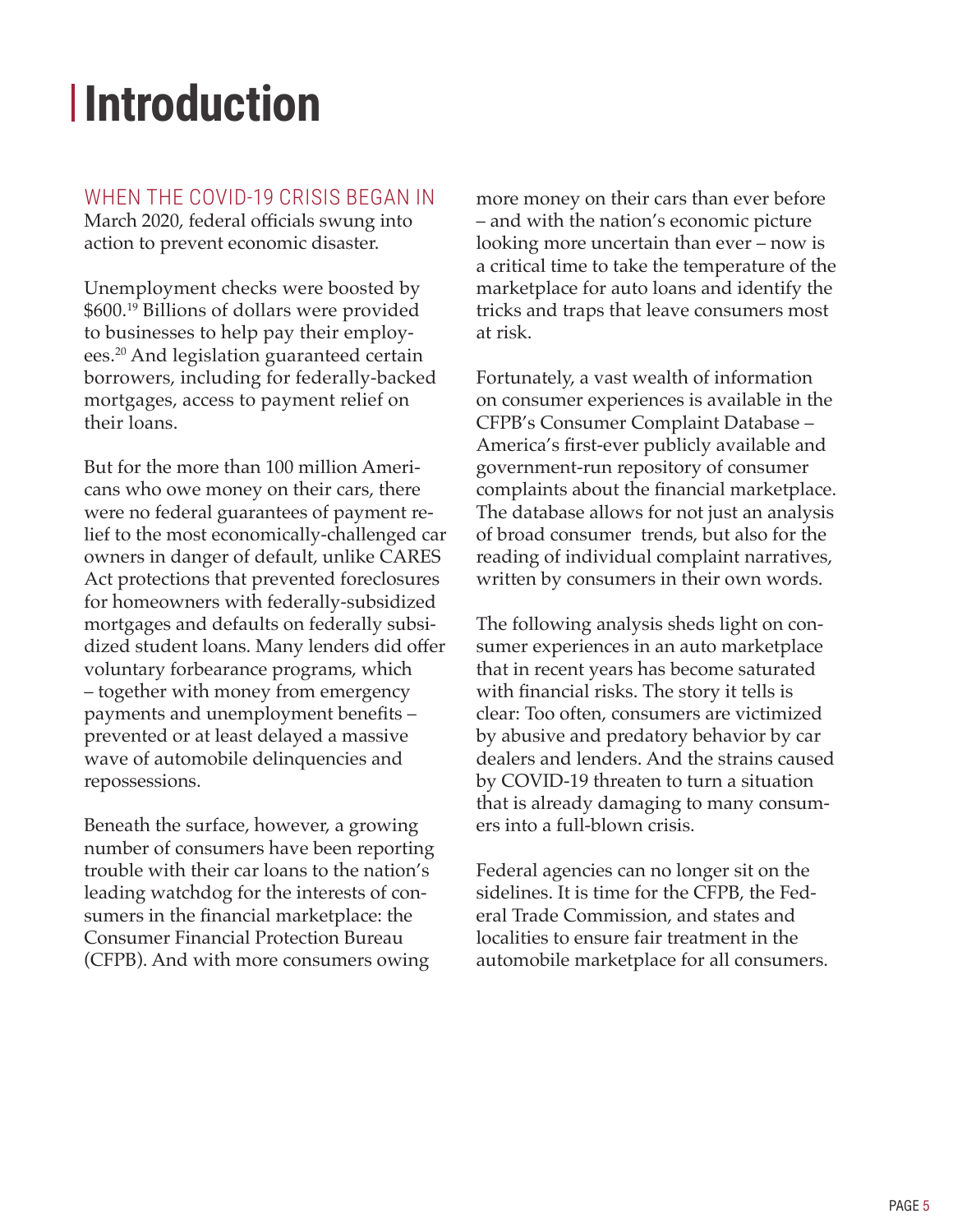## <span id="page-9-0"></span>**Americans entered the COVID pandemic with record auto debt**

#### SINCE THE END OF THE GREAT RECESSION,

auto debt has been rising in the United States. More Americans than ever before owe money on their cars, and the amount they owe is the highest in U.S. history. As a result, the COVID pandemic finds Americans uniquely vulnerable to auto-related financial stress.

### **Americans owe more for their cars than ever before**

Americans currently owe more for their cars than at any other point in U.S. history. Outstanding auto debt currently stands at over \$1.3 trillion – a rise of more than 85

percent since the end of 2009.<sup>21</sup> And that debt is held by more Americans than ever before; in the first quarter of 2020, there were 116 million open loan accounts, an increase of more than 40 percent from early 2010.<sup>22</sup> That's roughly an unpaid car loan for every 1 in 3 Americans.

The rise of auto debt since the Great Recession was no accident. It was driven in part by Wall Street's desire for solid returns from seemingly reliable auto loans, abetted by lending practices that ranged from irresponsible to predatory.

## FIGURE 1. TOTAL AMOUNT OF U.S. AUTO DEBT OUTSTANDING23

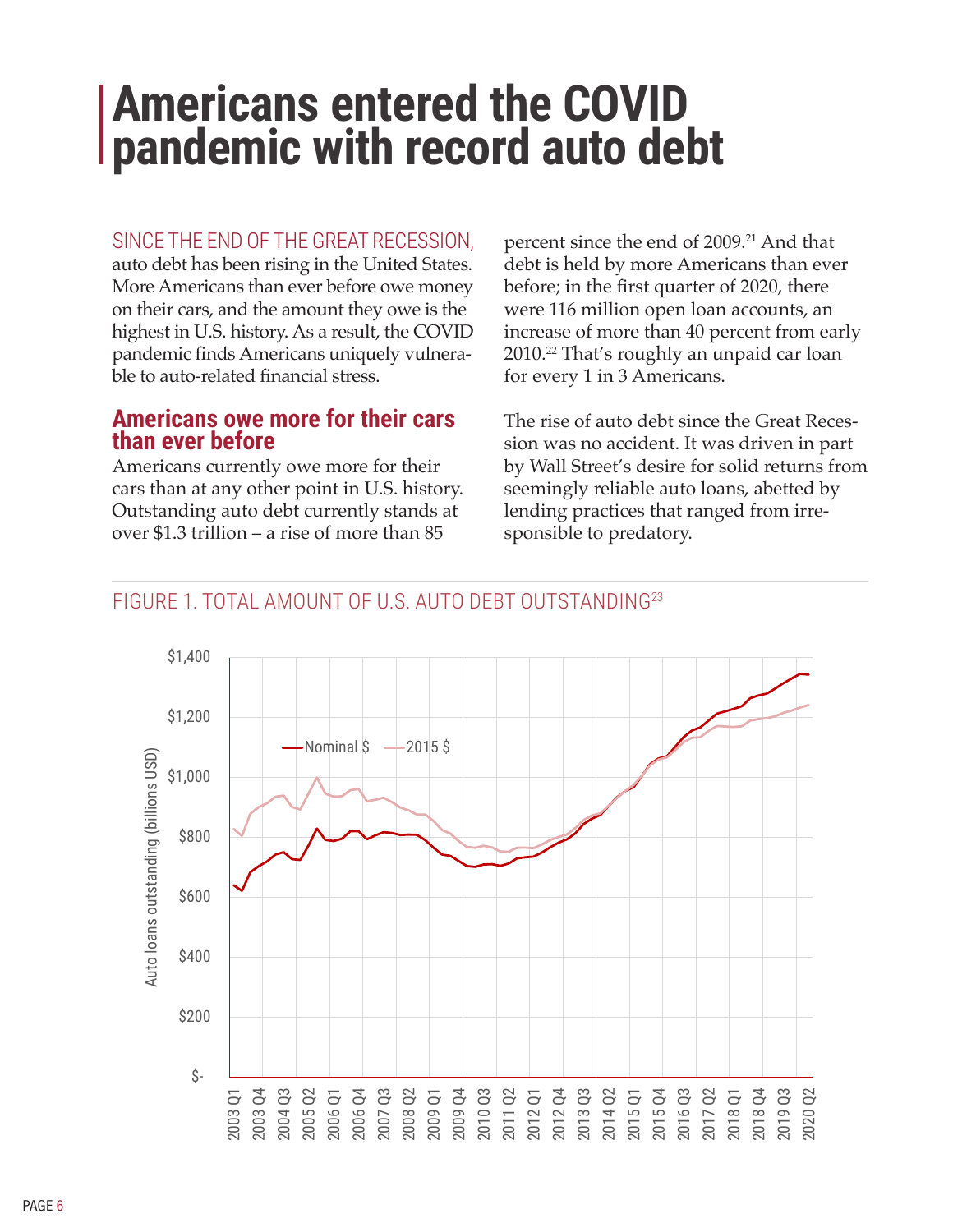#### <span id="page-10-0"></span>**Government policies put more consumers into showrooms, and into debt**

Wall Street's seemingly insatiable appetite for auto debt was driven in part by government policies and by changes in consumers' habits around debt that became apparent during the Great Recession.

The federal government undertook numerous policy steps to get Americans back into showrooms during the Great Recession. Low interest rates encouraged by the Federal Reserve, federal programs such as Cash for Clunkers, and the introduction of a new federal deduction for sales taxes associated with the purchase of a new car all helped to encourage vehicle purchases and borrowing.24

Meanwhile, lenders and Wall Street began to notice changes in how consumers paid off their loans during the Great Recession. In the years before 2009, many consumers prioritized making their mortgage payments before all other loans. During the recession, however, consumers began to prioritize car payments instead, as cars are essential for many to get to work and it is easier for lenders to repossess a car than to foreclose on a house.25 This change made auto lending more appealing and contributed to the surge in auto debt.

## **Risky and abusive lending practices put consumers in jeopardy**

The combination of federal policy and this change in consumer habits did not escape the notice of investors who were looking for non -mortgage sectors of the market in which to invest.26 Lenders and dealers began to make loans that would once have seemed risky – such as loans with longer repayment terms for higher-priced vehicles and loans to people lacking the ability to repay. In addition, the outstanding balances on existing loans were increasingly rolled over into new car loans after trade-in, further increasing auto debt.27

## **Expansion of subprime lending**

The recovery from the financial crisis of 2008 featured an expansion of "subprime" auto loans – those to consumers with lower credit ratings or other blemishes on their credit history that suggest they may be more likely to default on their debt payments than other consumers.<sup>28</sup>

Increasing investor demand for high-yield bonds encouraged lenders to find more borrowers whose debt could be bundled into securities and sold on the stock market in high-risk, high-profit bundles. As a result, some lenders began to engage in questionable lending practices reminiscent of the mortgage market leading up to the 2008 housing crash, including extending loans to consumers without full consideration of their ability to pay. For example, in 2017, Santander Consumer USA Holdings Inc., one of the largest U.S. auto lending firms, was found to have verified the income of borrowers on only 8 percent of the auto loans it then bundled into \$1 billion worth of bonds and sold to investors.29 In some cases, car salespeople have even been found artificially inflating a consumer's income to make sure they will qualify for a loan they ultimately can't repay, as was the case for a Connecticut woman making \$660 a month who was pushed into a loan with a \$809 monthly payment, a fact she didn't realize until after signing the paperwork.30

This high-risk lending has been enabled in part by technological advances that make it easier for lenders to repossess vehicles of delinquent borrowers more easily than ever before. These technologies include GPS vehicle tracking devices and ignition kill switches that allow a lender to remotely disable a vehicle if a payment is missed. $31$ By some estimates, as many as 70 percent of vehicles purchased with subprime financing have one of these technologies installed.32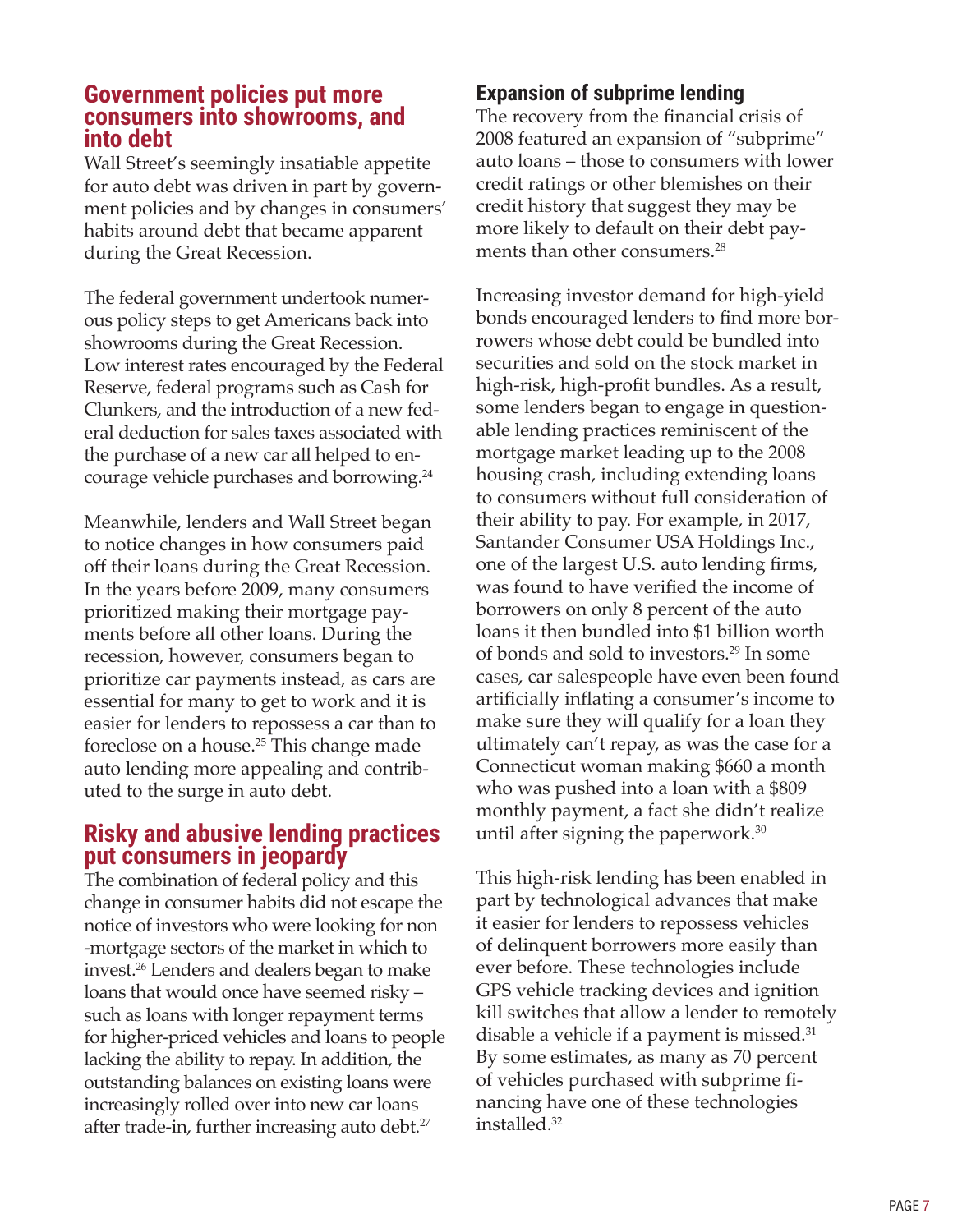#### <span id="page-11-0"></span>**Lengthening loan terms and increasing vehicle prices**

The last decade has seen the steady lengthening of vehicle loan terms. From 2009 to 2017, the percentage of auto loans with sixyear or longer loan terms doubled from 26 percent to 42 percent.33 Longer loan terms result in smaller monthly payments that increase the short-term affordability of a vehicle purchase, but at the expense of higher costs over the lifetime of the loan. Longer loan terms and lower interest rates have allowed consumers to buy "more car" for the same monthly payment, driving average vehicle prices. From 2009 to 2019, the average transaction price for new vehicles rose by 30 percent, from \$28,600 to \$37,200.34

The pandemic has also caused a surge in used car demand; prices increased 16 percent in July, according to Edmunds.com, and used car prices are in some cases, appreciating. One dealer said, "I've never seen that before."<sup>35</sup>

Longer loan terms and increased vehicle prices have increased the amount of money consumers will spend on interest payments, and the more time they will spend "underwater" on a car – owing more on it than its worth. This increases a consumer's risk of default and repossession. In 2017, the CFPB found that a borrower with a six-year loan is twice as likely to default as one with a five-year loan.<sup>36</sup>

## **Predatory and abusive tactics**

The way that dealerships make money has shifted dramatically over the last two decades. In the early 2000s, dealerships made most of their vehicle sales profit from the vehicle gross, rather than financing and add-on income. By 2018, however, dealerships made an average of \$420 off the sale of a new vehicle, and \$908 off financing and insurance sales accompanying the sale of a new car.<sup>37</sup> With dealerships increasingly dependent on financing and add-on products,

many have turned to predatory and abusive tactics to boost these sources of revenue.

Dealer tactics, described both in CFPB complaints and in news reports, include lengthy high-pressure sales pitches, "yo-yo financing" in which terms of a loan are changed after consumers have driven off the lot, and selling overpriced add-ons that customers don't need. When dealers arrange financing on behalf of a consumer, they often mark up interest rates offered by banks for consumers, recouping the difference as profit. $38$ According to the Center for Responsible Lending, buyers who purchased dealerfinanced cars in 2009 alone paid an extra \$25.8 billion in interest over the life of their loans due to these markups.<sup>39</sup>

## **Conclusion**

The decade following the financial crisis saw a tremendous push to lend money to people to buy cars. As vehicle prices rose, lenders lengthened loan terms and lowered rates, investors pumped money into the subprime market, and some lenders stopped ensuring their borrowers would be able to repay. Financing entities competed for dealers' business. They encouraged the longer terms and lower rates by offering dealers other incentives, including less verification of credit applications and more leeway in add-on fees and loan-to-value ratios. These practices helped more people buy vehicles – but they also threatened consumers' financial stability even in good times, pumped up American loan debt, and led to increased rates of delinquency.

COVID-19 and its economic impacts poured gasoline on to this fire, leading to job losses at a time when many Americans were already drowning in debt. The CFPB database reveals the dark side of the auto lending boom and hints at the major challenges facing consumers during the continuing pandemic.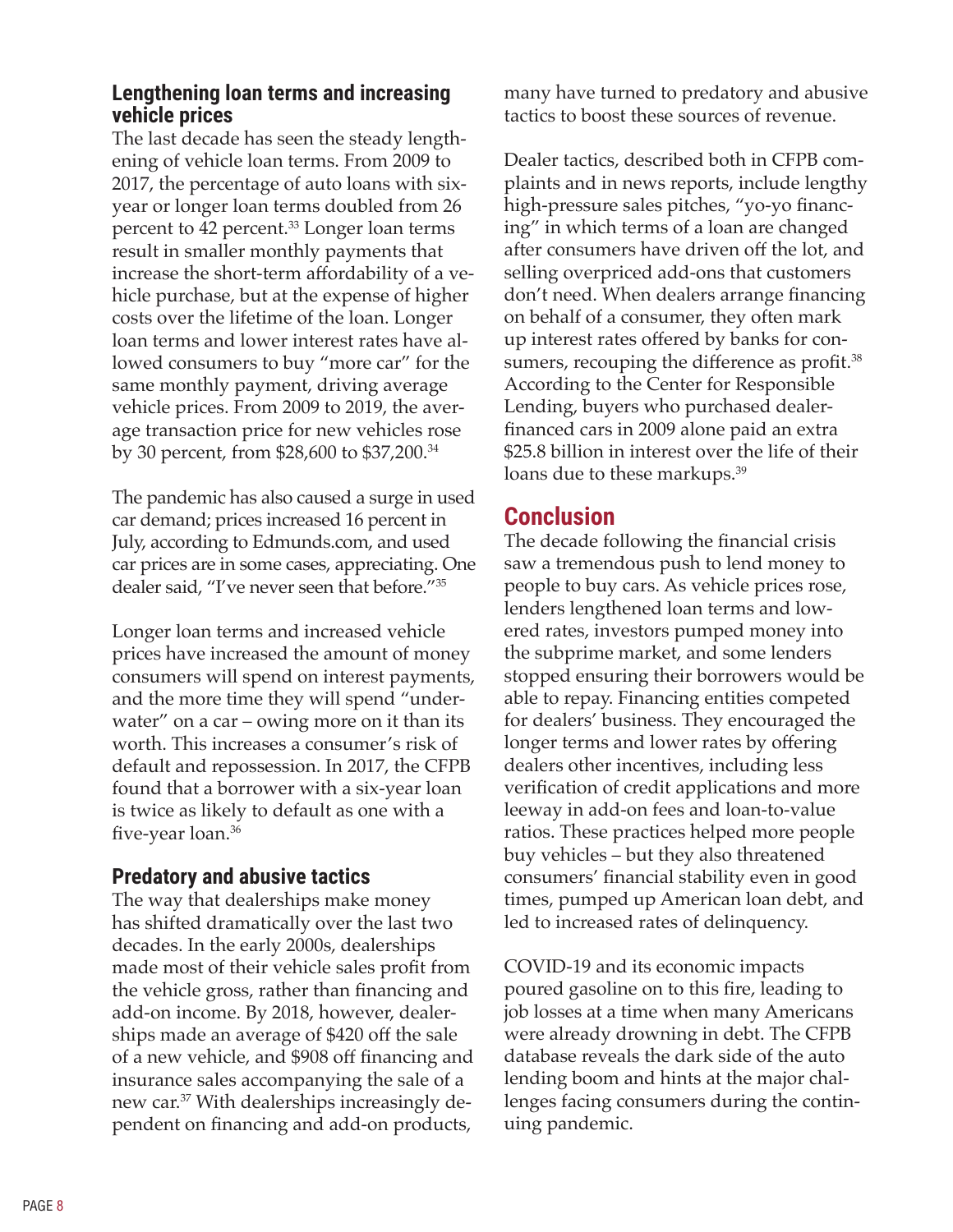## <span id="page-12-0"></span>**CFPB complaints describe widespread problems with vehicle loans and leases**

#### THE CONSUMER FINANCIAL PROTECTION

Bureau's Consumer Complaint Database is a window into consumer experiences in the financial marketplace, including experiences purchasing and leasing vehicles, which are among the most expensive transactions most consumers will make in their lifetimes.

In June 2012, the Consumer Financial Protection Bureau (CFPB) began accepting complaints to help U.S. consumers resolve problems with financial companies. Complaints are published in the Consumer Complaint Database, and provide a nationwide look at consumer problems with financial products including bank accounts, mortgages and loans. Through the end of July 2020, the database included more than 1.7 million complaints, including more than 580,000 complaints with an accompanying consumer complaint narrative – the text of the complaint, in the consumer's own words, which consumers can choose to make public.

From April 2017 through July 2020, consumers submitted nearly 19,000 complaints regarding "vehicle loan or lease" products.<sup>40</sup> Eighty-three percent of those complaints concerned loans, and 17 percent concerned leases, a rough reflection of the proportion of active loans and leases in the U.S.<sup>41</sup>

The database also contains thousands of complaints indirectly related to auto loans and leases, including:

- More than 5,200 complaints dealing with auto debt in the "debt collection" category of financial products.
- More than 2,800 complaints about problems with credit reports related to auto payments in the "vehicle loan and lease" product category, as well as thousands more that are included in the database's "credit reporting" product category.
- Many more complaints about vehicle costs leading to problems with other financial products, including credit cards, bank fees, and other loans. (See "Vehicles affect consumers' financial lives beyond loans and leases," page 24.)

An analysis of loan and lease complaints shows that problems with auto loans and leases are widespread, are caused by many types of consumer mistreatment, and involve many companies that have previously been the subject of legal action for poor treatment of customers.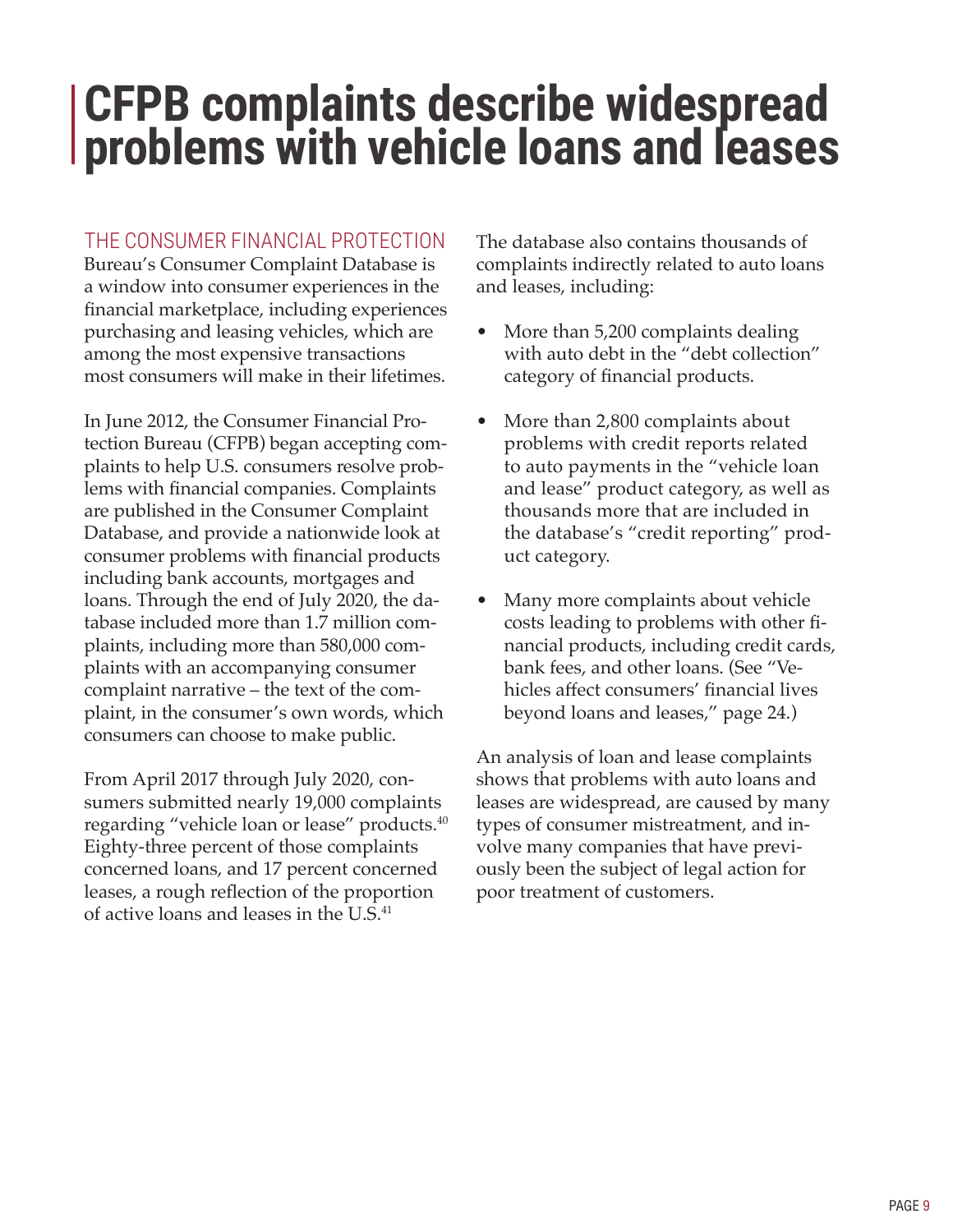## SEVERAL FEDERAL AGENCIES REGULATE AUTO SALES AND LENDING

The CFPB has jurisdiction over companies that provide financial products and services, including auto financing companies. But it is not the only federal agency to regulate aspects of the automobile finance marketplace. As a result, the CFPB Consumer Complaint Database provides only a partial window into the issues facing consumers related to car-buying and auto loans.

Many consumer problems with vehicles do not involve a financial product. These include mechanical problems with vehicles, misleading vehicle advertisements, and problems with repairs. Complaints with these issues generally fall under the jurisdiction of other federal or state agencies, including state attorneys general, the National Highway Traffic Safety Administration (which takes complaints on equipment safety problems), and the Federal Trade Commission (which takes complaints on fraud and unfair business practices).42 When the CFPB does receive a complaint outside of its jurisdiction, it forwards the complaint to the appropriate agency.43

Many complaints that involve vehicle loans and leases also fall outside of CFPB jurisdiction. This is because, except for "buy-here, pay-here" dealers that both sell vehicles and originate vehicle loans without securitizing them, the CFPB does not have full authority over auto dealers. Auto dealers play an important role in the vehicle loan and lease process. In the case of retail installment sales contracts, dealers serve as original creditors, and may then sell securitized contracts to financing entities in the investment markets.44 Dealers also originate loans, collect

detailed information from consumers, forward it on to third-party lenders, and can also add interest on top of the "buy rate" set by the lender.<sup>45</sup>

Despite their central role in the auto lending process, issues regarding dealers generally do not fall under CFPB jurisdiction due to a dealer carve-out in the Dodd-Frank Act, and therefore complaints about these problems are often not reflected or described in CFPB complaints.<sup>46</sup> Notably, the CFPB does have jurisdiction over the financing companies involved in dealer-arranged financing, and in 2013 issued guidance instructing lenders to help limit the ability of dealers to apply unfair or discriminatory buy rates to loans (guidance which was subsequently rescinded by a legislative veto under the Congressional Review Act).<sup>47</sup>

Many more vehicle complaints are included in other federal and state complaint databases, although those complaints are generally not publicly available for detailed analysis. For example, the FTC's Consumer Sentinel Network includes nearly 600,000 complaints classified as "auto related" – but only summary data is available to the public, and the complaints are not downloadable or searchable.<sup>48</sup>

The CFPB's Consumer Complaint Database – and, therefore, the analysis in this report  $-$  only contains complaints about financial products: vehicle loans and leases, debt collection and credit reports involving auto debt, and title loans. These complaints are only the tip of the iceberg when it comes to the challenges consumers face in buying, owning and paying for motor vehicles.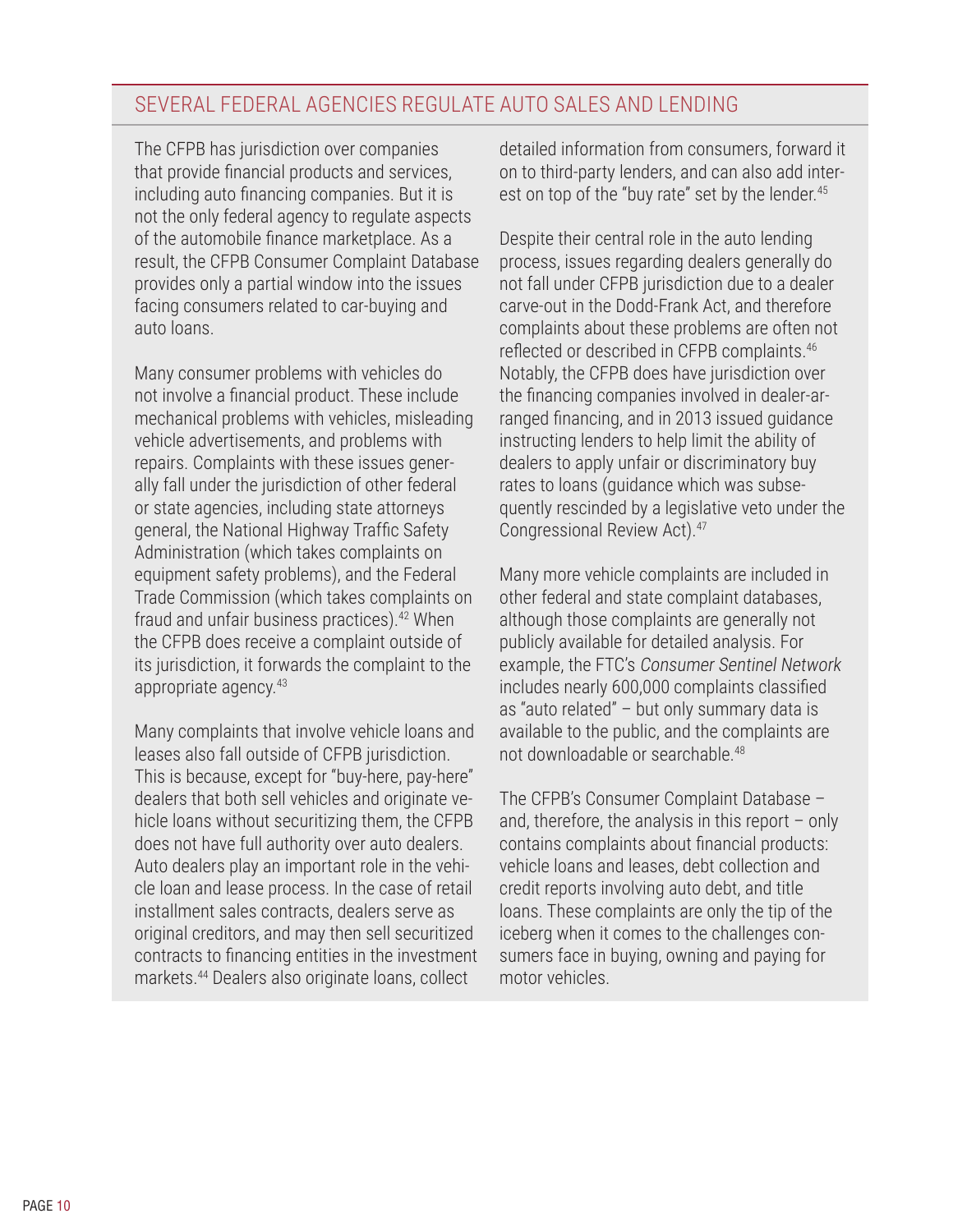## <span id="page-14-0"></span>**Complaints about auto loans and leases have surged during COVID-19**

The COVID-19 pandemic has caused unprecedented financial hardship and uncertainty for millions of Americans, and deeply affected consumer experiences with auto loans and leases. Before the pandemic struck, more than 5 percent of auto loans were at least 90 days delinquent.49 In April 2020, 3.5 percent of auto loans tracked by credit-reporting firm TransUnion were in a hardship program, up from  $0.5$  percent the year before.<sup>50</sup> Unlike with mortgages, no federal law has been passed to require that lenders provide auto payment relief.<sup>51</sup>

In the first months of the pandemic, many auto lenders have offered relief programs to their customers. But without federal requirements for relief programs, those programs have been inconsistent. And because many auto loans are securitized and sold to investors, they can be difficult or impossible to modify. As a Santander spokeswoman told the *Wall Street Journal*, "reducing interest rates or principal is not an industry standard practice and not permitted under certain of our securitizations."52

From March through July 2020, the CFPB received 2,844 complaints about auto loans and leases – more than any other five-month period in the history of the Consumer Complaint Database. In particular, complaints related to auto loan payment relief spiked. Nearly 300 consumers submitted complaints about being denied requests to lower payments in March through July, more than double the volume from the same period in 2019.

Many auto loan and lease complaint narratives make explicit mention of the pandemic. Nearly one in four vehicle loan or lease narratives submitted in March through July mentioned the pandemic.<sup>53</sup> Nearly 70 percent of complaints about being denied relief, and nearly 60 percent of complaints about lender attempts to repossess or disable a vehicle, also mentioned the pandemic over that time frame.

In some complaint narratives, consumers describe harrowing stories of losing income due to COVID-19 and being denied access to relief programs, including deferred payments or extensions. The following complaint was resolved with non-monetary relief for the consumer.

#### Complaint ID: 3678727

Date: June 2, 2020

Company response to consumer: Closed with non-monetary relief

Company: First Investors Financial Services Group

*First Investors Servicing will not work with me on payment extension, lowered payments, deferment. I informed them I was fired due to Covid 19 awaiting unemployment claim approval and unable to make my payments. Rep assured me if I called back in XXXX I would either qualify for an extension or 3 months reduced payments when I called XXXX. XXXX arrived when I called they said those programs were discontinued. I had to borrow money from my retired mother to make a payment as they keep calling emailing and harassing.*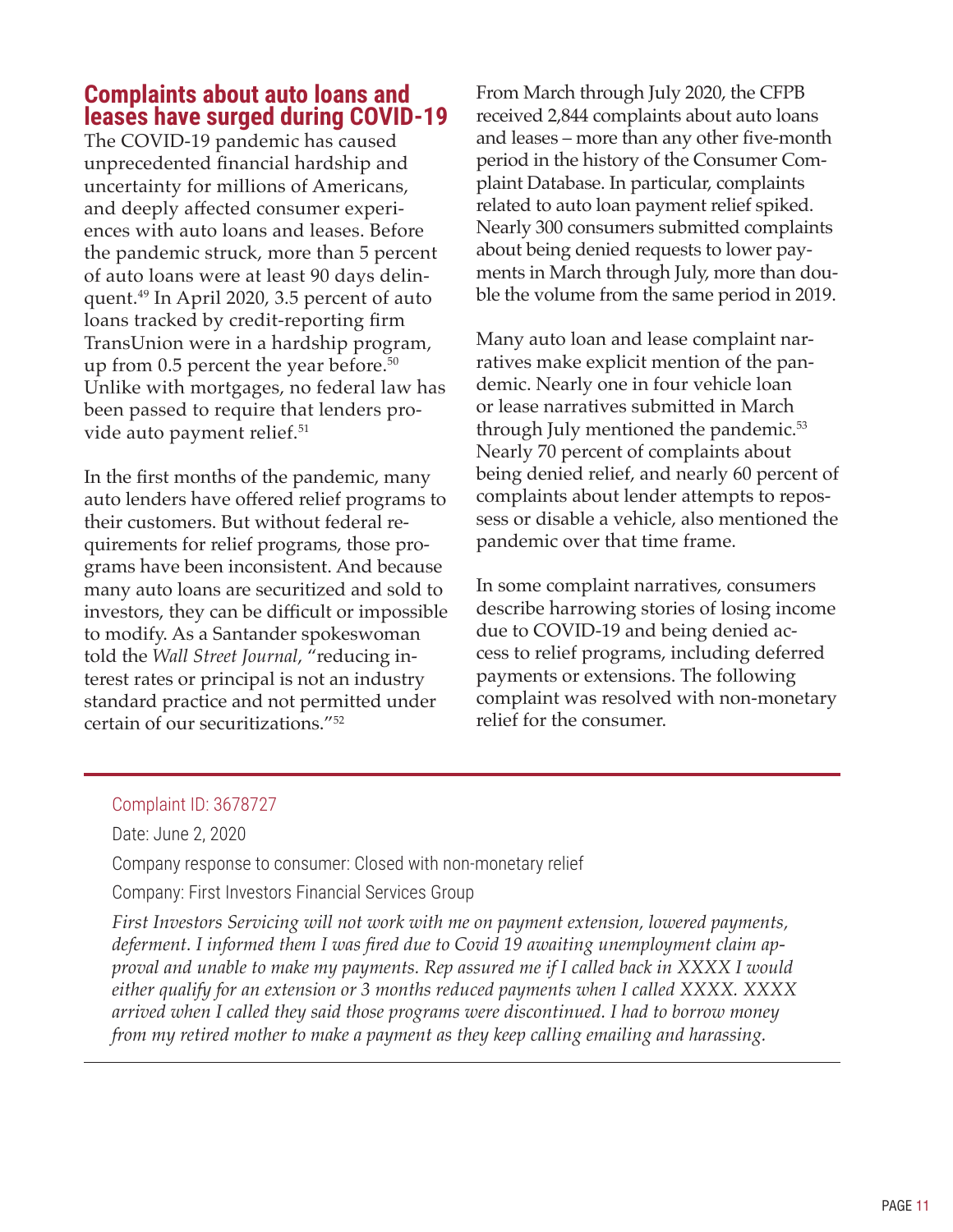### <span id="page-15-0"></span>FIGURE 2. COMPLAINTS ABOUT BEING DENIED REQUESTS TO LOWER PAYMENTS SPIKED FOLLOWING THE START OF THE COVID-19 PANDEMIC



### **Complaints describe unfair fees, deceptive add-ons, yo-yo financing, and more**

Consumer complaints show that, even before COVID-19, consumers buying or leasing a vehicle frequently faced scams, high-pressure sales tactics, and other problems. Deceptive and predatory lending schemes have left many consumers especially vulnerable as COVID-19 threatens their livelihoods.

Not including complaints about credit reporting, more than half of complaints in the "vehicle loan or lease" category from 2017 through July 2020 had to do with one of five issues: billing problems, denial of request to lower payments, problems receiving a car title after a loan is paid off, remaining loan balance after a car is repossessed and sold, and problems with fees charged.

Some of the most common and harmful issues consumers face are described in more depth below:

- Deceptive add-ons
- High pressure or deceptive sales tactics
- Broken billing systems leading to unfair fees
- Harassment involving repossession and debt collection
- "Yo-yo" financing
- Hidden costs when paying off a loan or ending a lease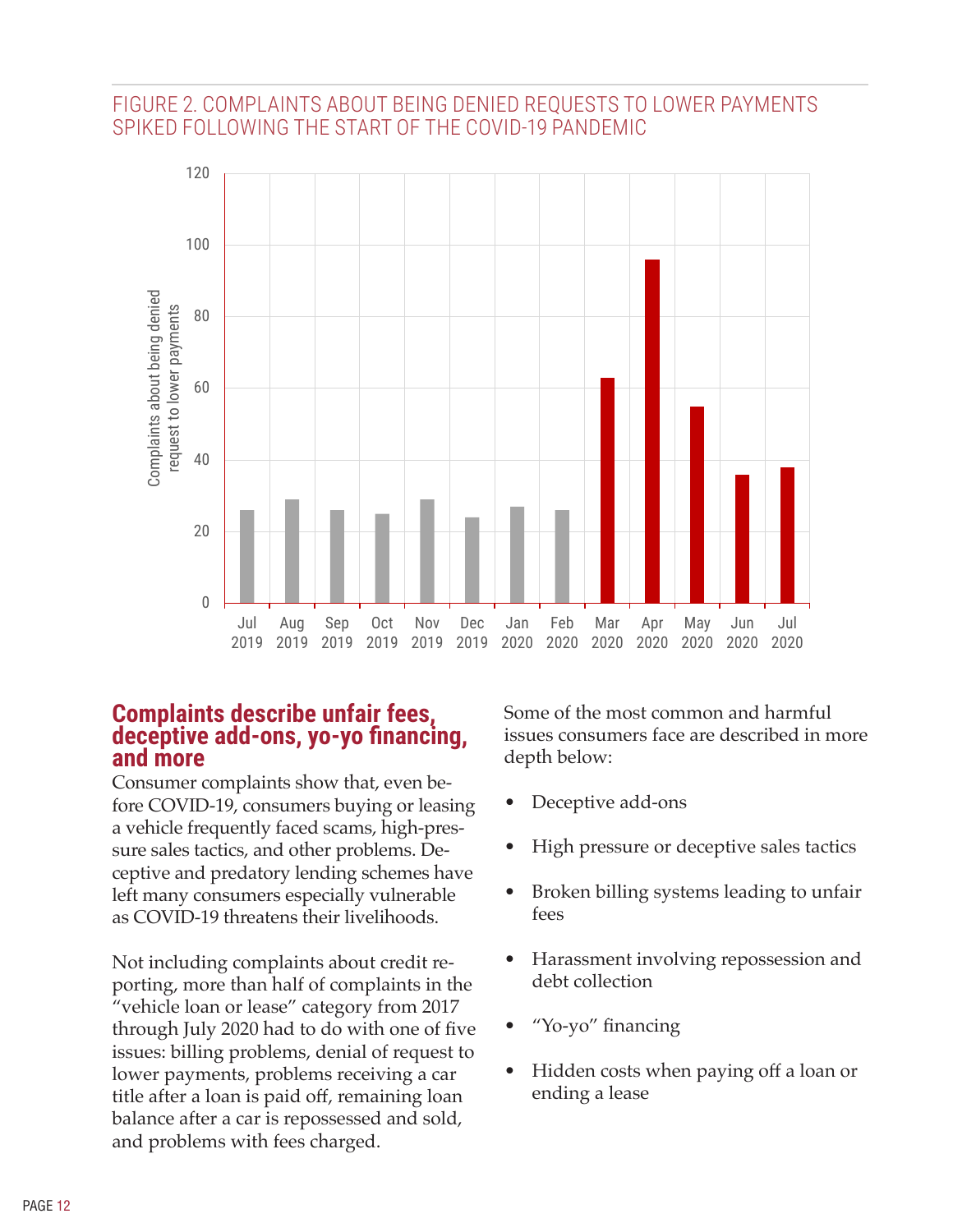The sections below include some examples of consumer complaint narratives, which are the text of the complaint, in the consumer's own words, which consumers can choose to make public. *Note that many complaint narratives in this report have been edited for style and length, where appropriate. Redacted text, including personally identifiable information, was redacted by the CFPB.*

Narratives below also include the date, involved company, and complaint ID, which can be used to find original, unedited complaints in the Consumer

Complaint Database. Each narrative also includes information on company responses to consumers, including "closed with monetary relief," "closed with nonmonetary relief" (relief which can include actions like ceasing debt collection, or fixing a credit report), and "closed with explanation" (which the CFPB defines as "an explanation that was tailored to the individual consumer's complaint" and would be used "if the explanation substantively meets the consumer's desired resolution or explains why no further action will be taken").54

FIGURE 3. NEARLY ONE IN FOUR AUTO LOAN AND LEASE COMPLAINTS (EXCLUDING CREDIT REPORT ISSUES) CONCERN BILLING PROBLEMS

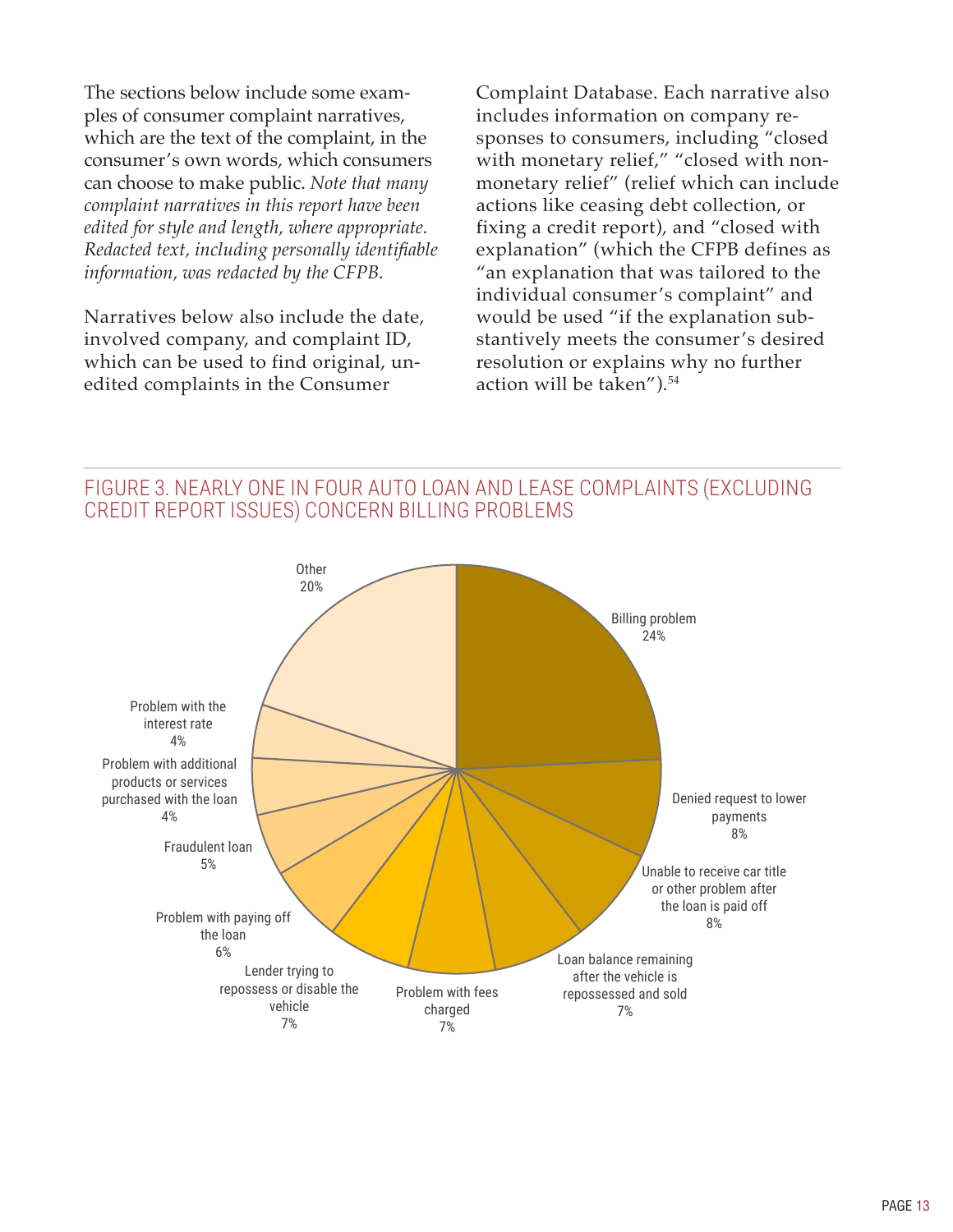#### <span id="page-17-0"></span>**Deceptive add-ons**

Many consumers report problems with add-ons, including the 720 complaints categorized as a "problem with additional add-on products or services purchased with the loan." Insurance and warranty products are frequently the subjects of such complaints: 29 percent of add-on narratives include the term "warranty," and 39 percent include the term "insurance."

Consumers frequently complain about issues with Guaranteed Asset Protection or "GAP" insurance: 28 percent of add-on narratives mention the term "GAP." In the event of an insurance payout for a totaled vehicle, GAP insurance is designed to

cover the difference between the remaining value of the vehicle and the remaining loan balance. The CFPB has found numerous instances in which lenders knowingly sold GAP insurance to customers who would not benefit from it.<sup>55</sup> In 2018, Santander's auto financing arm paid nearly \$12 million in combined civil fines and customer restitution due to a CFPB enforcement action for its failure to properly describe its S-GUARD GAP insurance product.<sup>56</sup>

In the following complaint, a consumer describes facing a long-lasting headache because the GAP insurance eventually did not cover what the consumer expected when it was needed.

#### Complaint ID: 2876075

Date: April 16, 2018

Company: Capital One

Product: Loan

Issue: Managing the loan or lease/ Problem with additional products or services purchased with the loan

Company response to consumer: Closed with non-monetary relief

*I had a used auto loan with Capital One. The vehicle was totaled on XX/XX/2017 and I immediately reached out to Capital One to advise them of the loss. I verified with them that I had purchased GAP coverage for my loan. I spent the next FOUR MONTHS going back and forth between Capital One and XXXX regarding my GAP claim. Capital One kept telling me that XXXX were the problem and that I needed to continue to contact them to get my claim entered and paid. They threatened to report my balance to the credit agencies since I owed approximately \$1,200 after the other driver's insurance paid for my vehicle. I purchased the GAP coverage through Capital One when I initiated my loan yet they acted like their 3rd party choice of insurers had nothing to do with them. I FINALLY got XXXX to process my claim but recently discovered that they only paid approximately half of what was due. I still have a \$600-something balance on my auto loan and now Capital One is reporting it as past due on my credit report.*

Some consumers claim that they were tricked into signing up for an expensive add-on product. In 2017, the *New York Times* reported that Wells Fargo was charging more than 800,000 customers for insurance they did not need, pushing many of them into delinquency and resulting in almost 25,000 repossessions.57 Following the report, the CFPB penalized Wells Fargo \$1 billion, and under a class action lawsuit Wells Fargo agreed to distribute more than \$390 million to affected customers.<sup>58</sup> In the following complaint, a consumer alleges that without their knowledge a \$3,300 "vehicle service contract" (similar to an extended warranty) was added to their loan.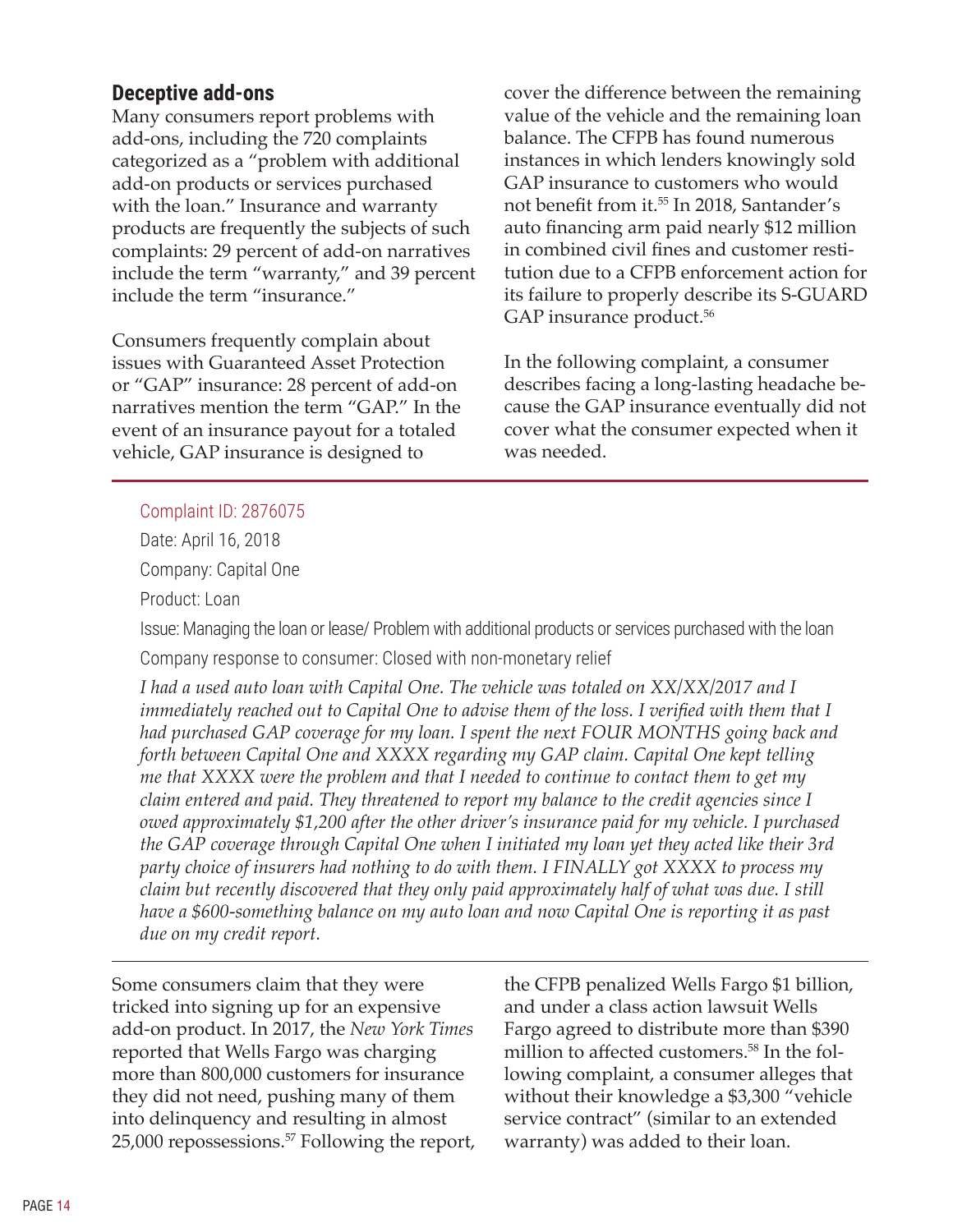#### <span id="page-18-0"></span>Complaint ID: 2599667

Date: August 9, 2017

Company: Wells Fargo

Product: Loan

Issue: Managing the loan or lease/ Problem with additional products or services purchased with the loan

Company response to consumer: Closed with non-monetary relief

*My husband and I purchased a XXXX on XXXX, 2015. After a closer review of our documents we have determined that we were charged for a Vehicle Service Contract. We have a copy of the contract with our loan documents but we did not sign this contract and it was added in with our loan with Well Fargo Dealer Services. The total amount added to our contract was \$3,300.00. We never agreed to this service, and feel like the loan company was deceitful in adding it to our loan.*

## **High-pressure or deceptive sales tactics**

Many consumers report feeling excessive pressure into agreeing to an expensive loan, or purchasing an add-on service like an extended warranty. Since 2017, 130 complaints were categorized as a problem with "high-pressure sales tactics."

It is not an uncommon experience for car buyers to have to spend hours in a dealership's finance office, which according to the *Wall Street Journal* some dealers privately refer to as "the box" – a reference to the movie "Cool Hand Luke" and the holding cell Paul Newman's character is kept in.<sup>59</sup> Buyers may be aggressively pitched extensive add-on products and financing options of debatable value.

In some complaints, consumers describe feeling pressured into loans that they could not afford.

#### Complaint ID: 3267156

Date: June 7, 2019 Company: Ally Product: Loan Issue: Getting a loan or lease/ High-pressure sales tactics Company response to consumer: Closed with explanation

*I was pressured into co-signing a very expensive auto loan with Ally Financial by a car salesman and general manager at XXXX. I was coerced by the salesman and told that my* credit would be the only way the loan could be secured. At the time I did not have steady em*ployment or income to afford the payments on the loan if the owner could not pay. Emotional tactics were used to coerce me into signing the loan. I was under duress when the loan was signed. I had even cried before signing the paperwork. I am now unable to pay the loan as stated in the beginning and I was unaware of the interest rate or total amount of the loan.*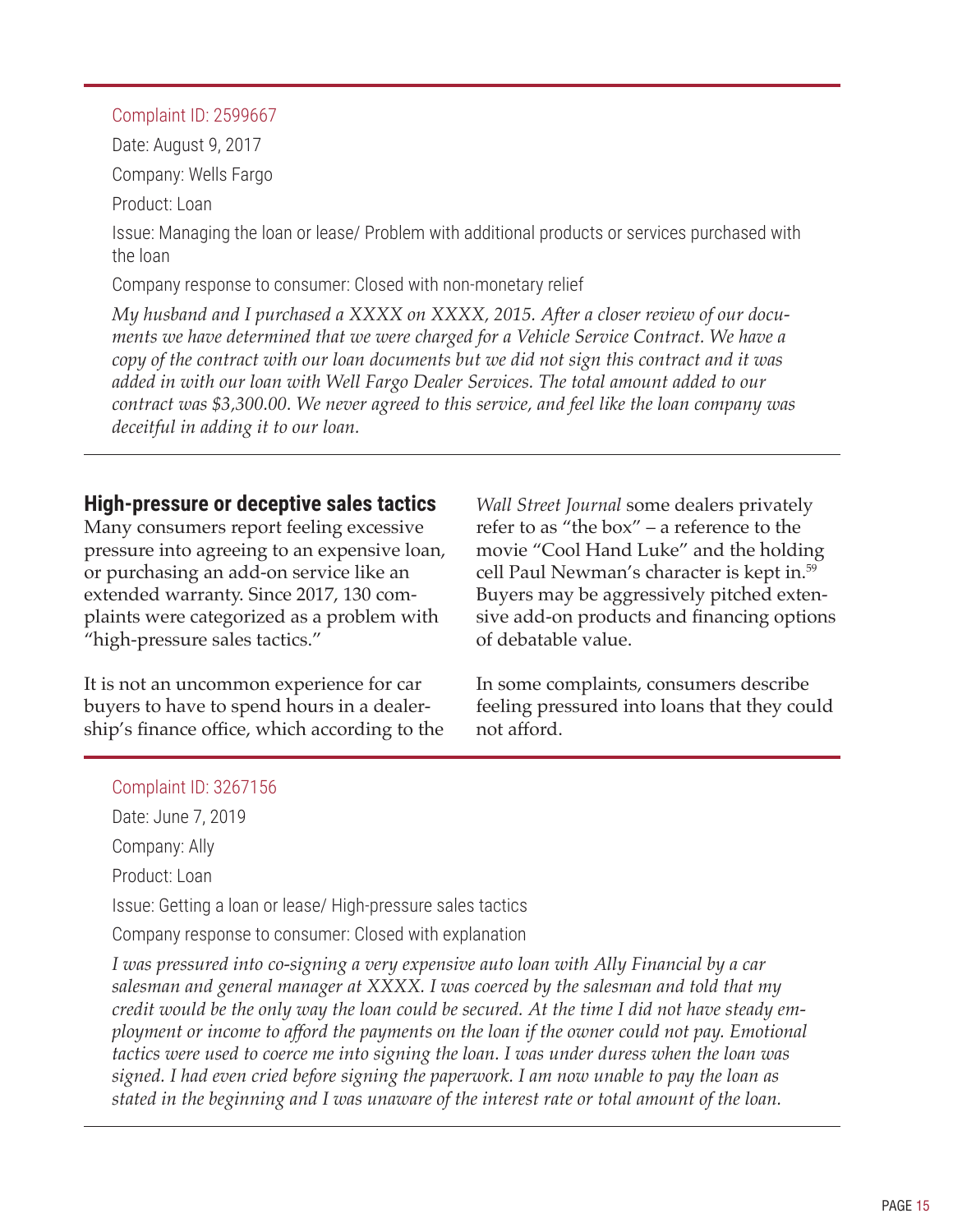<span id="page-19-0"></span>Consumers also describe being pressured into purchasing expensive add-ons. Some complaints detail situations similar to a hypothetical scenario the CFPB describes as a scam: "I found the car of my dreams but the dealer says that I have to have a down payment. When I said I didn't have the money the dealer said that if I add a GPS and a stereo he will be able to get me a loan for the full

amount. What should I do?"60 In 2016, the FTC charged Los Angeles-based Sage Auto Group with deceptively claiming that add-on products "are required as a condition of the purchase or financing of the vehicle or will improve consumers' chances of obtaining financing."61

The following complaint to the CFPB alleges a similar situation:

#### Complaint ID: 3026591

Date: September 22, 2018

Company: Toyota Motor Credit Corporation

Product: Loan

Issue: Getting a loan or lease/ Problem with additional add-on products or services purchased with the loan

Company response to consumer: Closed with explanation

*I purchased a car from XXXX and the finance manager stated the only way to get the loan* was to buy the extended warranty but that I could cancel it the next day for a refund. Tried *the next day all the way through XX/XX/XXXX - XXXX kept saying the cancellation had been processed many times and finally she gave me a number to call after 18 months and the people there stated that XXXX dealer had the money and they were the ones to issue the refund. Called XXXX and she stated that the warranty could NOT be cancelled after lying and deceiving for 18 months!*

#### **Broken billing systems leading to wrongful fees**

With more than 3,800 complaints since 2017, complaints categorized as a "billing problem" account for nearly one in four auto loan and lease complaints. In many of these complaints, consumers describe broken billing systems leading to fees, particularly late fees. More than 850, or 42 percent, of "billing problem" complaint narratives mention the term "late," a higher share than for any other auto loan or lease issue area.

Many complaints describe problems with online payment systems, in some cases leading to fees. More than 16 percent of "billing problem" complaints mention the term "online," more than for any other issue. The following complaint, which led to monetary relief for the consumer, describes a broken payment system and making phone calls only to be met by "system error" voice recordings.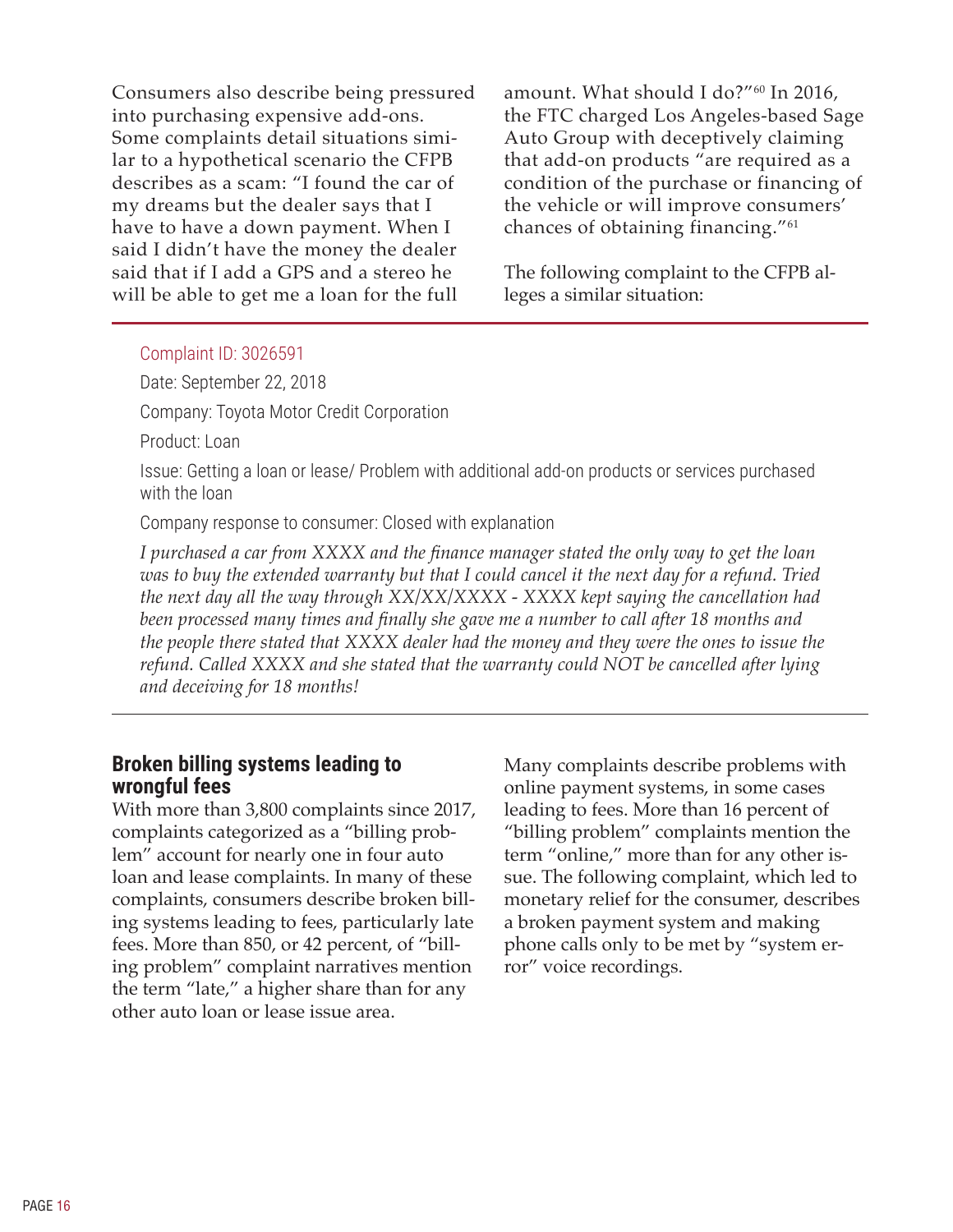#### <span id="page-20-0"></span>Complaint ID: 2787404

Date: January 19, 2018 Company: General Motors Financial Company, Inc. Product: Lease Issue: Managing the loan or lease/ Billing problem Company response to consumer: Closed with monetary relief *I submitted a payment on XX/XX/XXXX via the GM Financial XXXX. I received a confirmation email for this payment. I have logged back on about 20 times to pay for the next month. I get error messages every time I try to pay. I cannot access my balance anywhere in* the portal. When I login it says that I "missed a payment." This is not true. I paid my first

*payment on this lease on XX/XX/XXXX and do not have the ability to pay this month's bill. From XX/XX/XXXX-XX/XX/XXXX I have called an estimated 15 times each day. I cannot get anyone to answer the phone. Most times I get a voice recording that says they are having "system errors" and then the phone hangs up. This is unbelievable that a company would make it this hard to pay them.*

#### **Harassment involving repossession and debt collection**

Consumers who fall behind on their payments can face both debt collection challenges and, eventually, the prospect of repossession. Many consumers in these situations report harassment from lenders and debt collectors.

In the "vehicle loan or lease" product cate-

gory more than 1,000 complaints deal with the issue "lender trying to repossess or disable the vehicle." Among such complaints, more than one in six narratives include a variant of the word "threat," more than three times as often as in all loan and lease narratives.<sup>62</sup> Variants of the word "harass" show up in 13 percent of complaints, twice as often as in all loan and lease narratives.

#### Complaint ID: 3262619

Date: June 3, 2019 Company: CHALLENGE FINANCIAL SERVICES Product: Loan Issue: Struggling to pay your loan/ Lender trying to repossess or disable the vehicle Company response to consumer: Closed with explanation *Challenge financial services has been harassing me and people that have nothing to do with this loan. I have been trying to resolve this issue with the rep XXXX XXXX XXXX, he is really rude and unprofessional, he has been reaching out to people that know me threatening* them that to let me know that he is going to pick up my car. I am very good with payments on

my car just this month I fell behind because I just got another job. I've been paying this car for 2 years. I asked for a week extra time to be able to pay it but the Rep XXXX is not willing *to help, instead he threatens me.*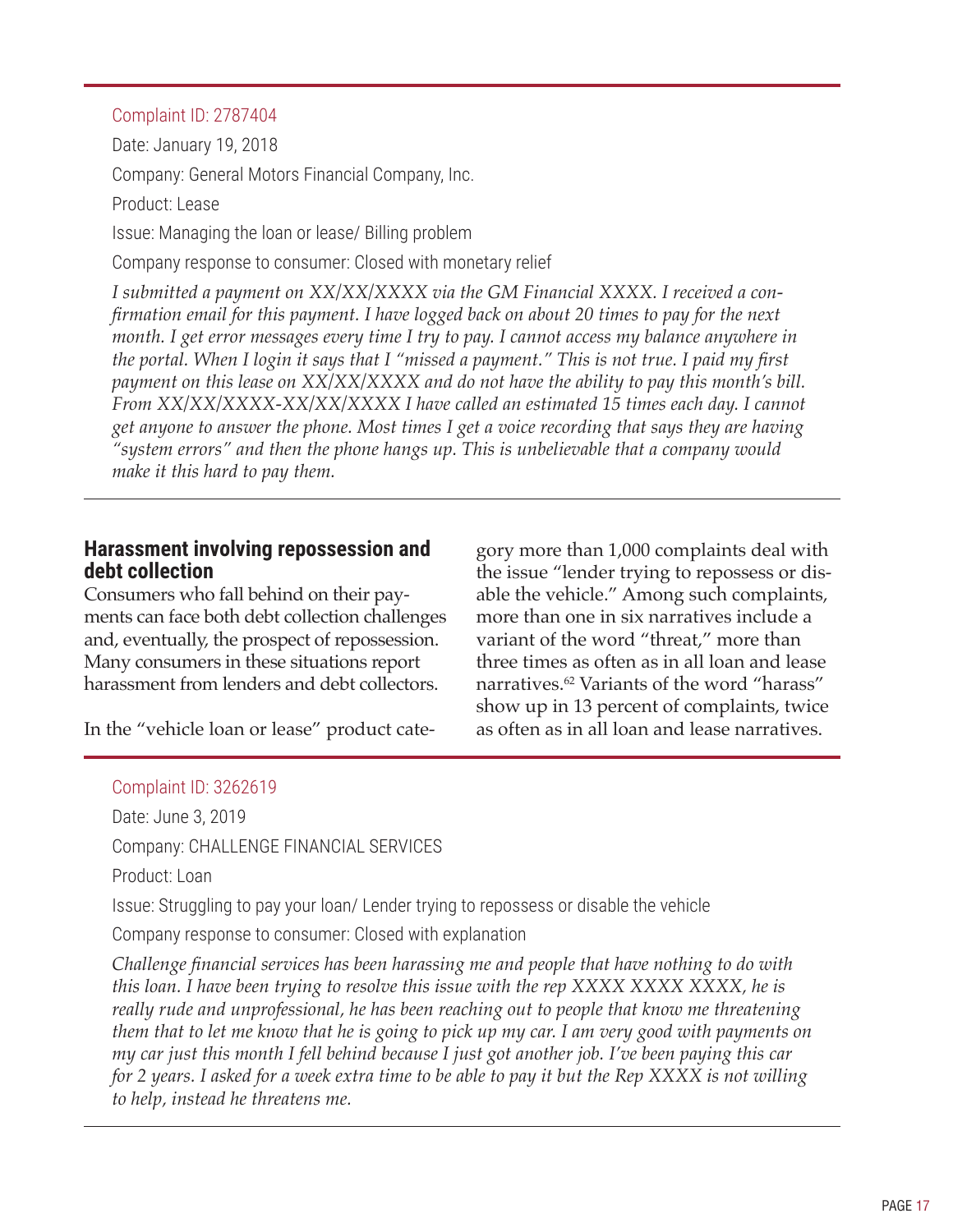<span id="page-21-0"></span>Consumers also frequently report being harassed over outstanding auto loan debt. Such complaints are primarily categorized separately from auto loan and lease complaints, in the "debt collection" product category within the Consumer Complaint Database.

Since 2017, consumers have submitted more than 5,000 complaints regarding debt collection for auto debt, more than the number of debt collection complaints for mortgages, student loans or payday loans. Among auto debt collection complaints, 45 percent involve some form of harassment, including relentless phone calls, improper sharing of information, or legal threats.<sup>63</sup>

In 2014, the CFPB took an enforcement action against auto dealer DriveTime for debt collection harassment.<sup>64</sup> DriveTime runs "buy here, pay here" dealerships, which are dealerships that sell cars while also originating and servicing loans. The CFPB found that DriveTime broke the law in its debt collection tactics, including by harassing consumers at work and harassing borrowers' references.

## **"Yo-yo" financing**

More than 280 complaints concern changes in loan terms that occur during a deal or after closing. In some of these cases, consumers report "yo-yo financing" scams, in which a consumer leaves the dealership with a vehicle, only to get a call later that loan terms have changed, and they must either return the vehicle or agree to a more expensive loan.<sup>65</sup>

In the previously noted 2016 FTC complaint, the FTC charged Sage Auto Group with using illegal and deceptive yo-yo financing tactics. Under the resulting settlement, Sage agreed to pay more than \$3.6 million to harmed customers.<sup>66</sup> According to the complaint, "after consumers have signed a contract and driven the vehicles off Defendants' lots, Defendants have used deceptive and unfair tactics to pressure consumers to agree to different financing terms or have otherwise refused to honor the contract."67 The FTC complaint also details a litany of other illegal practices, including advertising a vehicle's down payment as being less than one 70th of what was actually required.<sup>68</sup>

The following two complaint narratives describe variations of yo-yo financing.

#### Complaint ID: 2991281

Date: August 14, 2018 Company: PNH Worldwide Inc.

Product: Loan

Issue: Getting a loan or lease/ Changes in terms mid-deal or after closing

Company response to consumer: Closed with monetary relief

*Bought a car at XXXX XXXX XXXX XXXX used car dealership and gave them {\$4000.00} down payment and signed the contract and everything and a few weeks later they tell me that the bank denied the loan and that they needed the car which they have possession of now and won't refund me my money.*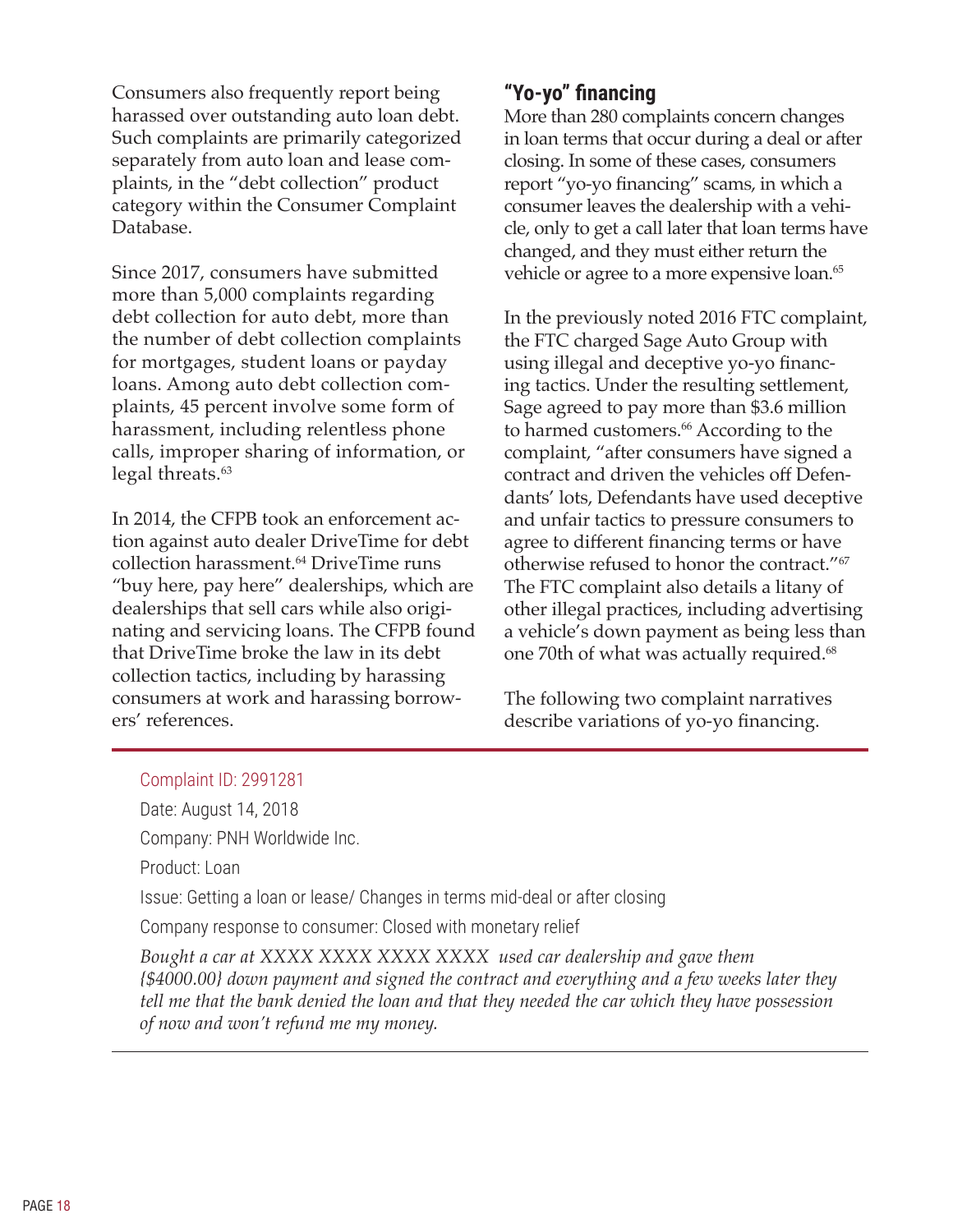#### <span id="page-22-0"></span>Complaint ID: 2965752

Date: July 17, 2018 Company: NISSAN MOTOR ACCEPTANCE CORPORATION Product: Loan Issue: Getting a loan or lease/ Changes in terms mid-deal or after closing

Company response to consumer: Closed with explanation

*I signed a contract for a used car loan on XX/XX/XXXX, before leaving the dealership I asked if the deal was closed, both the managers and financial manager said yes. I left thinking everything was great. I get a call XX/XX/XXXX that the loan was not approved and I need to return the* car. I contacted the bank and they're telling me that the dealer is not accepting their terms. I asked the dealer and they said that the bank did not accept their terms. I have reason to believe that the dealer is pulling a yo-yo scam on me. Please help. That car is my only means of transportation for *school and work and I cannot just return it, especially since I signed a previous contact.*

### **Hidden costs when paying off a loan or ending a lease**

For many consumers, the end of a loan or lease brings a new round of hidden fees.

With leases, consumers must return their vehicle and face an inspection, a process that can create numerous opportunities for unfair fees – especially fees, such as those for excessive wear and tear, that are based on the judgment

of the dealer.<sup>69</sup> Since 2017, 690 complaints – more than one in five lease complaints – have concerned either "excess mileage, damage, or wear fees, or other problem after the lease is finished" or "termination fees or other problem when ending the lease early."

Complaints about end-of-lease fees often involve unfair or excessive fees for missing keys, as the following complaint describes:

#### Complaint ID: 2928811

Date: June 6, 2018

Company: Toyota Motor Credit Corporation

Product: Lease

Issue: Problems at the end of the loan or lease/ Excess mileage, damage, or wear fees, or other problem after the lease is finish

Company response to consumer: Closed with monetary relief

*I have been charged with a missing key for {\$400.00}. We have repeatedly told Toyota Financial that the 2nd key was placed with the documents and it was placed in the glove compart*ment. Please note that the car will not lock if it senses a key inside the car. The car was placed *with the dealership from XX/XX/XXXX until it was inspected on XX/XX/XXXX and was left unlocked for seven days. During this time, the key was either removed from the car and misplaced or thrown away. No one from the car dealership nor from Toyota Financial contacted us for the missing key until after I received a letter on XX/XX/XXXX, noting that I owe them {\$400.00} for the missing key.*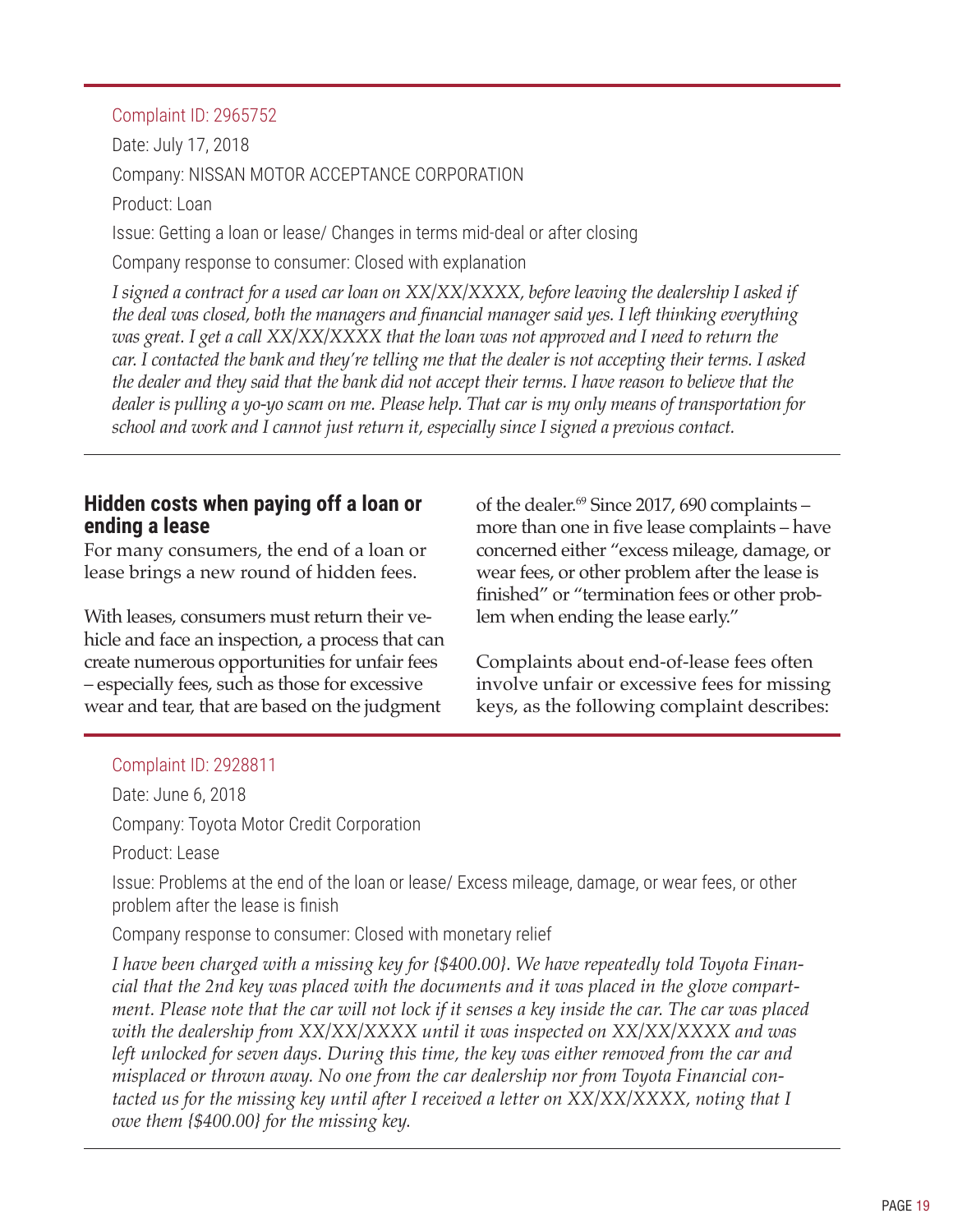<span id="page-23-0"></span>With loans, many consumers report facing unfair fees when paying off loans for vehicles that have been damaged or totaled. Thirteen percent of narratives for the complaint category "problem with paying off the loan" mention the term "totaled" and 11 percent mention the term "accident." Multiple consumers report that, following an accident, lenders wrongfully applied late fees to loan accounts or reported late payments to credit reporting agencies.

#### **Many of the most-complained-about auto finance companies have been cited for abusive or deceptive practices**

Consumer complaints about auto loans and leases involve every type of company involved in the auto finance business: banks, credit unions, nonbank subprime lenders, and captive lenders, which are financial subsidiaries of auto companies (for example, the Toyota Motor Credit Corporation).

Of the five companies that received the most auto loan and lease complaints since 2017, four are banks (Santander, Ally, Wells Fargo, and Capital One) and one is a captive lender (General Motors Financial Company). Of the 20 companies that received the most loan and lease complaints since 2017, 11 were banks, 5 were captive finance companies, 4 were non-bank finance companies, and none were credit unions.

The bank that received the most complaints was Santander, the most-complained about captive lender was General Motors Financial Company, and the nonbank lender with the most complaints was Credit Acceptance Corporation, which specializes in subprime auto loans.

Many of the most-complained about companies have been the target of government actions regarding deceptive or abusive practices in the vehicle finance marketplace. In fact, eight of the 15 most-complained about companies have been the subject of CFPB enforcement actions related to auto loans.<sup>70</sup>



## FIGURE 4. TOP THREE MOST-COMPLAINED ABOUT COMPANIES, BY COMPANY TYPE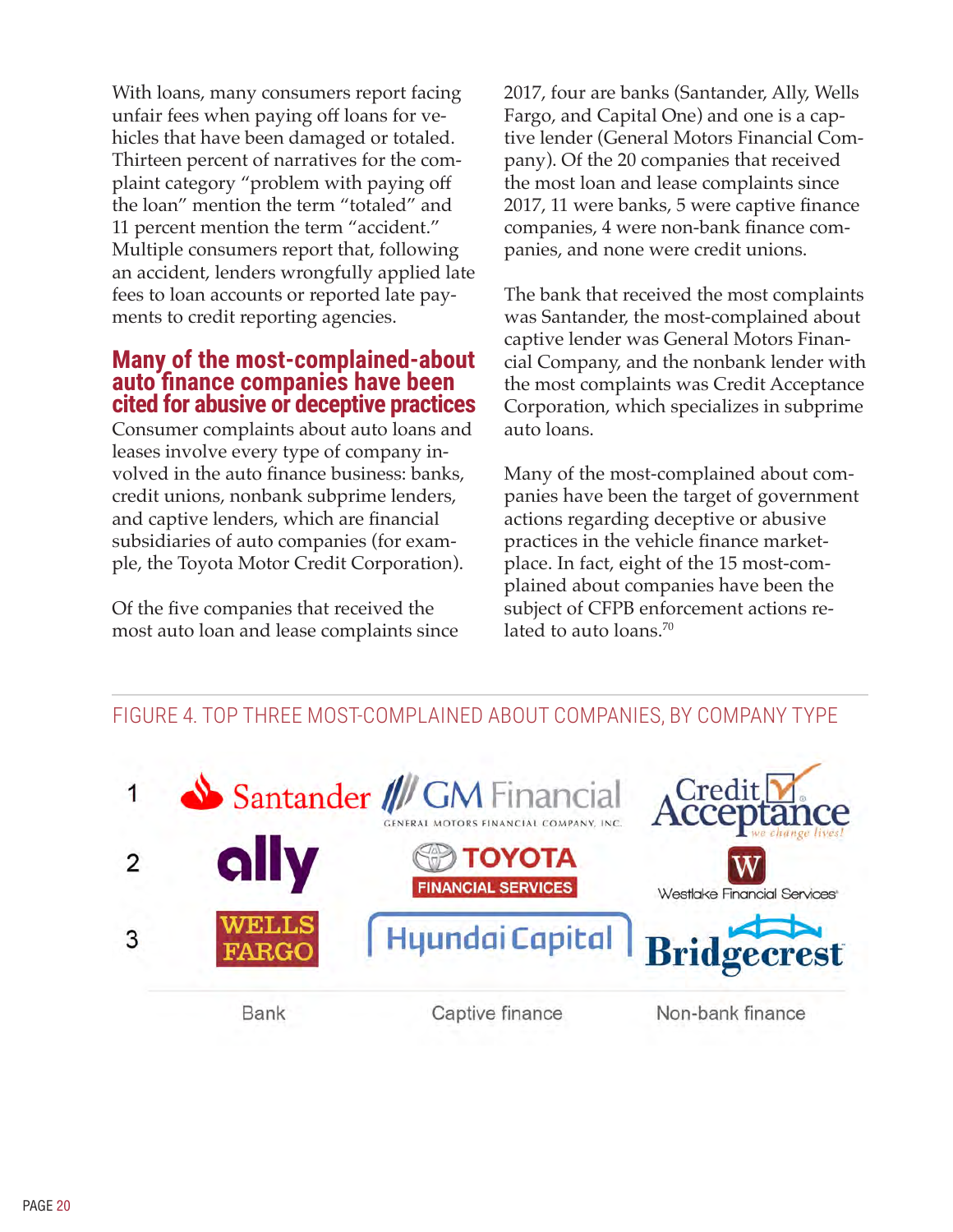## TABLE 1. EIGHT OF THE TOP-MOST COMPLAINED ABOUT COMPANIES HAVE BEEN THE SUBJECT OF CFPB ENFORCEMENT ACTIONS RELATED TO AUTO LOANS

*Table does not include actions not taken by the CFPB, including by other federal or state agencies, state attorneys general, or class action lawsuits.*

|                | <b>Company name</b>                        | <b>Number of vehicle</b><br><b>loan and lease</b><br>complaints | Summary of harmful auto loan practices targeted<br>by CFPB enforcement action                                                                                                                                                                               |
|----------------|--------------------------------------------|-----------------------------------------------------------------|-------------------------------------------------------------------------------------------------------------------------------------------------------------------------------------------------------------------------------------------------------------|
| 1              | Santander                                  | 2,347                                                           | Failed to properly describe "the benefits and<br>limitations of its S-GUARD GAP product, which it<br>offered as an add-on to its auto loan products."71<br>(November 2018)                                                                                  |
| $\overline{2}$ | Ally Financial                             | 1,437                                                           | Engaged in "[d]iscriminatory auto loan pricing practices<br>harming African-American, Hispanic, and Asian and<br>Pacific Islander consumers."72 (December 2013)                                                                                             |
| 3              | <b>General Motors Financial</b><br>Company | 938                                                             |                                                                                                                                                                                                                                                             |
| $\overline{4}$ | Wells Fargo                                | 934                                                             | "[V]iolated the Consumer Financial Protection Act<br>(CFPA) in the way it administered a mandatory<br>insurance program related to its auto loans."73 (April<br>2018) Participated in "an illegal marketing-services-<br>kickback scheme."74 (January 2015) |
| 5              | Capital One                                | 806                                                             |                                                                                                                                                                                                                                                             |
| 6              | Toyota Motor Credit<br>Corporation         | 742                                                             | Charged African-American, Asian and Pacific<br>Islander borrowers "higher interest rates than white<br>borrowers for their auto loans, without regard to<br>their creditworthiness."75 (February 2016)                                                      |
| $\overline{7}$ | JPMorgan Chase                             | 689                                                             | Participated in "an illegal marketing-services-<br>kickback scheme."76 (January 2015)                                                                                                                                                                       |
| 8              | Hyundai Capital                            | 677                                                             |                                                                                                                                                                                                                                                             |
| 9              | Credit Acceptance<br>Corporation           | 539                                                             |                                                                                                                                                                                                                                                             |
| 10             | Nissan Motor Acceptance<br>Corporation     | 515                                                             |                                                                                                                                                                                                                                                             |
| 11             | Westlake Services, LLC                     | 465                                                             | Pressured borrowers "using illegal debt collection<br>tactics."77 (September 2015)                                                                                                                                                                          |
| 12             | American Honda Finance<br>Corp.            | 453                                                             | Harmed African-American, Hispanic, and Asian<br>and Pacific Islander with discriminatory auto loan<br>pricing. <sup>78</sup> (July 2015)                                                                                                                    |
| 13             | <b>BMW Financial Services</b>              | 302                                                             |                                                                                                                                                                                                                                                             |
| 14             | U.S. Bancorp                               | 297                                                             | Used "deceptive marketing and lending practices<br>targeting active-duty military."79 (June 2013)                                                                                                                                                           |
| 15             | Ford Motor Credit                          | 280                                                             |                                                                                                                                                                                                                                                             |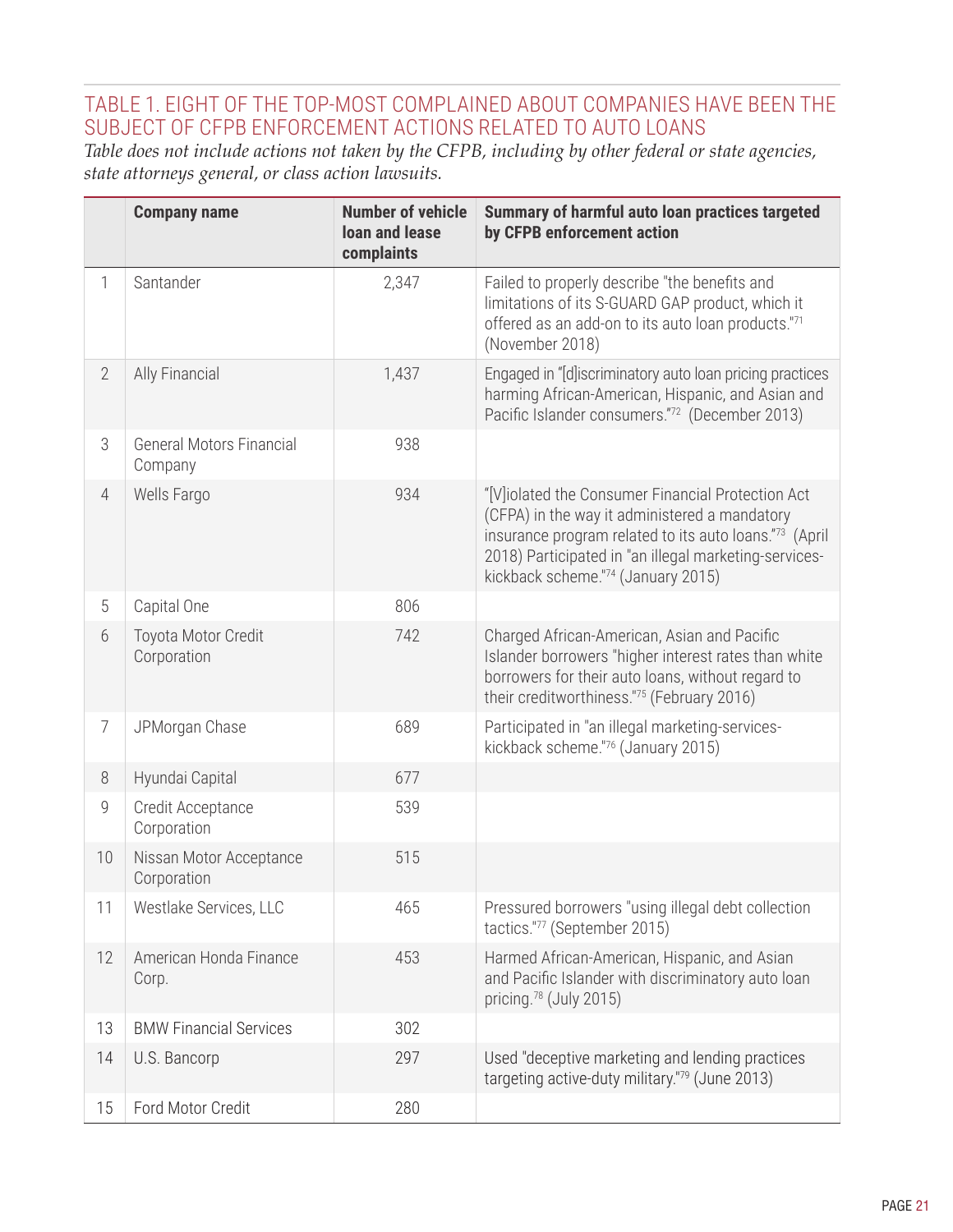## TABLE 2. SANTANDER IS THE MOST COMPLAINED-ABOUT COMPANY FOR VEHICLE LOANS AND LEASES IN MOST STATES

| <b>State</b>           | <b>Total loan</b><br>and lease<br>complaints | <b>Most</b><br>complained-<br>about company                        | <b>Company</b><br>complaints | <b>State</b>   | <b>Total loan</b><br>and lease<br>complaints | <b>Most</b><br>complained-<br>about company   | <b>Company</b><br>complaints |
|------------------------|----------------------------------------------|--------------------------------------------------------------------|------------------------------|----------------|----------------------------------------------|-----------------------------------------------|------------------------------|
| AK                     | 10                                           | Pentagon<br><b>Federal Credit</b><br>Union, Toyota<br>Motor Credit | $\sqrt{2}$                   | <b>MS</b>      | 131                                          | Santander                                     | 26                           |
|                        |                                              |                                                                    |                              | MT             | 32                                           | Santander                                     | 5                            |
|                        |                                              |                                                                    |                              | <b>NC</b>      | 693                                          | Santander                                     | 82                           |
|                        |                                              | Corporation                                                        |                              | <b>ND</b>      | 14                                           | Ally                                          | $\overline{4}$               |
| AL                     | 250                                          | Santander                                                          | 34                           | <b>NE</b>      | 44                                           | Santander                                     | 5                            |
| AR                     | 130                                          | Santander                                                          | 19                           | <b>NH</b>      | 72                                           | Santander                                     | 18                           |
| AZ                     | 450                                          | Ally                                                               | 41                           | NJ             | 794                                          | Santander                                     | 107                          |
| ${\sf CA}$             | 2,210                                        | Santander                                                          | 241                          | <b>NM</b>      | 50                                           | Santander                                     | 10                           |
| CO                     | 277                                          | Santander                                                          | 31                           | <b>NV</b>      | 269                                          | Santander                                     | 30                           |
| CT                     | 223                                          | Santander                                                          | 22                           | <b>NY</b>      | 1,028                                        | Santander                                     | 145                          |
| DC                     | 87                                           | Santander                                                          | 17                           | 0H             | 591                                          | Ally, Santander                               | 54                           |
| DE                     | 105                                          | Santander                                                          | 11                           | <b>OK</b>      | 130                                          | Santander                                     | 20                           |
| FL.                    | 1,857                                        | Santander                                                          | 297                          | <b>OR</b>      | 97                                           | Santander                                     | 15                           |
| GA                     | 1,005                                        | Santander                                                          | 176                          | PA             | 636                                          | Ally                                          | 63                           |
| $\mathsf{H}\mathsf{I}$ | 36                                           | Ally, Citizens                                                     | $\overline{4}$               | PR             | 46                                           | Banco Popular                                 | 14                           |
| IA                     | 65                                           | Ally                                                               | $\mathsf g$                  |                |                                              | de Puerto Rico                                |                              |
| ID                     | 45                                           | Wells Fargo                                                        | $\overline{9}$               | R <sub>l</sub> | 60                                           | <b>General Motors</b>                         | $\, 8$                       |
| IL                     | 601                                          | Santander                                                          | 78                           |                |                                              | Financial<br>Company, Inc.                    |                              |
| IN                     | 221                                          | Santander                                                          | 26                           | SC             | 313                                          | Santander                                     | 55                           |
| KS                     | 75                                           | Santander                                                          | 12                           | SD             | 34                                           | Ally                                          | 6                            |
| KY                     | 135                                          | Santander                                                          | 14                           | <b>TN</b>      | 291                                          | Santander                                     | 46                           |
| LA                     | 228                                          | Santander                                                          | 45                           | TX             | 1,655                                        | Santander                                     | 197                          |
| MA                     | 361                                          | Toyota<br>Motor Credit<br>Corporation                              | 40                           | UT             | 79                                           | Larry H. Miller<br>Group of<br>Companies      |                              |
| <b>MD</b>              | 535                                          | Santander                                                          | 55                           | VA             | 593                                          | Santander                                     | 62                           |
| ME                     | 47                                           | Santander                                                          | $6\,$                        | VT             | 28                                           | Ally                                          | 5                            |
| MI                     | 424                                          | <b>General Motors</b><br>Financial<br>Company, Inc.                | 79                           | WA             | 236                                          | <b>General Motors</b><br>Financial<br>Company | 20                           |
| MN                     | 192                                          | Ally, Wells<br>Fargo, General<br>Motors Financial<br>Company, Inc. | 16                           | WI             | 204                                          | Santander                                     | 27                           |
|                        |                                              |                                                                    |                              | WV             | 59                                           | Ally                                          | 10                           |
|                        |                                              |                                                                    |                              | WY             | 18                                           | Ally, Wells Fargo                             | $\overline{4}$               |
| M <sub>O</sub>         | 288                                          | Santander                                                          | 45                           |                |                                              |                                               |                              |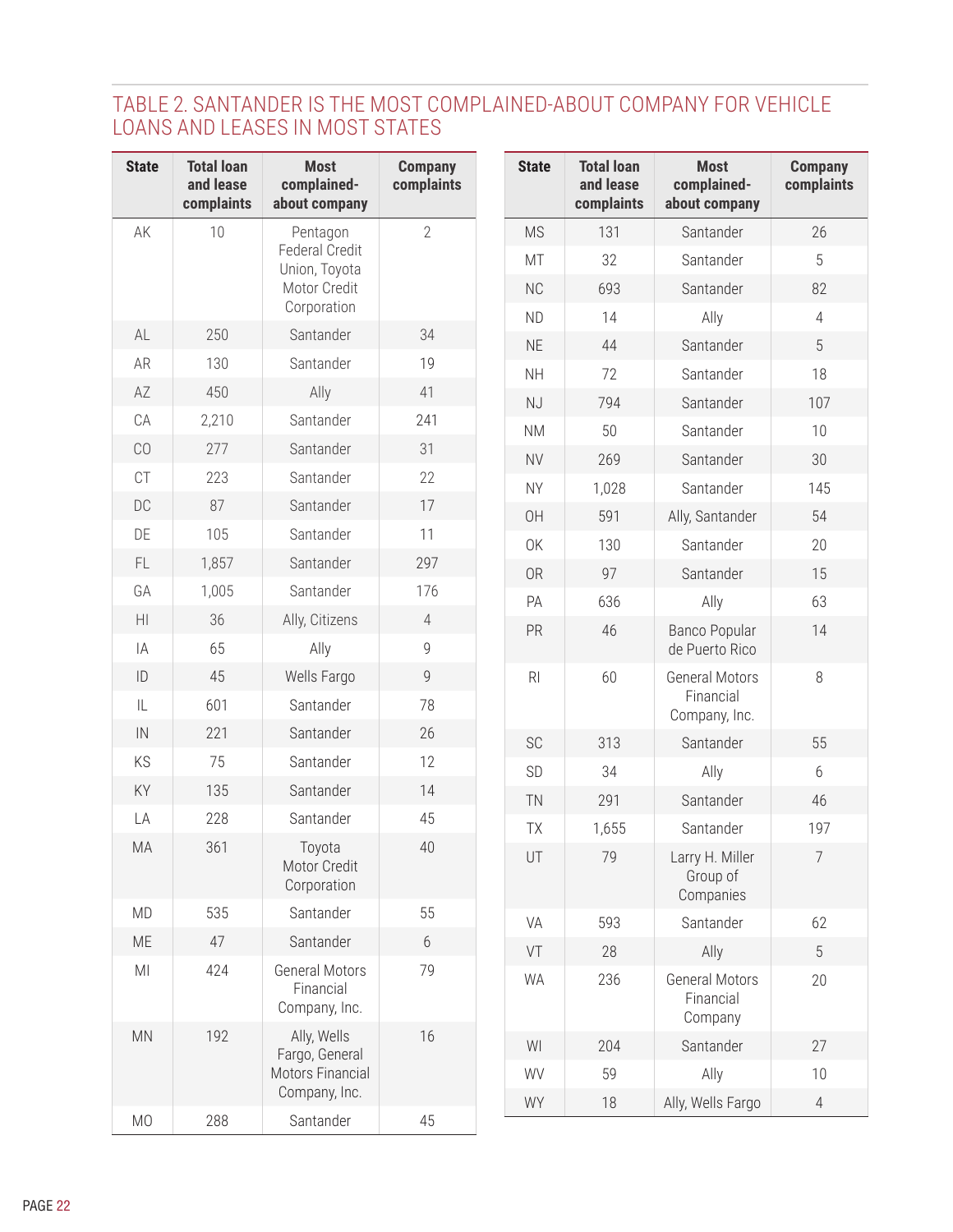### <span id="page-26-0"></span>**In most states, Santander is the mostcomplained about company**

The number of loan and lease complaints varies substantially by state, ranging from just 10 complaints in Alaska to 2,210 complaints in California.

In 33 states and Washington, D.C., Santander is the company that is the subject of the most complaints, or is tied for the most.

### **Subprime lenders are frequent subjects of auto debt collection complaints**

Many of the companies with the most complaints related to vehicle loans and leases are also frequent subjects of auto debt collection complaints, which are contained under a separate product category within the Consumer Complaint Database.

The top five companies for auto debt collection complaints – Santander, Ally, Credit Acceptance Corporation, Wells Fargo, and Westlake – are also among the top 15 mostcomplained-about companies for loans and leases. All five companies have businesses that substantially involve subprime loans:

- Credit Acceptance Corporation and Westlake are both nonbank finance companies that focus almost exclusively on subprime lenders. Credit Acceptance Corporation was sued by the state of Massachusetts in August 2020 for alleged violations that included lending to subprime borrowers that the company knew would be unable to repay.<sup>80</sup> Westlake was the subject of a CFPB enforcement action for "using illegal debt collection tactics."81
- Santander is the nation's largest subprime lender.82 In May 2020 Santander entered a \$550 million settlement with 33 states and the District of Columbia for subprime lending practices, including making loans to customers that had a high probability of defaulting.<sup>83</sup>
- Ally Bank began increasing its subprime lending activity about a decade ago, with Reuters reporting in 2011 that Ally "bets on risky subprime car loans."<sup>84</sup>
- Wells Fargo also has a substantial subprime auto lending business.<sup>85</sup>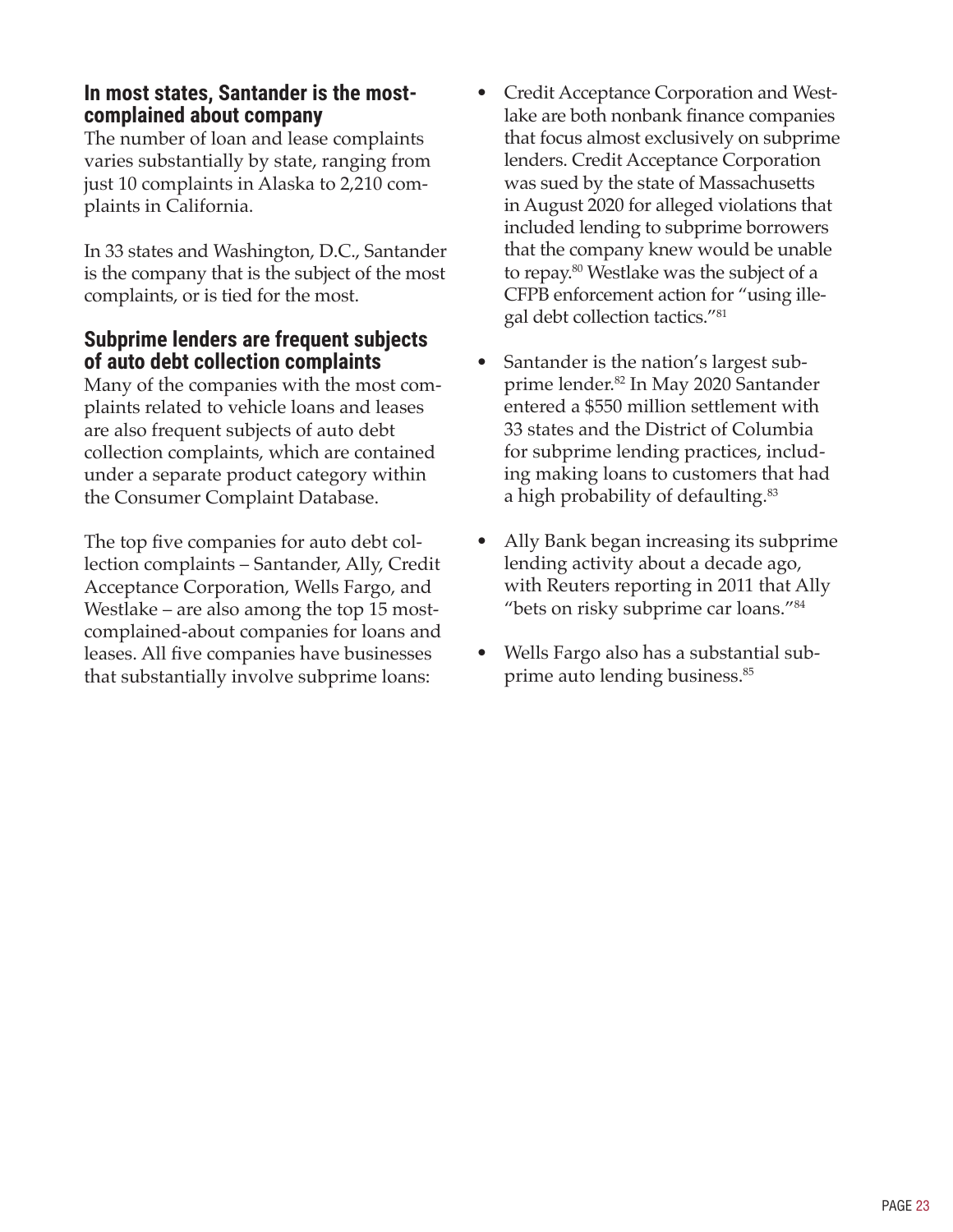## <span id="page-27-0"></span>**Vehicles affect consumers' financial lives beyond loans and leases**

## AUTO LOANS AND LEASES ARE THE

primary financial products associated with having a vehicle. Yet the need to buy and maintain a vehicle can have ripple effects throughout a consumer's financial life – leading consumers to incur other debt to cover vehicle repair expenses, causing damage to credit reports when loans go sour, triggering financial hardship after a vehicle crash or repossession, or enabling the use of a car as collateral in predatory "car title" loans.

The Consumer Complaint Database includes a variety of complaints on the following financial marketplace issues that result, directly or indirectly, from vehicle expenses and debts:

- **• Damaged credit reports** from vehicle debt
- **• High interest loans and credit card debt** to buy or repair a vehicle
- **• Overdrawn bank accounts** resulting from vehicle expenses

### FIGURE 5. SHARE OF COMPLAINT NARRATIVES MENTIONING VEHICLE-RELATED TERMS, BY OTHER PRODUCT CATEGORIES<sup>87</sup>

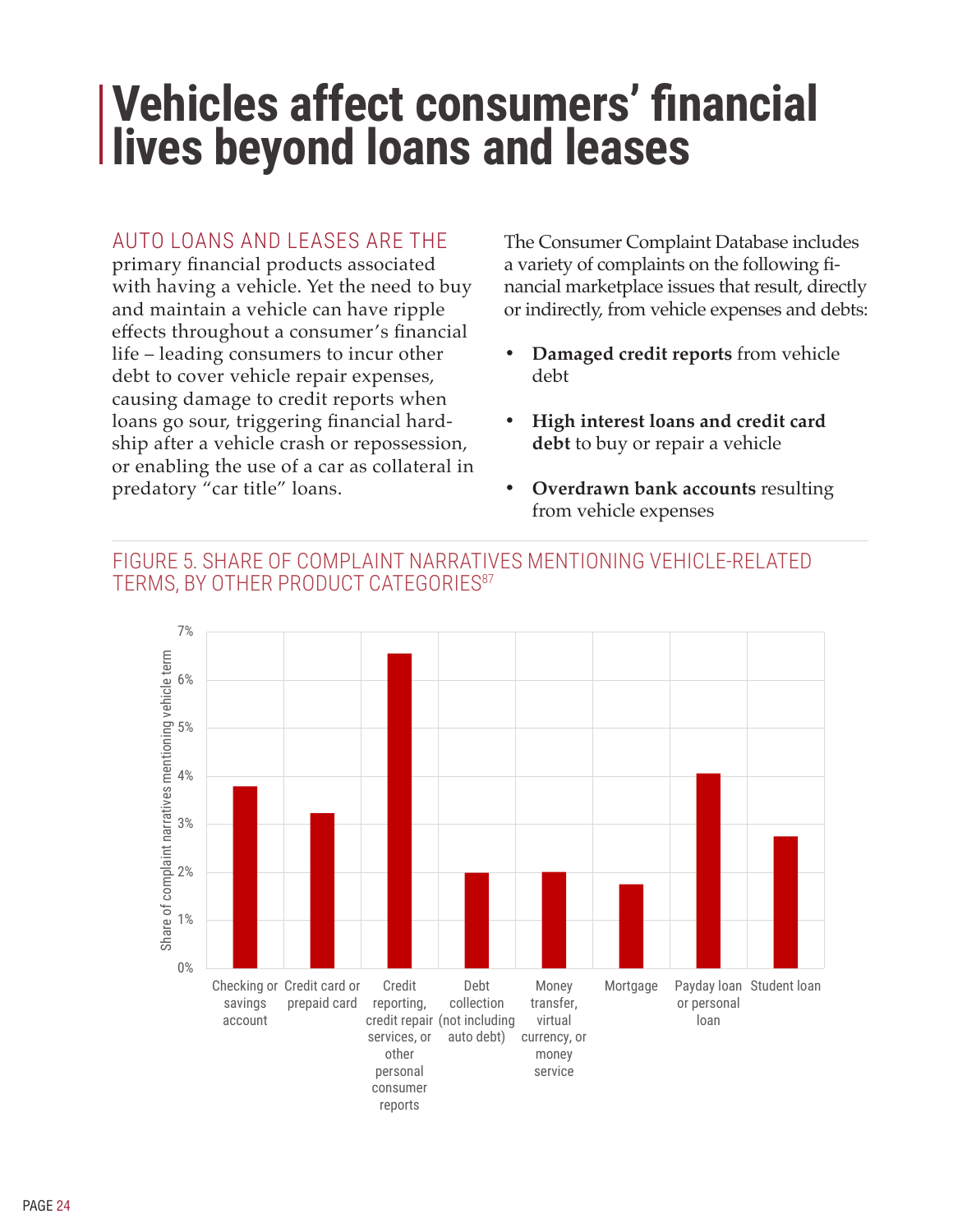<span id="page-28-0"></span>The impact of vehicle costs on consumer's financial lives is suggested by the frequency with which vehicle terms appear in consumer narratives, as indicated by text searches. Outside of product and sub-product categories explicitly connected to vehicles, nearly 18,000 complaints, or more than 4 percent of all consumer complaint narratives, mention a vehicle-related term (e.g. "car," "truck," etc.).<sup>86</sup> More than 6 percent of credit reporting complaint narratives – nearly 13,000 complaints total – include a vehicle mention.

#### **Damaged credit reports due to loans and lease fees**

Consumers frequently describe credit report damage resulting from vehicle loans and leases. These complaints appear in a few places in the Consumer Complaint Database:

- Since 2017, more than 2,800 complaints falling under the CFPB's "vehicle loan and lease" product category are for an issue involving credit reports.<sup>88</sup>
- Many credit reporting complaints involving auto debt are also reported under the CFPB's "credit reporting" product category.
- Credit report problems are also frequently mentioned alongside other problems with fees and billing issues: 45 percent of all "billing problem" complaints for vehicle loans and leases mention the term "credit."

Among those credit reporting complaints that are categorized under the "vehicle loan and lease" product category, nearly two thirds of complaints allege that incorrect information appears on the consumer's credit report.

#### FIGURE 6. AMONG CREDIT REPORT COMPLAINTS INVOLVING VEHICLE LOANS AND LEASES, NEARLY TWO THIRDS ALLEGE INCORRECT INFORMATION ON A CREDIT REPORT

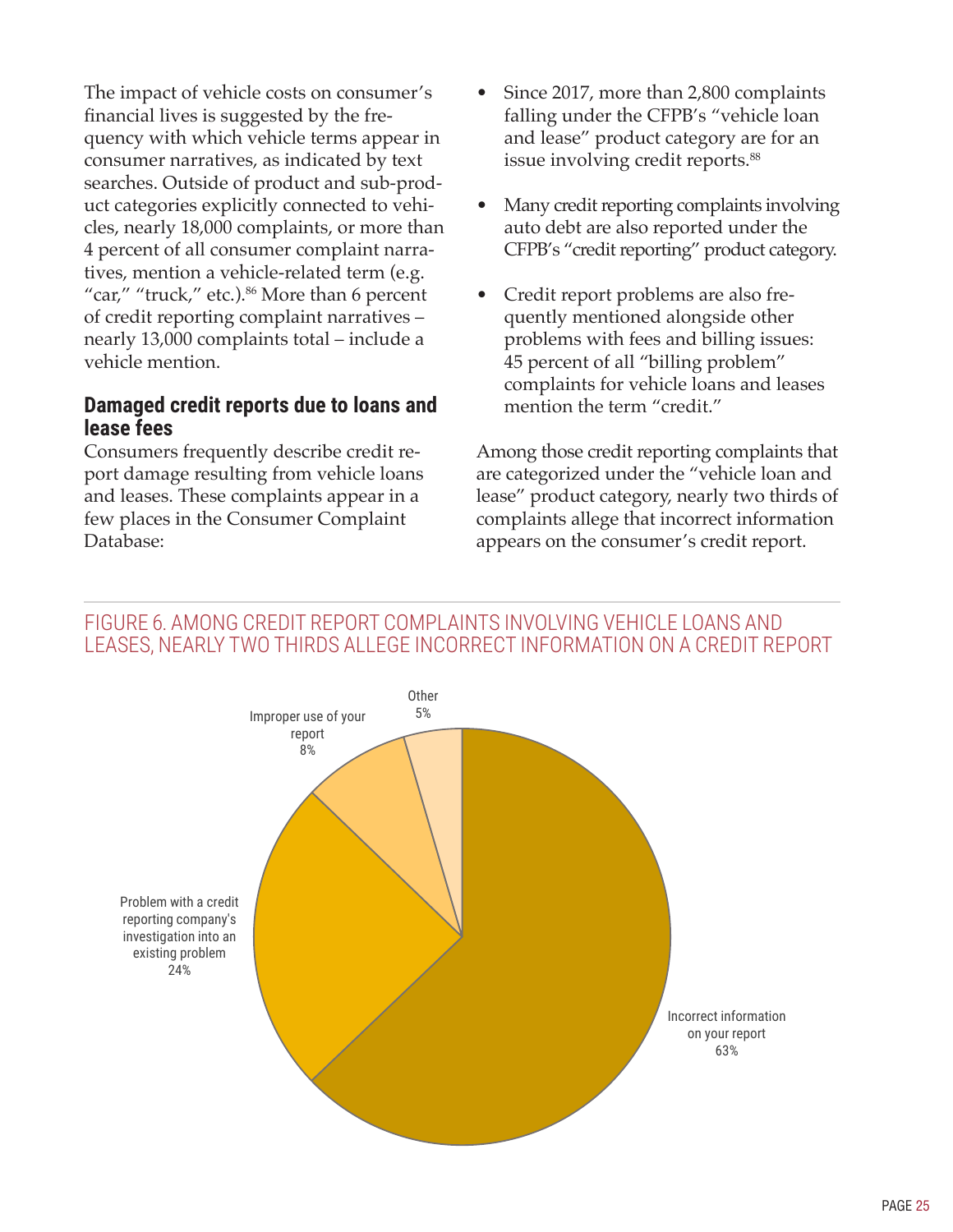<span id="page-29-0"></span>The following complaint submitted by a military servicemember, which was closed with monetary relief, describes a credit report damaged by an incorrect delinquency posted after

terminating a lease under the Servicemembers Civil Relief Act, which allows members of the military to terminate a lease without penalty in certain deployment circumstances.<sup>89</sup>

#### Complaint ID: 3398568

Date: October 8, 2019

Company: American Honda Finance

Product: Lease

Issue: Incorrect information on your report/ Account status incorrect

Company response to consumer: Closed with monetary relief

*The lease with Honda Finance was terminated under the Servicemembers ' Civil Relief Act of* 2003 in XXXX and the only directions that they gave me was to turn in the car, which I did *as requested. They still are posting my account being delinquent wen this is not the case as the payments were always on time.*

#### **Payday loan and credit card debt to pay for vehicle expenses**

Many consumers report going into new debt, including from payday loans, installment loans and credit cards, to cover vehicle expenses. Some complaints describe knowingly taking on an expensive loan

because of the necessity of having access to a functional vehicle.

In cases of payday loans, consumers describe paying exorbitant interest rates for loans to cover vehicle expenses. High interest rates can turn small expenses into lasting burdens of debt.

#### Complaint ID: 3317259

Date: July 24, 2019

Company: Westcreek Financial

Product: Installment loan

Issue: Charged fees or interest you didn't expect/

Company response to consumer: Closed with explanation

*Had my vehicle repaired at a friend 's place of business. In the past, the owner had allowed* me to make payments if the bill was large. This time, she said she was unable to, due to the *larger amount of the bill {\$1100.00} ). She stated she knew of a company that she had previous dealings with that may be able to help, and gave me their website address. I applied and was accepted. Feeling I had no choice, since I need my vehicle and cannot afford to purchase another, I accepted all terms and conditions. The entire transaction was accomplished online. Upon further thought and investigation, I realized the loan would cost me about twice the amount of the bill over the 1 year term of the transaction (12 monthly payments of {\$190.00} ). Nowhere in the transaction terms was an interest rate mentioned ; rather, the transaction is referred to as a " rental ''.*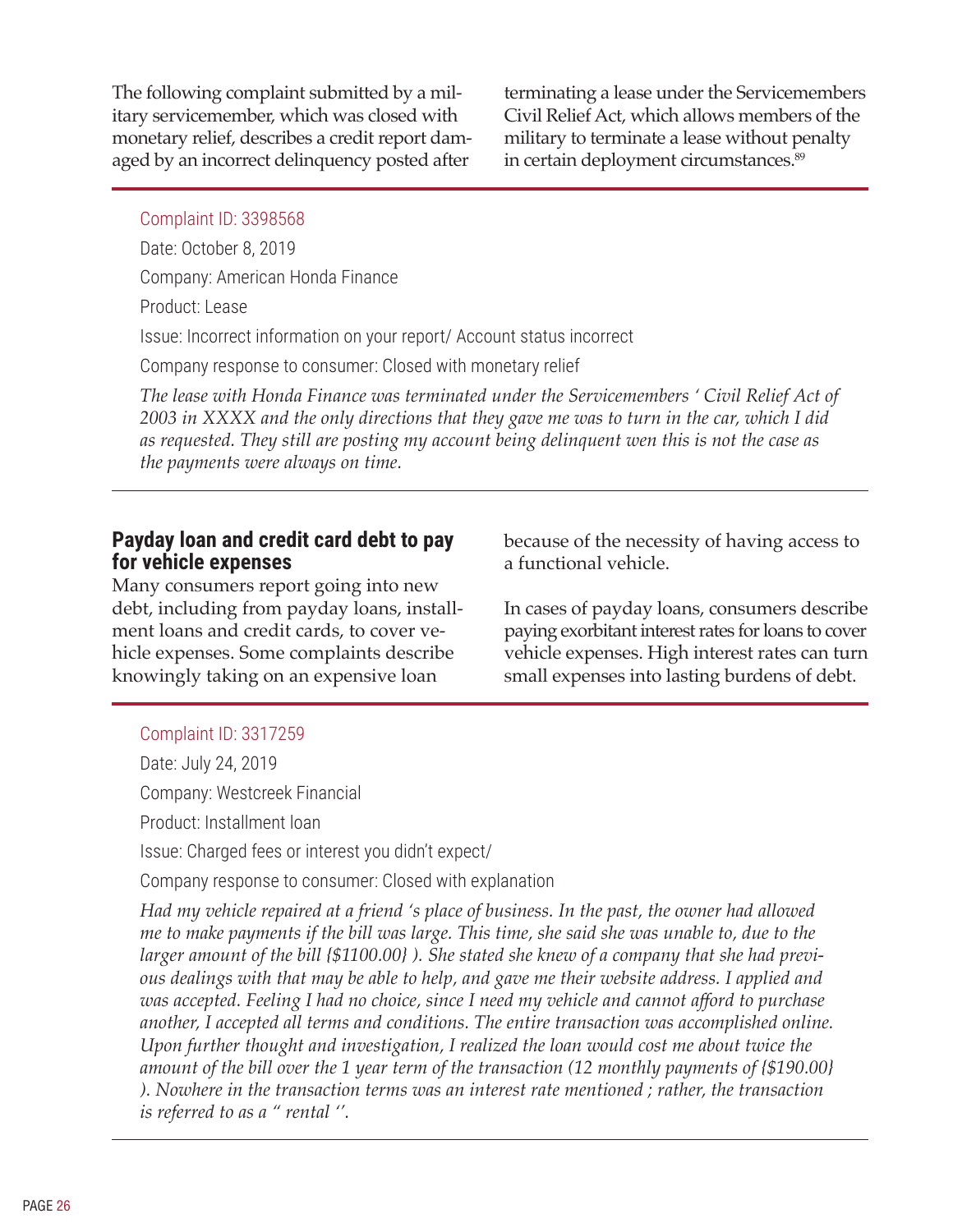Similarly, many consumers report accumulating credit card debt to cover vehicle costs, including for repairs.

Complaint ID: 3504415

Date: January 21, 2020

Company: Capital One

Product: Credit card or prepaid card

Issue: Struggling to pay your bill/ Credit card company won't work with you while you're going through financial hardship

Company response to consumer: Closed with explanation

*During the month of XXXX of 2017, I was working as a XXXX XXXX for XXXX XXXX and the engine in my car overheated and blew up, and I was left with monthly payments of {\$390.00} and repair bill totaling {\$5800.00}. At the time I had very little money saved up and I went through a very rough financial patch. Over the that month, I was barely able to make the minimum payment and by the time I reached XXXX of 2017, I reached and surpassed the {\$300.00} credit limit on my card, and was left with a balance of {\$310.00}, to which was added a {\$35.00} fee, which caused the minimum payment to be {\$91.00}, which was impossible for me to pay due to my hardship, which I communicated to Capital One and I was unable to come to a lower payment agreement with them. Furthermore, the month of* XXXX of 2017 came by, and I still had not been able to fix my car and I was still paying the *monthly payments while making half of what I was before, and so I had not been able to make any sort of payment, which caused a second fee of {\$35.00}, and a new threshold for my minimum payment allowed of {\$120.00}, which once again was an unimaginable figure for me to* pay at the moment, so I once again reached out to Capital One over a phone call to attempt to *come to a lower payment agreement so that I would not miss yet another payment, but they were unable to help me out. I was able to finally make a payment on XX/XX/XXXX, but by then I had missed two months of payments. Since then, I have continued my business with Capital One and I have never missed a payment. Now, I am attempting to purchase a car and I have two late or missed payments that are hindering my credit report badly, from a moment of hardship in my early adulthood.*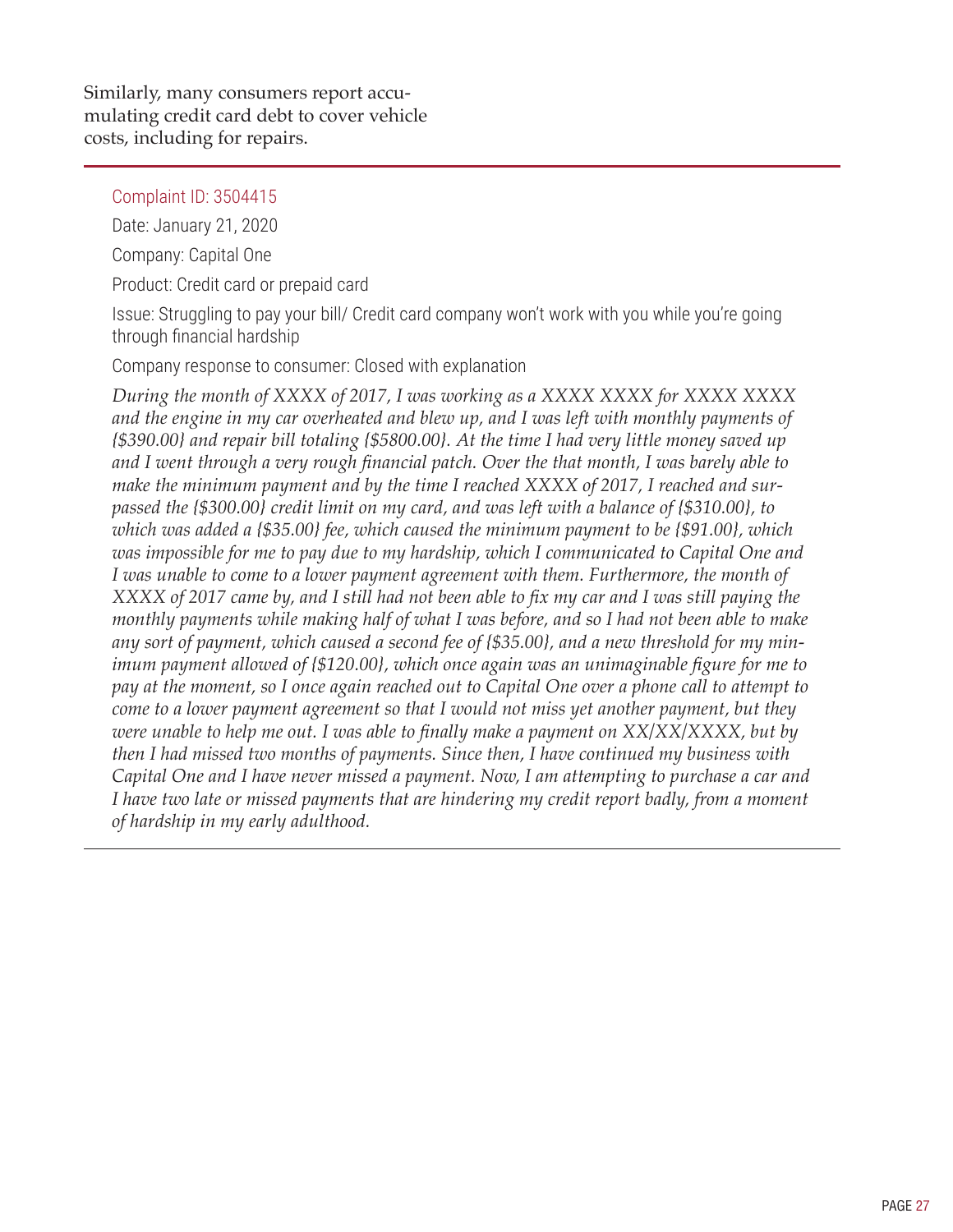#### <span id="page-31-0"></span>**Overdraft and other bank fees resulting from auto expenses**

Many consumers describe facing steep fees that occur when their accounts are overdrawn to make automatic transfers for vehicle insurance payments. Unlike overdraft programs for debit card payments and ATM withdrawals for which there is an "opt in" requirement, banks can automatically enroll consumers into overdraft programs covering automatic bank transfers.<sup>90</sup> As a result, many consumers may not be aware that an automatic transfer beyond an account balance may incur fees as opposed to having the payment rejected.

#### Complaint ID: 3372033

Date: September 12, 2019

Company: Wells Fargo

Product: Checking account

Issue: Problem caused by your funds being low/ Overdrafts and overdraft fees

Company response to consumer: Closed with monetary relief

*Automated payment for car insurance in the amount of XXXX was cleared and I made a transfer from savings account to checking account to cover the cost. Despite my actions to prevent an overdraft fee, the bank charged me regardless. Upon contacting the bank to resolve issue, they agreed that I was getting charged overdraft for a transaction that I shouldn't be charged for. Nonetheless the bank refuses to reverse overdraft fee because my account is ineligible for overdraft reversal regardless of the fact the fact that I took the necessary actions in good time to prevent the fee.*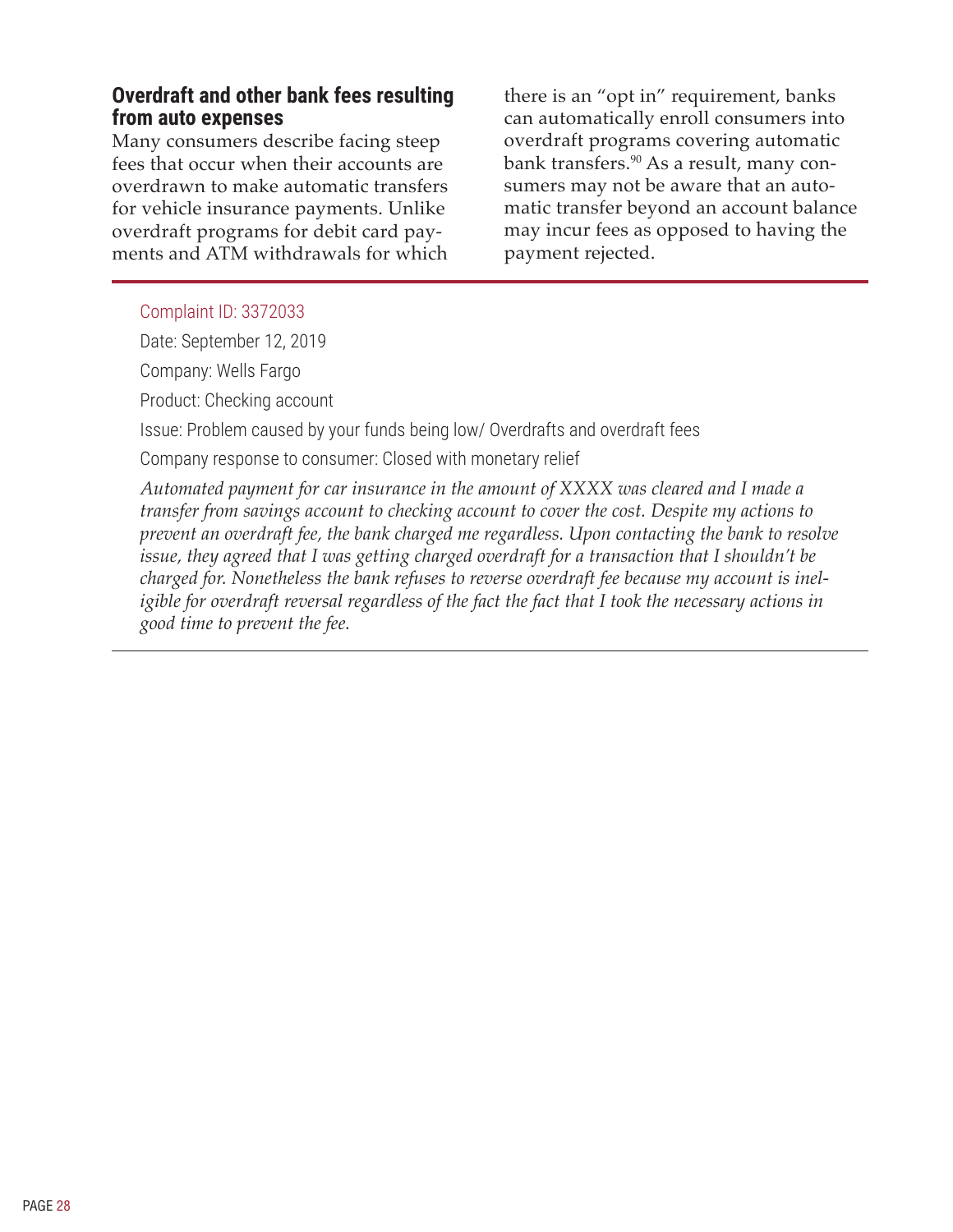# <span id="page-32-0"></span>**Conclusion and policy recommendations**

## EVEN BEFORE COVID-19, AMERICAN

consumers faced a minefield of risks when buying or leasing a vehicle. Those risks have been amplified in recent months, as the pandemic has caused unprecedented financial hardship and uncertainty for millions of Americans.

Many of the problems consumers face can be eased by ensuring strong consumer protection laws, and through vigorous enforcement of existing laws. But some problems are inherent to a transportation system that necessitates having access to a personal vehicle, which is both expensive and risky to own.

Therefore, policymakers must take action on two fronts to protect consumers. For consumers buying or leasing a vehicle, consumers must be protected from abusive or predatory behavior. And policymakers must also take action to reduce car dependence, to allow more Americans the choice to avoid the inherently risky proposition of vehicle ownership.

Two federal agencies, the Consumer Financial Protection Bureau and the Federal Trade Commission, can play a particularly important role in protecting consumers who are buying a vehicle. To protect consumers in the automotive marketplace, policymakers at both agencies, as well as state policymakers, should limit abusive, predatory and discriminatory auto sales and lending practices by:

- Closing loopholes that allow auto dealers to charge excessive interest rates;
- Enforcing existing protections against fraud;
- Prohibiting discriminatory loan markups;
- Requiring lenders to determine ability to repay before issuing a loan;
- Addressing the inherent conflicts of interest present in indirect lending through auto dealers, and expanding options for responsible lending to low-income Americans;
- Banning the use of forced arbitration clauses in consumer financial contracts, including automobile sales;<sup>91</sup>
- Banning title loans with excessive interest rates that trap consumers in a cycle of debt and put them at risk of losing their vehicles;
- Forbidding auto lenders from repeated withdrawals from bank accounts;
- Prohibiting negative credit reporting for problems resulting from a predatory auto loans, deceptive practices, or unsafe or otherwise unusable vehicles;
- Collecting demographic data for auto loans to monitor for discrimination;
- Better regulating repossession practices, including by ensuring consumers are given a chance to catch up on payments to avoid repossession (a right to cure);
- In addition, the FTC should use rulemaking authority over car dealer practices granted by Congress in the Dodd-Frank Act, and should issue a rule regulating the use of GPS tracking and kill switches in car sales.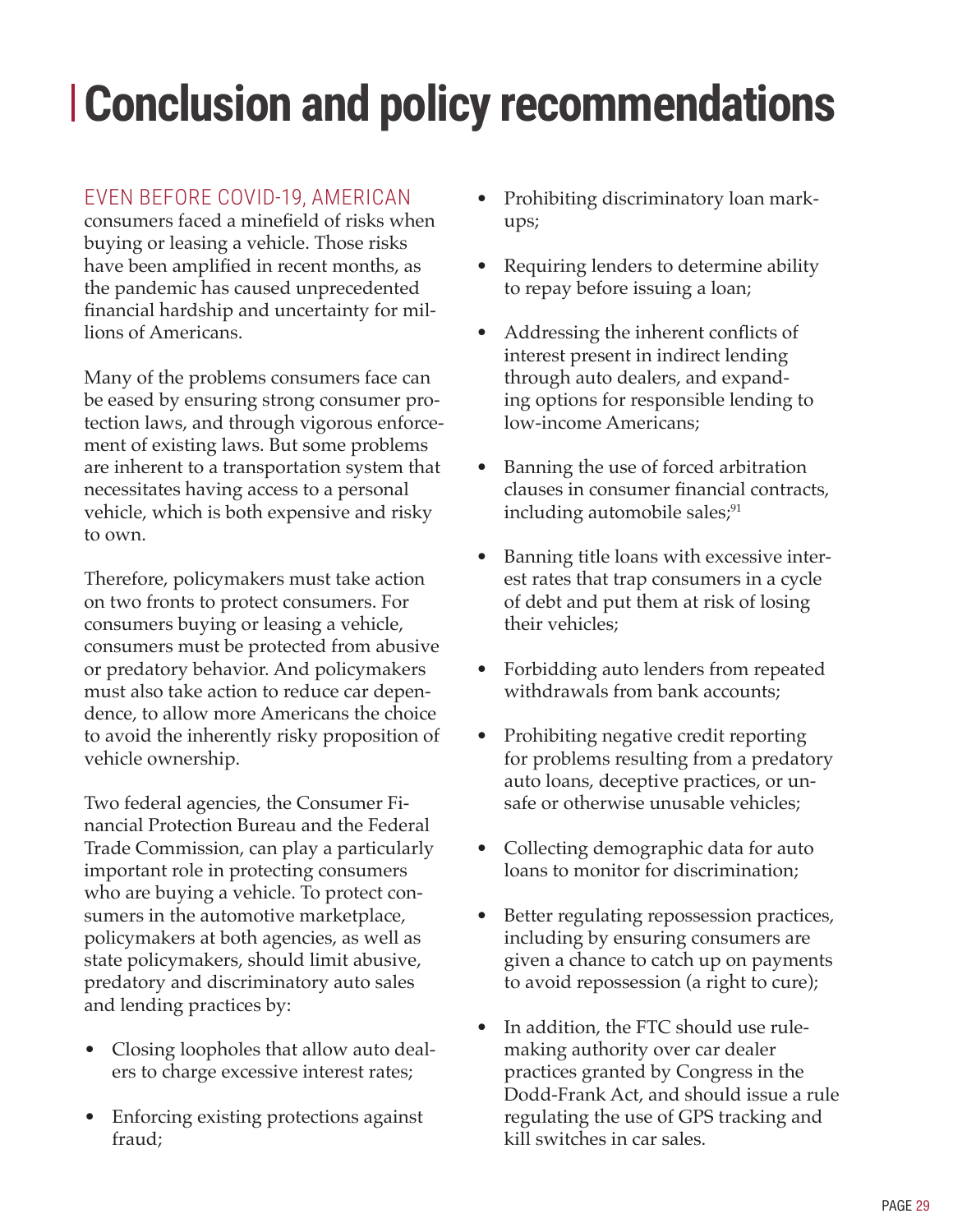During COVID-19, policymakers must:

- Guarantee consumers access to auto loan relief programs, including those that defer payments to the end of the loan and cancel late fees.
- Ban repossessions, debt collection, and negative credit reporting.

To expand transportation options and enable more Americans to live without owning a car, policymakers should:

- Preserve and improve the cost and availability of transit service in the wake of COVID-19;
- Incentivize carpooling, and encourage the deployment of shared mobility services such as carsharing that reduce the need for personal car ownership;
- Improve conditions for people who walk or bike.

Finally, the CFPB should take steps to improve the Consumer Complaint Database, including:

- Add granularity to company responses about relief provided to consumers. Complaints resolved with monetary relief should include details on the quantity of monetary relief provided. And all complaints resolved with relief should include details on the type of relief provided (e.g., debt collection harassment ceased, incorrect credit report item removed).
- Expand efforts to educate consumers about the complaint system.
- Survey financial institutions and borrowers with both resolved and unresolved complaints to better hone the effectiveness of the CFPB database.
- Develop free smartphone applications (apps) for consumers to access information about how to complain about a firm and how to review complaints in the database.
- Ensure that complaint data can be easily matched with data from the Federal Financial Institutions Examination Council, for example by logging each bank's unique RSSD ID code with every complaint.
- Allow more granular tagging and sorting of complaint data, including by allowing users to tag specific fee types in their complaints.
- List company subsidiaries with complaints and group them with their parent company in searches. Subsidiaries are often the firms with which consumers actually interact and grouping them with parent companies will enable consumers to better apply the information in the CFPB database to their own experiences and to the choices they make in the marketplace.
- Make it easier for database users to search and study complaints with story narratives by reversing recent changes to the CFPB home page and database search page that made finding narratives more difficult.<sup>92</sup>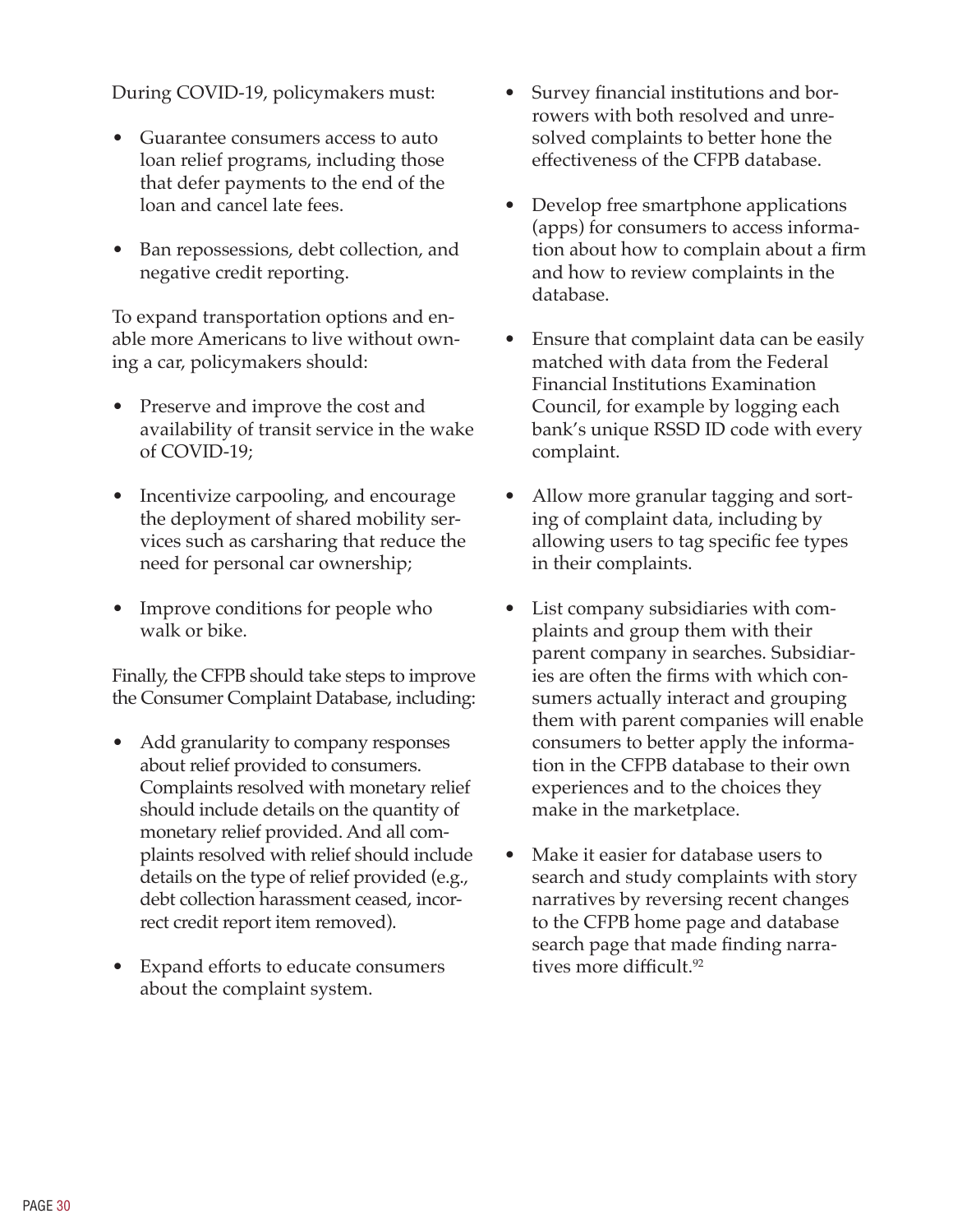## <span id="page-34-0"></span>**Notes**

1 David Shepardson, "Santander Agrees to \$550 Million U.S. Settlement Over Subprime Auto Loans," *Reuters*, 19 May 2020, available at [https://](https://www.reuters.com/article/us-usa-autos-lending/santander-agrees-to-550-million-u-s-settlement-over-subprime-auto-loans-idUSKBN22V2GS) [www.reuters.com/article/us-usa-autos-lending/](https://www.reuters.com/article/us-usa-autos-lending/santander-agrees-to-550-million-u-s-settlement-over-subprime-auto-loans-idUSKBN22V2GS) [santander-agrees-to-550-million-u-s-settlement-over](https://www.reuters.com/article/us-usa-autos-lending/santander-agrees-to-550-million-u-s-settlement-over-subprime-auto-loans-idUSKBN22V2GS)[subprime-auto-loans-idUSKBN22V2GS](https://www.reuters.com/article/us-usa-autos-lending/santander-agrees-to-550-million-u-s-settlement-over-subprime-auto-loans-idUSKBN22V2GS).

2 Consumer Financial Protection Bureau, *Enforcement Actions* (filtered for topic "auto loans"), accessed on 15 August 2020 at [https://www.con](https://www.consumerfinance.gov/policy-compliance/enforcement/actions/?page=1&title=&topics=auto-loans)[sumerfinance.gov/policy-compliance/enforcement/](https://www.consumerfinance.gov/policy-compliance/enforcement/actions/?page=1&title=&topics=auto-loans) [actions/?page=1&title=&topics=auto-loans.](https://www.consumerfinance.gov/policy-compliance/enforcement/actions/?page=1&title=&topics=auto-loans)

3 State of Massachusetts, *AG Healey Sues Major Subprime Auto Lender for Unfair and Deceptive Practices in Its Subprime Auto Loan Business in Massachusetts*, 31 August 2020, archived at [http://web.](http://web.archive.org/web/20200901095515/https://www.mass.gov/news/ag-healey-sues-major-subprime-auto-lender-for-unfair-and-deceptive-practices-in-its-subprime) [archive.org/web/20200901095515/https://www.](http://web.archive.org/web/20200901095515/https://www.mass.gov/news/ag-healey-sues-major-subprime-auto-lender-for-unfair-and-deceptive-practices-in-its-subprime) [mass.gov/news/ag-healey-sues-major-subprime](http://web.archive.org/web/20200901095515/https://www.mass.gov/news/ag-healey-sues-major-subprime-auto-lender-for-unfair-and-deceptive-practices-in-its-subprime)[auto-lender-for-unfair-and-deceptive-practices-in](http://web.archive.org/web/20200901095515/https://www.mass.gov/news/ag-healey-sues-major-subprime-auto-lender-for-unfair-and-deceptive-practices-in-its-subprime)[its-subprime](http://web.archive.org/web/20200901095515/https://www.mass.gov/news/ag-healey-sues-major-subprime-auto-lender-for-unfair-and-deceptive-practices-in-its-subprime).

4 Consumer Financial Protection Bureau, Santander Consumer USA, Inc., 20 November 2018, archived at [http://web.archive.org/](http://web.archive.org/web/20200604230959/https://www.consumerfinance.gov/policy-compliance/enforcement/actions/santander-consumer-usa-inc/) [web/20200604230959/https://www.consumerfi](http://web.archive.org/web/20200604230959/https://www.consumerfinance.gov/policy-compliance/enforcement/actions/santander-consumer-usa-inc/)[nance.gov/policy-compliance/enforcement/ac](http://web.archive.org/web/20200604230959/https://www.consumerfinance.gov/policy-compliance/enforcement/actions/santander-consumer-usa-inc/)[tions/santander-consumer-usa-inc/](http://web.archive.org/web/20200604230959/https://www.consumerfinance.gov/policy-compliance/enforcement/actions/santander-consumer-usa-inc/).

5 Consumer Financial Protection Bureau, Ally Financial Inc. and Ally Bank, 20 December 2013, archived at [http://web.archive.org/](http://web.archive.org/web/20200605172826/https://www.consumerfinance.gov/policy-compliance/enforcement/actions/ally-financial-ally-bank/) [web/20200605172826/https://www.consumerfi](http://web.archive.org/web/20200605172826/https://www.consumerfinance.gov/policy-compliance/enforcement/actions/ally-financial-ally-bank/)[nance.gov/policy-compliance/enforcement/ac](http://web.archive.org/web/20200605172826/https://www.consumerfinance.gov/policy-compliance/enforcement/actions/ally-financial-ally-bank/)[tions/ally-financial-ally-bank/](http://web.archive.org/web/20200605172826/https://www.consumerfinance.gov/policy-compliance/enforcement/actions/ally-financial-ally-bank/).

6 Consumer Financial Protection Bureau, Bureau of Consumer Financial Protection Announces Settlement with Wells Fargo for Auto-Loan Administration and Mortgage Practices, 20 April 2018, archived at [http://web.ar](http://web.archive.org/web/20200820075927/https://www.consumerfinance.gov/about-us/newsroom/bureau-consumer-financial-protection-announces-settlement-wells-fargo-auto-loan-administration-and-mortgage-practices/)[chive.org/web/20200820075927/https://www.](http://web.archive.org/web/20200820075927/https://www.consumerfinance.gov/about-us/newsroom/bureau-consumer-financial-protection-announces-settlement-wells-fargo-auto-loan-administration-and-mortgage-practices/) [consumerfinance.gov/about-us/](http://web.archive.org/web/20200820075927/https://www.consumerfinance.gov/about-us/newsroom/bureau-consumer-financial-protection-announces-settlement-wells-fargo-auto-loan-administration-and-mortgage-practices/)*newsroo*m/ [bureau-consumer-financial-protection-announc](http://web.archive.org/web/20200820075927/https://www.consumerfinance.gov/about-us/newsroom/bureau-consumer-financial-protection-announces-settlement-wells-fargo-auto-loan-administration-and-mortgage-practices/)[es-settlement-wells-fargo-auto-loan-administra](http://web.archive.org/web/20200820075927/https://www.consumerfinance.gov/about-us/newsroom/bureau-consumer-financial-protection-announces-settlement-wells-fargo-auto-loan-administration-and-mortgage-practices/)[tion-and-mortgage-practices/.](http://web.archive.org/web/20200820075927/https://www.consumerfinance.gov/about-us/newsroom/bureau-consumer-financial-protection-announces-settlement-wells-fargo-auto-loan-administration-and-mortgage-practices/)

7 Consumer Financial Protection Bureau, Wells Fargo Bank, N.A., JPMorgan Chase Bank, N.A., Elaine Oliphant Cohen, and Todd Cohen, 22 January 2015, archived at [http://web.archive.org/](http://web.archive.org/web/20200605134519/https://www.consumerfinance.gov/policy-compliance/enforcement/actions/genuine-title/) web/2020060513451*9*[/https://www.consumerfi](http://web.archive.org/web/20200605134519/https://www.consumerfinance.gov/policy-compliance/enforcement/actions/genuine-title/)[nance.gov/policy-compliance/enforcement/ac](http://web.archive.org/web/20200605134519/https://www.consumerfinance.gov/policy-compliance/enforcement/actions/genuine-title/)[tions/genuine-title/.](http://web.archive.org/web/20200605134519/https://www.consumerfinance.gov/policy-compliance/enforcement/actions/genuine-title/)

8 Consumer Financial Protection Bureau, Toyota Motor Credit Corporation, 2 February 2016, archived at [http://web.archive.org/](http://web.archive.org/web/20200605084812/https://www.consumerfinance.gov/policy-compliance/enforcement/actions/toyota-motor-credit-corporation/) [web/20200605084812/https://www.consumerfi](http://web.archive.org/web/20200605084812/https://www.consumerfinance.gov/policy-compliance/enforcement/actions/toyota-motor-credit-corporation/)[nance.gov/policy-compliance/enforcement/ac](http://web.archive.org/web/20200605084812/https://www.consumerfinance.gov/policy-compliance/enforcement/actions/toyota-motor-credit-corporation/)[tions/toyota-motor-credit-corporation/.](http://web.archive.org/web/20200605084812/https://www.consumerfinance.gov/policy-compliance/enforcement/actions/toyota-motor-credit-corporation/)

9 See note 7.

10 Consumer Financial Protection Bureau, Westlake Services, LLC, d/b/a Westlake Financial Services. LLC, and Wilshire Consumer Credit, LLC, d/b/a as Wilshire Commercial Capital, LLC, 30 September 2015, archived at [http://web.archive.](http://web.archive.org/web/20200605102319/https://www.consumerfinance.gov/policy-compliance/enforcement/actions/westlake-services-llc-dba-westlake-financial-services-llc/) org/web/20200*605102*[319/https://www.consumer](http://web.archive.org/web/20200605102319/https://www.consumerfinance.gov/policy-compliance/enforcement/actions/westlake-services-llc-dba-westlake-financial-services-llc/)[finance.gov/policy-compliance/enforcement/ac](http://web.archive.org/web/20200605102319/https://www.consumerfinance.gov/policy-compliance/enforcement/actions/westlake-services-llc-dba-westlake-financial-services-llc/)[tions/westlake-services-llc-dba-westlake-financial](http://web.archive.org/web/20200605102319/https://www.consumerfinance.gov/policy-compliance/enforcement/actions/westlake-services-llc-dba-westlake-financial-services-llc/)[services-llc/.](http://web.archive.org/web/20200605102319/https://www.consumerfinance.gov/policy-compliance/enforcement/actions/westlake-services-llc-dba-westlake-financial-services-llc/)

11 Consumer Financial Protection Bureau, American Honda Finance Corporation, 14 July 2015, archived at [http://web.archive.org/](http://web.archive.org/web/20200605111817/https://www.consumerfinance.gov/policy-compliance/enforcement/actions/american-honda-finance-corporation/) [web/20200605111817/https://www.consumerfi](http://web.archive.org/web/20200605111817/https://www.consumerfinance.gov/policy-compliance/enforcement/actions/american-honda-finance-corporation/)[nance.gov/policy-compliance/enforcement/ac](http://web.archive.org/web/20200605111817/https://www.consumerfinance.gov/policy-compliance/enforcement/actions/american-honda-finance-corporation/)[tions/american-honda-finance-corporation/](http://web.archive.org/web/20200605111817/https://www.consumerfinance.gov/policy-compliance/enforcement/actions/american-honda-finance-corporation/).

12 Consumer Financial Protection Bureau, U.S. Bank National Association, 26 June 2013, archived at [http://web.archive.org/web/20200407210442/](http://web.archive.org/web/20200407210442/https://www.consumerfinance.gov/policy-compliance/enforcement/actions/dealers-financial-services/) [https://www.consumerfinance.gov/policy-com](http://web.archive.org/web/20200407210442/https://www.consumerfinance.gov/policy-compliance/enforcement/actions/dealers-financial-services/)[pliance/enforcement/actions/dealers-financial-ser](http://web.archive.org/web/20200407210442/https://www.consumerfinance.gov/policy-compliance/enforcement/actions/dealers-financial-services/)[vices/](http://web.archive.org/web/20200407210442/https://www.consumerfinance.gov/policy-compliance/enforcement/actions/dealers-financial-services/).

13 Complaints for March through July doubled compared to the same period in 2019.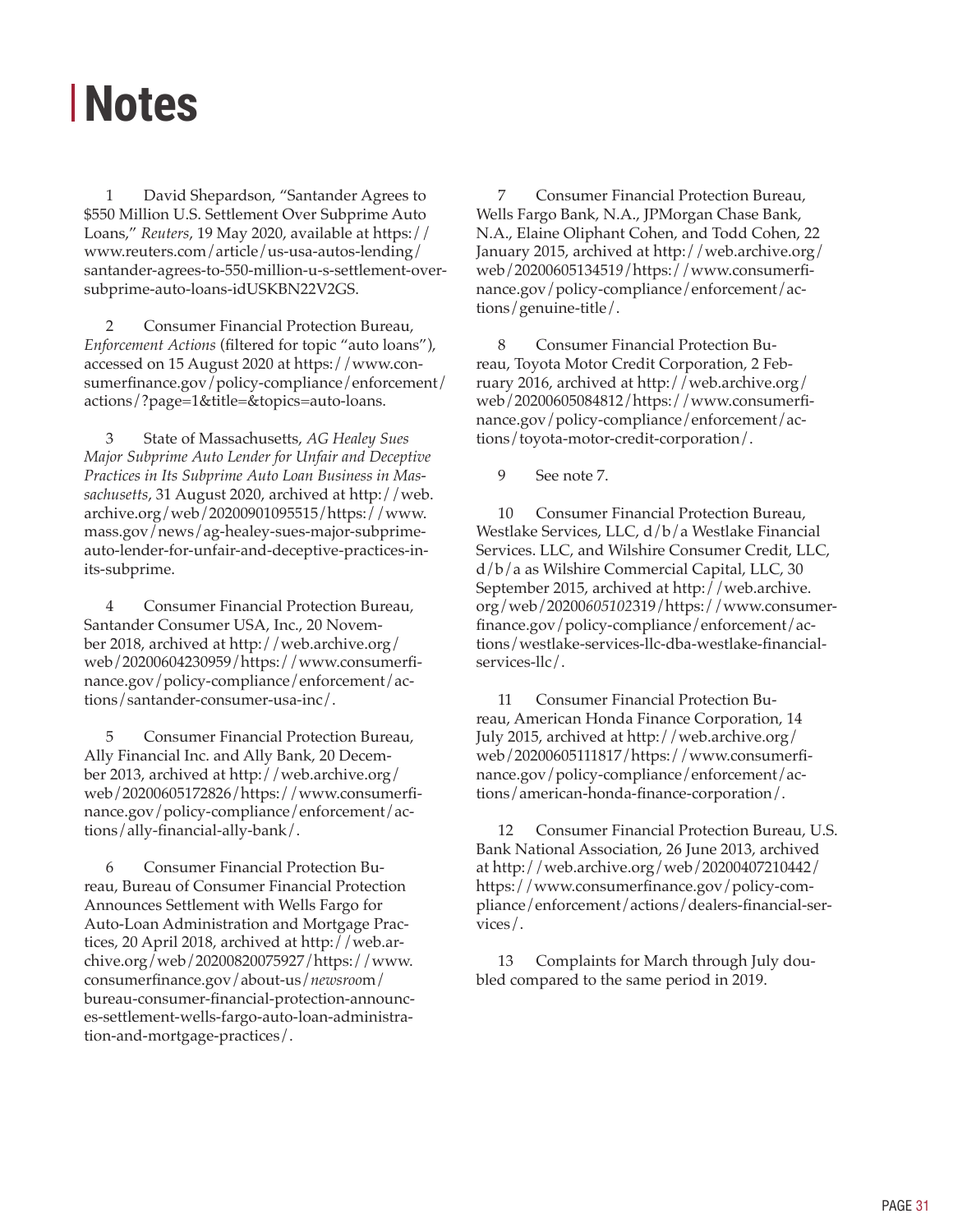14 In September, for example, the CFPB settled with automobile financial company Lobel Financial Corporation over its sales practices related to Loss Damage Waivers, which are not a form of insurance. "The order requires Lobel to pay \$1,345,224 in consumer redress to approximately 4,000 harmed consumers and a \$100,000 civil money penalty." See Consumer Financial Protection Bureau, *Consumer Financial Protection Bureau Settles with Auto Lender for Unfair Loss Damage Waiver Practices* (press release), 21 September 2020, available at [https://www.con](https://www.consumerfinance.gov/about-us/newsroom/consumer-financial-protection-bureau-settles-auto-lender-unfair-loss-damage-waiver-practices/)[sumerfinance.gov/about-us/newsroom/consumer](https://www.consumerfinance.gov/about-us/newsroom/consumer-financial-protection-bureau-settles-auto-lender-unfair-loss-damage-waiver-practices/)[financial-protection-bureau-settles-auto-lender-un](https://www.consumerfinance.gov/about-us/newsroom/consumer-financial-protection-bureau-settles-auto-lender-unfair-loss-damage-waiver-practices/)[fair-loss-damage-waiver-practices/](https://www.consumerfinance.gov/about-us/newsroom/consumer-financial-protection-bureau-settles-auto-lender-unfair-loss-damage-waiver-practices/)

15 Consumer Financial Protection Bureau, *Can the Dealer Increase the Interest Rate After I Drive the Vehicle Home?*, 5 August 2016, archived at [http://](http://web.archive.org/web/20200705180254/https://www.consumerfinance.gov/ask-cfpb/can-the-dealer-increase-the-interest-rate-after-i-drive-the-vehicle-home-en-831/) [web.archive.org/web/20200705180254/https://](http://web.archive.org/web/20200705180254/https://www.consumerfinance.gov/ask-cfpb/can-the-dealer-increase-the-interest-rate-after-i-drive-the-vehicle-home-en-831/) [www.consumerfinance.gov/ask-cfpb/can-the-deal](http://web.archive.org/web/20200705180254/https://www.consumerfinance.gov/ask-cfpb/can-the-dealer-increase-the-interest-rate-after-i-drive-the-vehicle-home-en-831/)[er-increase-the-interest-rate-after-i-drive-the-vehicle](http://web.archive.org/web/20200705180254/https://www.consumerfinance.gov/ask-cfpb/can-the-dealer-increase-the-interest-rate-after-i-drive-the-vehicle-home-en-831/)[home-en-831/](http://web.archive.org/web/20200705180254/https://www.consumerfinance.gov/ask-cfpb/can-the-dealer-increase-the-interest-rate-after-i-drive-the-vehicle-home-en-831/).

16 See tables "Number of Accounts by Loan Type" and "Total Debt Balance and Its Composition": Federal Reserve Bank of New York, Center for Microeconomic Data, *Household Debt and Credit Report (Q2 2020)*, August 2020, data downloaded 26 August 2020 from <https://www.newyorkfed.org/> microeconomics/hhdc.html.

17 See table "Percent of Balance 90+ Days Delinquent by Loan Type": Federal Reserve Bank of New York, Center for Microeconomic Data, *Household Debt and Credit Report (Q2 2020)*, August 2020, data downloaded 26 August 2020 from [https://](https://www.newyorkfed.org/) [www.newyorkfed.org/](https://www.newyorkfed.org/) microeconomics/hhdc.html.

18 Purchases of new and used vehicles: Statista, *Number of New and Used Light Vehicle Sales in the United States from 2010 to 2019*, accessed on 1 September 2020 at [https://www.statista.com/](https://www.statista.com/statistics/183713/value-of-us-passenger-cas-sales-and-leases-since-1990/) [statistics/183713/value-of-us-passenger-cas-sales](https://www.statista.com/statistics/183713/value-of-us-passenger-cas-sales-and-leases-since-1990/)[and-leases-since-1990/](https://www.statista.com/statistics/183713/value-of-us-passenger-cas-sales-and-leases-since-1990/); leases: Aaron Kessler, "Auto Leasing Gains Popularity Among American Consumers," *The New York Times*, 8 January 2015, available at [https://www.nytimes.com/2015/01/09/](http://www.https://www.nytimes.com/2015/01/09/business/auto-leasing-gains-popularity-among-american-consumers.html) [business/auto-leasing-gains-popularity-a](http://www.https://www.nytimes.com/2015/01/09/business/auto-leasing-gains-popularity-among-american-consumers.html)[mong-american-consumers.html](http://www.https://www.nytimes.com/2015/01/09/business/auto-leasing-gains-popularity-among-american-consumers.html).

19 U.S. Department of Labor, *U.S. Department of Labor Publishes Guidance on Federal Pandemic Unemployment Compensation*, 4 April 2020, archived at [http://web.archive.org/web/20200831234358/](http://web.archive.org/web/20200831234358/https://www.dol.gov/newsroom/releases/eta/eta20200404) [https://www.dol.gov/newsroom/releases/eta/](http://web.archive.org/web/20200831234358/https://www.dol.gov/newsroom/releases/eta/eta20200404) [eta20200404](http://web.archive.org/web/20200831234358/https://www.dol.gov/newsroom/releases/eta/eta20200404).

20 U.S. Department of the Treasury, *The CARES Act Works for All Americans*, archived on 31 August 2020 at [http://web.archive.org/](http://web.archive.org/web/20200831214140/https://home.treasury.gov/policy-issues/cares) [web/20200831214140/https://home.treasury.gov/](http://web.archive.org/web/20200831214140/https://home.treasury.gov/policy-issues/cares) [policy-issues/cares](http://web.archive.org/web/20200831214140/https://home.treasury.gov/policy-issues/cares).

21 Federal Reserve Bank of New York, Center for Microeconomic Data, *Household Debt and Credit Report (Q1 2020)*, May 2020, data downloaded 8 July 2020 from <https://www.newyorkfed.org/> microeconomics/hhdc.html.

22 Ibid.

23 Ibid.

24 Internal Revenue Service, *Special Sales Tax Deduction for Car Purchases Available through End of 2009* (press release), 7 October 2009. [https://www.](https://www.irs.gov/newsroom/special-sales-tax-deduction-for-car-purchases-available-through-end-of-2009) [irs.gov/newsroom/special-sales-tax-deduction-for](https://www.irs.gov/newsroom/special-sales-tax-deduction-for-car-purchases-available-through-end-of-2009)[car-purchases-available-through-end-of-2009](https://www.irs.gov/newsroom/special-sales-tax-deduction-for-car-purchases-available-through-end-of-2009)

25 TransUnion, *Financial Crisis – 10 Years Later: Consumer Credit Market on an Upward Curve*, 22 August 2018, archived at [https://web.archive.](https://web.archive.org/web/20190805091517/https://newsroom.transunion.com/financial-crisis--10-years-later-consumer-credit-market-on-an-upward-curve/) [org/web/20190805091517/https://newsroom.](https://web.archive.org/web/20190805091517/https://newsroom.transunion.com/financial-crisis--10-years-later-consumer-credit-market-on-an-upward-curve/) [transunion.com/financial-crisis--10-years-later-con](https://web.archive.org/web/20190805091517/https://newsroom.transunion.com/financial-crisis--10-years-later-consumer-credit-market-on-an-upward-curve/)[sumer-credit-market-on-an-upward-curve/.](https://web.archive.org/web/20190805091517/https://newsroom.transunion.com/financial-crisis--10-years-later-consumer-credit-market-on-an-upward-curve/)

26 Ben McLannahan, "Debt Pile-up in U.S. Car Market Sparks Subprime Fear," *The Financial Times*, 29 May 2017.

27 Edmunds, *Negative Equity on Vehicle Trade-Ins Hit All-Time High in April, According to Edmunds (press release)*, 12 May 2020, available at [https://](https://www.prnewswire.com/news-releases/negative-equity-on-vehicle-trade-ins-hit-all-time-high-in-april-according-to-edmunds-301057370.html) [www.prnewswire.com/news-releases/negative](https://www.prnewswire.com/news-releases/negative-equity-on-vehicle-trade-ins-hit-all-time-high-in-april-according-to-edmunds-301057370.html)[equity-on-vehicle-trade-ins-hit-all-time-high-in](https://www.prnewswire.com/news-releases/negative-equity-on-vehicle-trade-ins-hit-all-time-high-in-april-according-to-edmunds-301057370.html)[april-according-to-edmunds-301057370.html.](https://www.prnewswire.com/news-releases/negative-equity-on-vehicle-trade-ins-hit-all-time-high-in-april-according-to-edmunds-301057370.html)

28 Investopedia, *Subprime Loan*, updated 16 January 2019, accessed at [http://www.investopedia](http://www.investopedia. com/terms/s/subprimeloan.asp?lgl=myfinancelayout-no-ads).com/ terms/s/subprimeloan.asp?lgl=myfinancelayout-no-ads.

29 Matt Scully, "Auto Lender Santander Checked Income on Just Eight Percent in Subprime ABS," *Bloomberg*, 22 May 2017, accessed at https:// [www.bloomberg.com/news/articles/2017-05-22/](http://www.bloomberg.com/news/articles/2017-05-22/) subprime-auto-giant-checked-income-on-just-8-ofloans-in-abs.

30 Ben Eisen and AnnaMaria Andriotis, "An \$809 Car Payment, a \$660 Income: How Dealers Make the Math Work," *The Wall Street Journal,* 21 December 2019, accessed at [https://www.wsj.com/](https://www.wsj.com/articles/an-809-car-payment-a-660-income-how-dealers-make-the-math-work-11576924201) [articles/an-809-car-payment-a-660-income-how](https://www.wsj.com/articles/an-809-car-payment-a-660-income-how-dealers-make-the-math-work-11576924201)[dealers-make-the-math-work-11576924201](https://www.wsj.com/articles/an-809-car-payment-a-660-income-how-dealers-make-the-math-work-11576924201).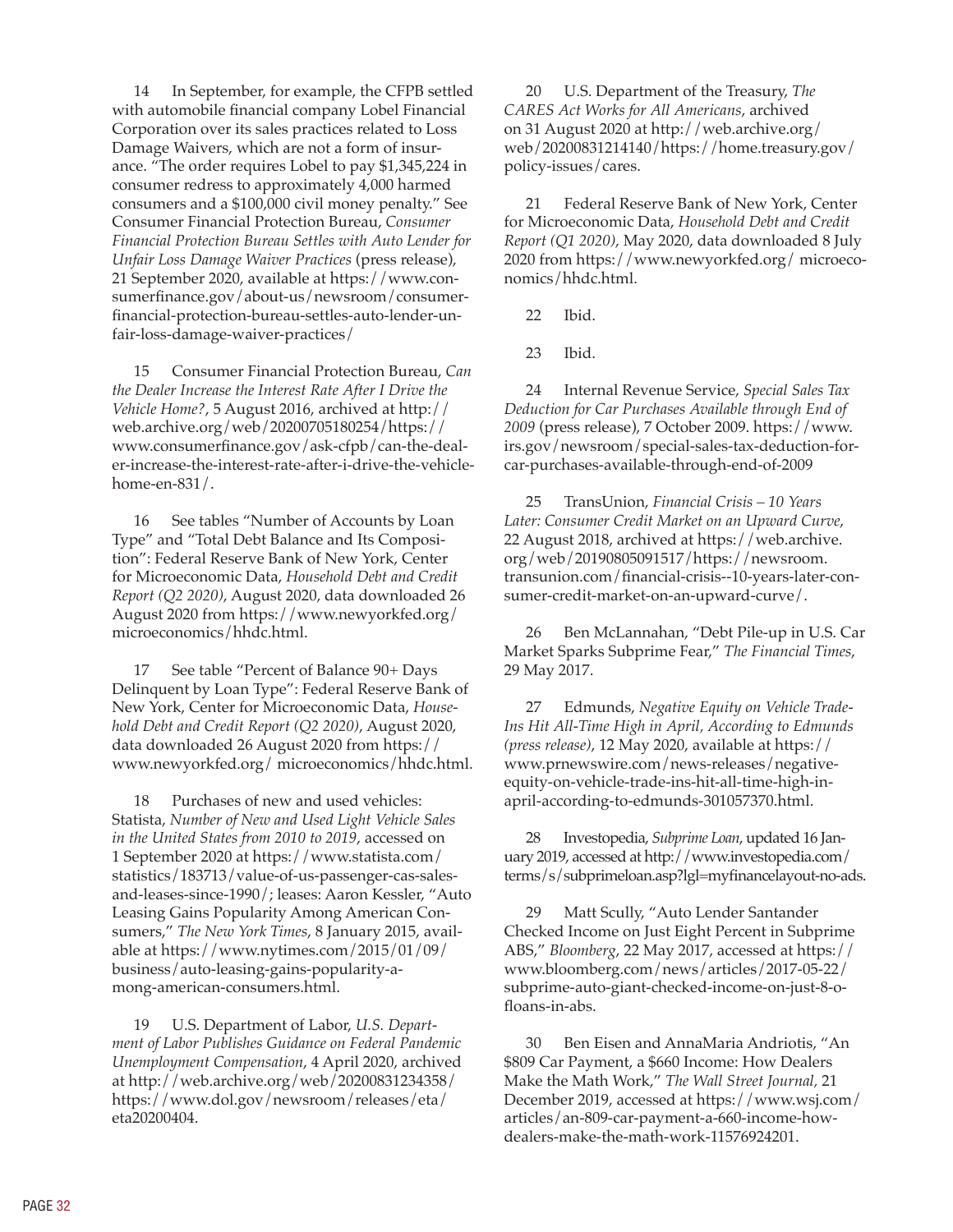31 Jaeah Lee, "Wait, Banks Can Shut Off My Car?," *Mother Jones*, April 2016, accessed at http:// [www.motherjones.com/politics/2016/04/sub](http://www.motherjones.com/politics/2016/04/subprimecar-loans-starter-interrupt/)[primecar-loans-starter-interrupt/](http://www.motherjones.com/politics/2016/04/subprimecar-loans-starter-interrupt/).

32 Ibid.

33 Consumer Financial Protection Bureau, *Growth in Longer-Term Auto Loans*, November 2017, archived at [http://web.archive.org/](http://web.archive.org/web/20200604134249/https://files.consumerfinance.gov/f/documents/cfpb_consumer-credit-trends_longer-term-auto-loans_2017Q2.pdf) [web/20200604134249/https://files.consumerfi](http://web.archive.org/web/20200604134249/https://files.consumerfinance.gov/f/documents/cfpb_consumer-credit-trends_longer-term-auto-loans_2017Q2.pdf)[nance.gov/f/documents/cfpb\\_consumer-cred](http://web.archive.org/web/20200604134249/https://files.consumerfinance.gov/f/documents/cfpb_consumer-credit-trends_longer-term-auto-loans_2017Q2.pdf)[it-trends\\_longer-term-auto-loans\\_2017Q2.pdf.](http://web.archive.org/web/20200604134249/https://files.consumerfinance.gov/f/documents/cfpb_consumer-credit-trends_longer-term-auto-loans_2017Q2.pdf)

34 Edmunds, *Automotive Industry trends 2020* (chart: Rising transaction prices could shut out shoppers), January 2020, available at [https://static.](http://www.https://static.ed.edmunds-media.com/unversioned/img/industry-center/insights/2020-automotive-trends.pdf) [ed.edmunds-media.com/unversioned/img/indus](http://www.https://static.ed.edmunds-media.com/unversioned/img/industry-center/insights/2020-automotive-trends.pdf)[try-center/insights/2020-automotive-trends.pdf](http://www.https://static.ed.edmunds-media.com/unversioned/img/industry-center/insights/2020-automotive-trends.pdf).

35 Neal Boudette, "Looking to Buy a Used Car in the Pandemic? So Is Everyone Else," *The New York Times,* 7 September 2020, available at [https://www.](http://www.https://www.nytimes.com/2020/09/07/business/used-cars-pandemic.html) [nytimes.com/2020/09/07/business/used-cars-pan](http://www.https://www.nytimes.com/2020/09/07/business/used-cars-pandemic.html)[demic.html](http://www.https://www.nytimes.com/2020/09/07/business/used-cars-pandemic.html).

36 Consumer Financial Protection Bureau, *CFPB Report Finds Sharp Increase in Riskier Longer-Term Auto Loans* (press release), 1 November 2017, archived at <https://web.archive.org/> web/20181004210710/[https://www.consumerfi](https://www.consumerfinance)[nance](https://www.consumerfinance). gov/about-us/newsroom/cfpb-report-finds-sharpincrease-riskier-longer-term-auto-loans/.

37 Adrienne Roberts, "Add-On Services Emerge as Car Dealers' Profit Generator," *The Wall Street Journal*, 7 April 2019, available at [https://](https://www.wsj.com/articles/add-on-services-emerge-as-car-dealers-profit-generator-11554634800?mod=article_inline) [www.wsj.com/articles/add-on-services-emerge-as](https://www.wsj.com/articles/add-on-services-emerge-as-car-dealers-profit-generator-11554634800?mod=article_inline)[car-dealers-profit-generator-11554634800?mod=art](https://www.wsj.com/articles/add-on-services-emerge-as-car-dealers-profit-generator-11554634800?mod=article_inline)[icle\\_inline](https://www.wsj.com/articles/add-on-services-emerge-as-car-dealers-profit-generator-11554634800?mod=article_inline).

38 Christopher Kukla, "The Hidden Cost of Car Loans," *U.S. News & World Report*, 27 February 2014.

39 Center for Responsible Lending, *Auto Loans: The Problem*, (blog), accessed at [https://www.](https://www.responsiblelending.org/issues/auto-loans/auto-loans-problem) [responsiblelending.org/issues/auto-loans/au](https://www.responsiblelending.org/issues/auto-loans/auto-loans-problem)[to-loans-problem](https://www.responsiblelending.org/issues/auto-loans/auto-loans-problem).

40 This report tracks complaints submitted starting April 24, 2017, when the CFPB recategorized many products and issues within the database. Data source: Consumer Financial Protection Bureau, *Consumer Complaint Database*, downloaded on 22 August 2020 from [https://www.consumerfinance.gov/](https://www.consumerfinance.gov/data-research/consumer-complaints/) [data-research/consumer-complaints/](https://www.consumerfinance.gov/data-research/consumer-complaints/).

41 There are approximately 13 million active leases, and 115 million active loans, in the U.S. Leases: Josh Peter, "Car Trouble: Auto Lenders Not Letting Customers Return Leased Cars Amid Coronavirus Crisis," *USA Today,* 16 April 2020, available at [https://www.usatoday.com/](https://www.usatoday.com/story/money/2020/04/16/coronavirus-lease-car-returns-tough-lenders-refuse-accept-autos/5120328002/) [story/money/2020/04/16/coronavirus-lease](https://www.usatoday.com/story/money/2020/04/16/coronavirus-lease-car-returns-tough-lenders-refuse-accept-autos/5120328002/)[car-returns-tough-lenders-refuse-accept-au](https://www.usatoday.com/story/money/2020/04/16/coronavirus-lease-car-returns-tough-lenders-refuse-accept-autos/5120328002/)[tos/5120328002/](https://www.usatoday.com/story/money/2020/04/16/coronavirus-lease-car-returns-tough-lenders-refuse-accept-autos/5120328002/); loans: Federal Reserve Bank of New York, *Quarterly Report on Household Debt and Credit* (Excel file – see table *Number of Accounts by Loan Type*), August 2020, downloaded from [https://](https://www.newyorkfed.org/microeconomics/hhdc) [www.newyorkfed.org/microeconomics/hhdc](https://www.newyorkfed.org/microeconomics/hhdc) on 22 August 2020.

42 National Highway Traffic Safety Administration, *File a Vehicle Safety Complaint*, accessed on 3 September 2020 at [https://www-odi.nhtsa.dot.gov/](http://www.https://www-odi.nhtsa.dot.gov/VehicleComplaint/) [VehicleComplaint/](http://www.https://www-odi.nhtsa.dot.gov/VehicleComplaint/).

43 Consumer Financial Protection Bureau, *Learn How the Complaint Process Works*, archived on 5 July 2020 at [http://web.archive.org/](http://web.archive.org/web/20200705010511/https://www.consumerfinance.gov/complaint/process/) [web/20200705010511/https://www.consumerfi](http://web.archive.org/web/20200705010511/https://www.consumerfinance.gov/complaint/process/)[nance.gov/complaint/process/.](http://web.archive.org/web/20200705010511/https://www.consumerfinance.gov/complaint/process/)

44 Consumer Financial Protection Bureau, *What Is a Retail Installment Sales Contract or Agreement?*, 8 June 2016, archived at [http://web.archive.](http://web.archive.org/web/20200724060834/https://www.consumerfinance.gov/ask-cfpb/what-is-a-retail-installment-sales-contract-or-agreement-is-this-a-loan-en-817/) [org/web/20200724060834/https://www.consumer](http://web.archive.org/web/20200724060834/https://www.consumerfinance.gov/ask-cfpb/what-is-a-retail-installment-sales-contract-or-agreement-is-this-a-loan-en-817/)[finance.gov/ask-cfpb/what-is-a-retail-installment](http://web.archive.org/web/20200724060834/https://www.consumerfinance.gov/ask-cfpb/what-is-a-retail-installment-sales-contract-or-agreement-is-this-a-loan-en-817/)[sales-contract-or-agreement-is-this-a-loan-en-817/.](http://web.archive.org/web/20200724060834/https://www.consumerfinance.gov/ask-cfpb/what-is-a-retail-installment-sales-contract-or-agreement-is-this-a-loan-en-817/)

45 Consumer Financial Protection Bureau, *What is the Difference Between Dealer-Arranged and Bank Financing?*, 16 November 2016, archived at [http://web.archive.org/web/20200404215743/](http://web.archive.org/web/20200404215743/https://www.consumerfinance.gov/ask-cfpb/what-is-the-difference-between-dealer-arranged-and-bank-financing-en-759/) [https://www.consumerfinance.gov/ask-cfpb/what](http://web.archive.org/web/20200404215743/https://www.consumerfinance.gov/ask-cfpb/what-is-the-difference-between-dealer-arranged-and-bank-financing-en-759/)[is-the-difference-between-dealer-arranged-and](http://web.archive.org/web/20200404215743/https://www.consumerfinance.gov/ask-cfpb/what-is-the-difference-between-dealer-arranged-and-bank-financing-en-759/)[bank-financing-en-759/](http://web.archive.org/web/20200404215743/https://www.consumerfinance.gov/ask-cfpb/what-is-the-difference-between-dealer-arranged-and-bank-financing-en-759/).

46 The Congressional Research Service has noted that the exclusion of CFPB jurisdiction from this area is "controversial," and other commentators have pointed out some vagueness in the language of Dodd-Frank. Cheryl Cooper, Congressional Research Service, *The Automobile Lending Market and Policy Issues*, 25 April 2019, available at [https://](https://crsreports.congress.gov/product/pdf/IF/IF11192) [crsreports.congress.gov/product/pdf/IF/IF11192;](https://crsreports.congress.gov/product/pdf/IF/IF11192) also see: Adam Levitin, *Consumer Finance Law – Markets and Regulation*, (Wolters Kluwer Law & Business, 2018), 537.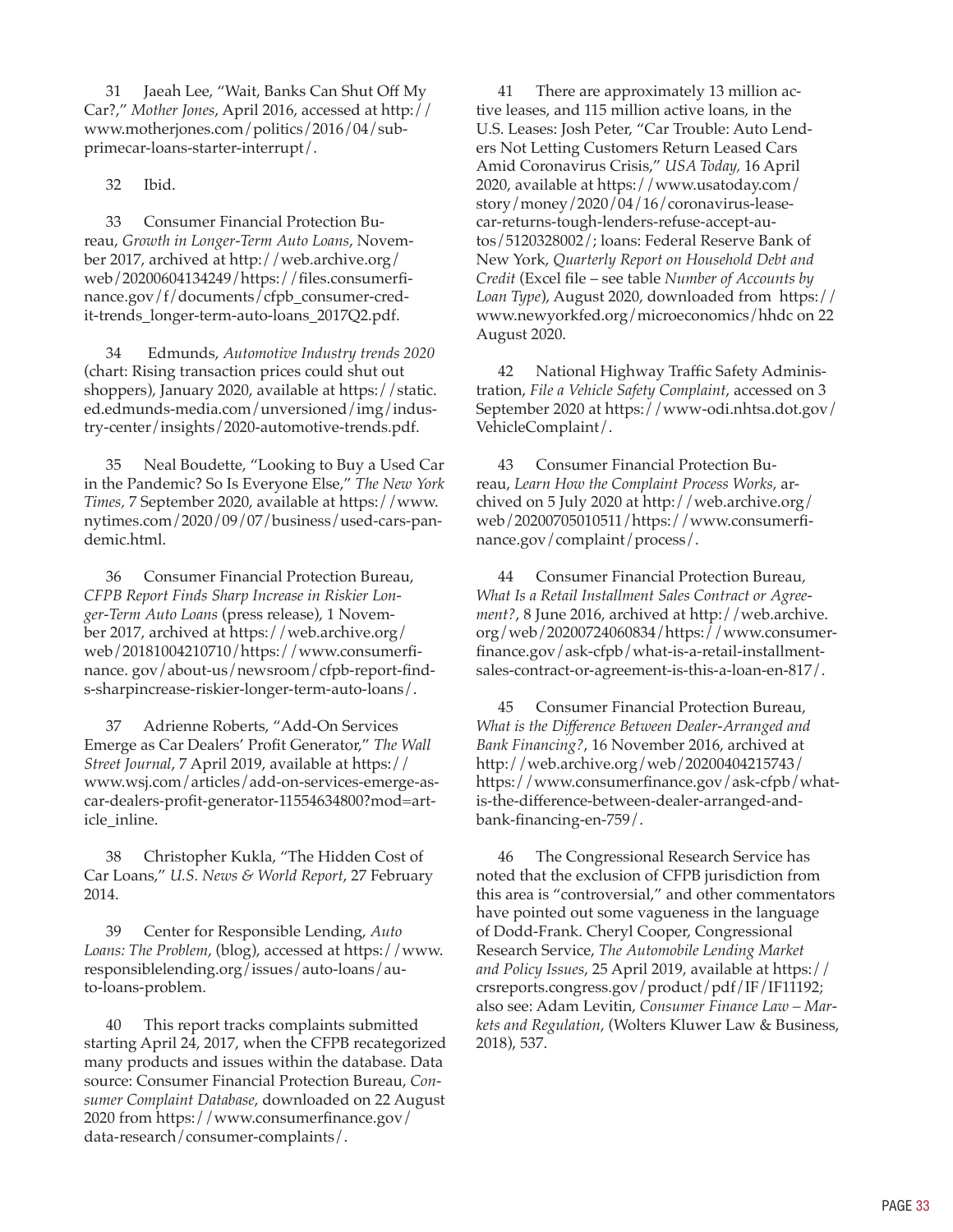47 Consumer Financial Protection Bureau, *CFPB to Hold Auto Lenders Accountable for Illegal Discriminatory Markup*, 21 March 2013, archived at [http://web.archive.org/web/20200809015056/](http://web.archive.org/web/20200809015056/https://www.consumerfinance.gov/about-us/newsroom/consumer-financial-protection-bureau-to-hold-auto-lenders-accountable-for-illegal-discriminatory-markup/) [https://www.consumerfinance.gov/about-us/](http://web.archive.org/web/20200809015056/https://www.consumerfinance.gov/about-us/newsroom/consumer-financial-protection-bureau-to-hold-auto-lenders-accountable-for-illegal-discriminatory-markup/) [newsroom/consumer-financial-protection-bu](http://web.archive.org/web/20200809015056/https://www.consumerfinance.gov/about-us/newsroom/consumer-financial-protection-bureau-to-hold-auto-lenders-accountable-for-illegal-discriminatory-markup/)[reau-to-hold-auto-lenders-accountable-for-ille](http://web.archive.org/web/20200809015056/https://www.consumerfinance.gov/about-us/newsroom/consumer-financial-protection-bureau-to-hold-auto-lenders-accountable-for-illegal-discriminatory-markup/)[gal-discriminatory-markup/;](http://web.archive.org/web/20200809015056/https://www.consumerfinance.gov/about-us/newsroom/consumer-financial-protection-bureau-to-hold-auto-lenders-accountable-for-illegal-discriminatory-markup/) Consumer Financial Protection Bureau, *Statement of the Bureau of Consumer Financial Protection on Enactment of S.J. Res. 57*, 21 May 2018, available at [https://www.consumerfi](https://www.consumerfinance.gov/about-us/newsroom/statement-bureau-consumer-financial-protection-enactment-sj-res-57/)[nance.gov/about-us/newsroom/statement-bureau](https://www.consumerfinance.gov/about-us/newsroom/statement-bureau-consumer-financial-protection-enactment-sj-res-57/)[consumer-financial-protection-enactment-sj-res-57/](https://www.consumerfinance.gov/about-us/newsroom/statement-bureau-consumer-financial-protection-enactment-sj-res-57/).

48 U.S. Federal Trade Commission, *FTC Consumer Sentinel Network*, data downloaded from [https://public.tableau.com/profile/federal.trade.](https://public.tableau.com/profile/federal.trade.commission#!/vizhome/FraudandIDTheftMaps/FraudbyState) [commission#!/vizhome/FraudandIDTheftMaps/](https://public.tableau.com/profile/federal.trade.commission#!/vizhome/FraudandIDTheftMaps/FraudbyState) [FraudbyState](https://public.tableau.com/profile/federal.trade.commission#!/vizhome/FraudandIDTheftMaps/FraudbyState) on 22 August 2020.

49 See note 17.

50 AnnaMaria Andriotis, "Millions of Americans Skip Credit-Card and Car Payments," *The Wall Street Journal,* 20 May 2020.

51 Stephen Gandel, "Which Borrowers Are Getting Help Under CARES Act — and Which Aren't," *CBS News*, 2 April 2020, available at [https://www.cbsnews.com/news/stimulus](https://www.cbsnews.com/news/stimulus-cares-act-student-debt-mortgage-loan-forgiveness-borrowers/)[cares-act-student-debt-mortgage-loan-forgive](https://www.cbsnews.com/news/stimulus-cares-act-student-debt-mortgage-loan-forgiveness-borrowers/)[ness-borrowers/.](https://www.cbsnews.com/news/stimulus-cares-act-student-debt-mortgage-loan-forgiveness-borrowers/)

52 Jean Eaglesham and Ken Brown, "Auto-Lending Binge Threatens to Unwind When Stimulus Measures Ease,"*The Wall Street Journal,* 7 August 2020.

53 Based on a text search of consumer complaint narratives containing the terms "covid", "pandemic", "cares act", or "coronavirus".

54 Consumer Financial Protection Bureau, *Consumer Response: A Snapshot of Complaints Received July 21, 2011 through June 30, 2014*, July 2014, archived at [http://web.archive.org/web/20200605124744/](http://web.archive.org/web/20200605124744/https://files.consumerfinance.gov/f/201407_cfpb_report_consumer-complaint-snapshot.pdf) [https://files.consumerfinance.gov/f/201407\\_cfpb\\_](http://web.archive.org/web/20200605124744/https://files.consumerfinance.gov/f/201407_cfpb_report_consumer-complaint-snapshot.pdf) [report\\_consumer-complaint-snapshot.pdf.](http://web.archive.org/web/20200605124744/https://files.consumerfinance.gov/f/201407_cfpb_report_consumer-complaint-snapshot.pdf)

55 Consumer Financial Protection Bureau, *Supervisory Highlights Issue 19, Summer 2019*, September 2019, archived at [http://web.archive.org/](http://web.archive.org/web/20200602201544/https://files.consumerfinance.gov/f/documents/cfpb_supervisory-highlights_issue-19_092019.pdf) [web/20200602201544/https://files.consumerfi](http://web.archive.org/web/20200602201544/https://files.consumerfinance.gov/f/documents/cfpb_supervisory-highlights_issue-19_092019.pdf)[nance.gov/f/documents/cfpb\\_supervisory-high](http://web.archive.org/web/20200602201544/https://files.consumerfinance.gov/f/documents/cfpb_supervisory-highlights_issue-19_092019.pdf)[lights\\_issue-19\\_092019.pdf](http://web.archive.org/web/20200602201544/https://files.consumerfinance.gov/f/documents/cfpb_supervisory-highlights_issue-19_092019.pdf).

56 Consumer Financial Protection Bureau, *Administrative Proceeding File No. 2018-BCFP-0008 - Santander Consumer USA Inc. Consent Order*, 20 November 2018, archived at [http://web.archive.](http://web.archive.org/web/20190429022736/https://files.consumerfinance.gov/f/documents/bcfp_santander-consumer-usa_consent-order_2018-11.pdf) [org/web/20190429022736/https://files.consumer](http://web.archive.org/web/20190429022736/https://files.consumerfinance.gov/f/documents/bcfp_santander-consumer-usa_consent-order_2018-11.pdf)[finance.gov/f/documents/bcfp\\_santander-con](http://web.archive.org/web/20190429022736/https://files.consumerfinance.gov/f/documents/bcfp_santander-consumer-usa_consent-order_2018-11.pdf)[sumer-usa\\_consent-order\\_2018-11.pdf](http://web.archive.org/web/20190429022736/https://files.consumerfinance.gov/f/documents/bcfp_santander-consumer-usa_consent-order_2018-11.pdf); Consumer Financial Protection Bureau, *Bureau of Consumer Financial Protection Settles with Santander Consumer USA Inc.*, 20 November 2018, archived at [http://](http://web.archive.org/web/20200806124212/https://www.consumerfinance.gov/about-us/newsroom/bureau-consumer-financial-protection-settles-santander-consumer-usa-inc/) [web.archive.org/web/20200806124212/https://](http://web.archive.org/web/20200806124212/https://www.consumerfinance.gov/about-us/newsroom/bureau-consumer-financial-protection-settles-santander-consumer-usa-inc/) [www.consumerfinance.gov/about-us/news](http://web.archive.org/web/20200806124212/https://www.consumerfinance.gov/about-us/newsroom/bureau-consumer-financial-protection-settles-santander-consumer-usa-inc/)[room/bureau-consumer-financial-protection-set](http://web.archive.org/web/20200806124212/https://www.consumerfinance.gov/about-us/newsroom/bureau-consumer-financial-protection-settles-santander-consumer-usa-inc/)[tles-santander-consumer-usa-inc/](http://web.archive.org/web/20200806124212/https://www.consumerfinance.gov/about-us/newsroom/bureau-consumer-financial-protection-settles-santander-consumer-usa-inc/).

57 Gretchen Morgenson, "Wells Fargo Forced Unwanted Auto Insurance on Borrowers," *The New York Times,* 27 July 2017, available at [https://www.](http://www.https://www.nytimes.com/2017/07/27/business/wells-fargo-unwanted-auto-insurance.html?_r=0) [nytimes.com/2017/07/27/business/wells-fargo-un](http://www.https://www.nytimes.com/2017/07/27/business/wells-fargo-unwanted-auto-insurance.html?_r=0)wanted-auto-insurance.html? $r=0$ .

58 Penalty: see note 6; settlement: Wells Fargo CPI Class Action Settlement, *Welcome to the Informational Website for the Wells Fargo CPI Class Action Settlement*, archived on 3 September 2020 at [http://](http://web.archive.org/web/20200903023845/http://www.wellsfargocpisettlement.com/en) [web.archive.org/web/20200903023845/http://](http://web.archive.org/web/20200903023845/http://www.wellsfargocpisettlement.com/en) [www.wellsfargocpisettlement.com/en](http://web.archive.org/web/20200903023845/http://www.wellsfargocpisettlement.com/en).

59 Adrienne Roberts, "Add-On Services Emerge as Car Dealers' Profit Generator," *The Wall Street Journal*, 7 April 2019, available at [https://](https://www.wsj.com/articles/add-on-services-emerge-as-car-dealers-profit-generator-11554634800?mod=article_inline) [www.wsj.com/articles/add-on-services-emerge-as](https://www.wsj.com/articles/add-on-services-emerge-as-car-dealers-profit-generator-11554634800?mod=article_inline)[car-dealers-profit-generator-11554634800?mod=art](https://www.wsj.com/articles/add-on-services-emerge-as-car-dealers-profit-generator-11554634800?mod=article_inline)[icle\\_inline](https://www.wsj.com/articles/add-on-services-emerge-as-car-dealers-profit-generator-11554634800?mod=article_inline).

60 Consumer Financial Protection Bureau, *I Found the Car of My Dreams but the Dealer Says That I Have to Have a Down Payment*…, 5 August 2016, archived at [http://web.archive.](http://web.archive.org/web/20200705181602/https://www.consumerfinance.gov/ask-cfpb/i-found-the-car-of-my-dreams-but-the-dealer-says-that-i-have-to-have-a-down-payment-when-i-said-i-didnt-have-the-money-the-dealer-said-that-if-i-add-a-gps-and-a-stereo-he-will-be-able-to-get-me-a-loan-for-the-full-amount-what-should-i-do-en-835/) [org/web/20200705181602/https://www.](http://web.archive.org/web/20200705181602/https://www.consumerfinance.gov/ask-cfpb/i-found-the-car-of-my-dreams-but-the-dealer-says-that-i-have-to-have-a-down-payment-when-i-said-i-didnt-have-the-money-the-dealer-said-that-if-i-add-a-gps-and-a-stereo-he-will-be-able-to-get-me-a-loan-for-the-full-amount-what-should-i-do-en-835/) [consumerfinance.gov/ask-cfpb/i-found-the](http://web.archive.org/web/20200705181602/https://www.consumerfinance.gov/ask-cfpb/i-found-the-car-of-my-dreams-but-the-dealer-says-that-i-have-to-have-a-down-payment-when-i-said-i-didnt-have-the-money-the-dealer-said-that-if-i-add-a-gps-and-a-stereo-he-will-be-able-to-get-me-a-loan-for-the-full-amount-what-should-i-do-en-835/)[car-of-my-dreams-but-the-dealer-says-that-i](http://web.archive.org/web/20200705181602/https://www.consumerfinance.gov/ask-cfpb/i-found-the-car-of-my-dreams-but-the-dealer-says-that-i-have-to-have-a-down-payment-when-i-said-i-didnt-have-the-money-the-dealer-said-that-if-i-add-a-gps-and-a-stereo-he-will-be-able-to-get-me-a-loan-for-the-full-amount-what-should-i-do-en-835/)[have-to-have-a-down-payment-when-i-said-i-didnt](http://web.archive.org/web/20200705181602/https://www.consumerfinance.gov/ask-cfpb/i-found-the-car-of-my-dreams-but-the-dealer-says-that-i-have-to-have-a-down-payment-when-i-said-i-didnt-have-the-money-the-dealer-said-that-if-i-add-a-gps-and-a-stereo-he-will-be-able-to-get-me-a-loan-for-the-full-amount-what-should-i-do-en-835/)[have-the-money-the-dealer-said-that-if-i-add-a-gps](http://web.archive.org/web/20200705181602/https://www.consumerfinance.gov/ask-cfpb/i-found-the-car-of-my-dreams-but-the-dealer-says-that-i-have-to-have-a-down-payment-when-i-said-i-didnt-have-the-money-the-dealer-said-that-if-i-add-a-gps-and-a-stereo-he-will-be-able-to-get-me-a-loan-for-the-full-amount-what-should-i-do-en-835/)[and-a-stereo-he-will-be-able-to-get-me-a-loan-for](http://web.archive.org/web/20200705181602/https://www.consumerfinance.gov/ask-cfpb/i-found-the-car-of-my-dreams-but-the-dealer-says-that-i-have-to-have-a-down-payment-when-i-said-i-didnt-have-the-money-the-dealer-said-that-if-i-add-a-gps-and-a-stereo-he-will-be-able-to-get-me-a-loan-for-the-full-amount-what-should-i-do-en-835/)[the-full-amount-what-should-i-do-en-835/](http://web.archive.org/web/20200705181602/https://www.consumerfinance.gov/ask-cfpb/i-found-the-car-of-my-dreams-but-the-dealer-says-that-i-have-to-have-a-down-payment-when-i-said-i-didnt-have-the-money-the-dealer-said-that-if-i-add-a-gps-and-a-stereo-he-will-be-able-to-get-me-a-loan-for-the-full-amount-what-should-i-do-en-835/).

61 United States District Court Central District of California, *Federal Trade Commission, Plaintiff, v. Universal City Nissan, Inc., a California Corporation, also d/b/a Universal Nissan, et al.*, 29 September 2016, archived at [http://web.archive.org/](http://web.archive.org/web/20170516144139/https://www.ftc.gov/system/files/documents/cases/160929sagecmpt.pdf) [web/20170516144139/https://www.ftc.gov/sys](http://web.archive.org/web/20170516144139/https://www.ftc.gov/system/files/documents/cases/160929sagecmpt.pdf)[tem/files/documents/cases/160929sagecmpt.pdf](http://web.archive.org/web/20170516144139/https://www.ftc.gov/system/files/documents/cases/160929sagecmpt.pdf).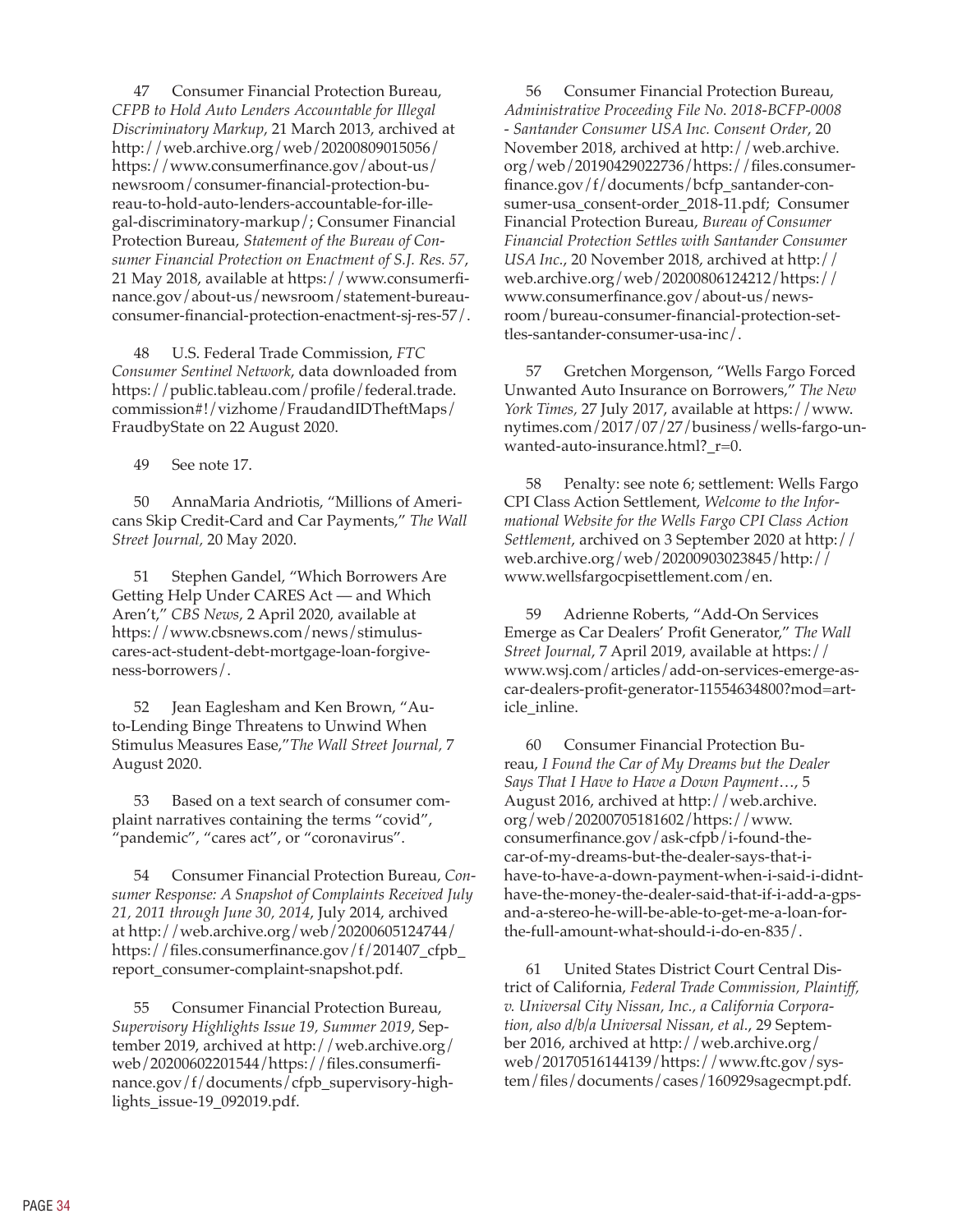62 Variants of the word "threat" and "harass" include longer forms of the words (such as "threaten" or "harassment") as well common misspellings of the word "harass," such as with two r's. These searches were performed with the following Python regular expressions: 'threat\w{0,6}' and 'harr?ass\w{0,6}'.

63 The following debt collection issue categories were considered to constitute harassment: "Communication tactics", "Took or threatened to take negative or legal action", "False statements or representation", and "Threatened to contact someone or share information improperly."

64 Consumer Financial Protection Bureau, *CFPB Takes First Action Against 'Buy-Here, Pay-Here' Auto Dealer*, 19 November 2014, archived at [http://](http://web.archive.org/web/20200605115321/https://www.consumerfinance.gov/about-us/newsroom/cfpb-takes-first-action-against-buy-here-pay-here-auto-dealer/) [web.archive.org/web/20200605115321/https://](http://web.archive.org/web/20200605115321/https://www.consumerfinance.gov/about-us/newsroom/cfpb-takes-first-action-against-buy-here-pay-here-auto-dealer/) [www.consumerfinance.gov/about-us/newsroom/](http://web.archive.org/web/20200605115321/https://www.consumerfinance.gov/about-us/newsroom/cfpb-takes-first-action-against-buy-here-pay-here-auto-dealer/) [cfpb-takes-first-action-against-buy-here-pay-here](http://web.archive.org/web/20200605115321/https://www.consumerfinance.gov/about-us/newsroom/cfpb-takes-first-action-against-buy-here-pay-here-auto-dealer/)[auto-dealer/.](http://web.archive.org/web/20200605115321/https://www.consumerfinance.gov/about-us/newsroom/cfpb-takes-first-action-against-buy-here-pay-here-auto-dealer/)

65 Colleen Tressler, U.S. Federal Trade Commission, *FTC to Auto Dealers: Don't Toy with Yo-Yo Financing*, 29 September 2016, archived at [http://web.](http://web.archive.org/web/20200430104017/https://www.consumer.ftc.gov/blog/2016/09/ftc-auto-dealers-dont-toy-yo-yo-financing) [archive.org/web/20200430104017/https://www.](http://web.archive.org/web/20200430104017/https://www.consumer.ftc.gov/blog/2016/09/ftc-auto-dealers-dont-toy-yo-yo-financing) [consumer.ftc.gov/blog/2016/09/ftc-auto-dealers](http://web.archive.org/web/20200430104017/https://www.consumer.ftc.gov/blog/2016/09/ftc-auto-dealers-dont-toy-yo-yo-financing)[dont-toy-yo-yo-financing](http://web.archive.org/web/20200430104017/https://www.consumer.ftc.gov/blog/2016/09/ftc-auto-dealers-dont-toy-yo-yo-financing).

66 U.S. Federal Trade Commission, *Los Angeles-Based Sage Auto Group Will Pay \$3.6 Million to Settle FTC Charges* (press release), 14 March 2017, archived at [http://web.archive.org/](http://web.archive.org/web/20191116173935/https://www.ftc.gov/news-events/press-releases/2017/03/los-angeles-based-sage-auto-group-will-pay-36-million-settle-ftc) [web/20191116173935/https://www.ftc.gov/news](http://web.archive.org/web/20191116173935/https://www.ftc.gov/news-events/press-releases/2017/03/los-angeles-based-sage-auto-group-will-pay-36-million-settle-ftc) [-events/press-releases/2017/03/los-angeles-based](http://web.archive.org/web/20191116173935/https://www.ftc.gov/news-events/press-releases/2017/03/los-angeles-based-sage-auto-group-will-pay-36-million-settle-ftc)[sage-auto-group-will-pay-36-million-settle-ftc](http://web.archive.org/web/20191116173935/https://www.ftc.gov/news-events/press-releases/2017/03/los-angeles-based-sage-auto-group-will-pay-36-million-settle-ftc).

67 See note 61.

68 Ibid. See number 31 under "Deceptive advertising."

69 Mark Huffman, "The Hidden Costs of Leasing a Car," *Consumer Affairs*, 11 August 2016, available at [https://www.consumeraffairs.com/news/](http://www.https://www.consumeraffairs.com/news/the-hidden-costs-of-leasing-a-car-081116.html) [the-hidden-costs-of-leasing-a-car-081116.html.](http://www.https://www.consumeraffairs.com/news/the-hidden-costs-of-leasing-a-car-081116.html)

- 70 See note 2.
- 71 See note 4.
- 72 See note 5.
- 73 See note 6.
- 74 See note 7.
- 75 See note 8.
- 76 See note 7.
- 77 See note 10.
- 78 See note 11.
- 79 See note 12.
- 80 See note 3.
- 81 See note 10.
- 82 See note 1.
- 83 Ibid.

84 David Henry, "Ally Financial Bets on Risky Subprime Car Loans," *Reuters*, 31 May 2011, available at [https://www.reuters.com/article/us-ally](https://www.reuters.com/article/us-allyfinancial/ally-financial-bets-on-risky-subprime-car-loans-idUSTRE74U4FY20110531)[financial/ally-financial-bets-on-risky-subprime](https://www.reuters.com/article/us-allyfinancial/ally-financial-bets-on-risky-subprime-car-loans-idUSTRE74U4FY20110531)[car-loans-idUSTRE74U4FY20110531.](https://www.reuters.com/article/us-allyfinancial/ally-financial-bets-on-risky-subprime-car-loans-idUSTRE74U4FY20110531)

85 James Brumley, "Wells Fargo Is the Canary in the Coal Mine for Subprime Auto Lenders," *The Motley Fool*, 5 June 2020, available at [https://](http://www.https://www.fool.com/investing/2020/06/05/wells-fargo-canary-coal-mine-subprime-auto.aspx) [www.fool.com/investing/2020/06/05/wells-far](http://www.https://www.fool.com/investing/2020/06/05/wells-fargo-canary-coal-mine-subprime-auto.aspx)[go-canary-coal-mine-subprime-auto.aspx;](http://www.https://www.fool.com/investing/2020/06/05/wells-fargo-canary-coal-mine-subprime-auto.aspx) Michael Corkery and Jessica Silver-Greenberg, "Wells Fargo Puts a Ceiling on Subprime Auto Loans," *The New York Times,* 1 March 2015, available at [https://www.](http://www.https://www.nytimes.com/2015/03/02/business/dealbook/wells-fargo-puts-a-ceiling-on-subprime-auto-loans.html) [nytimes.com/2015/03/02/business/dealbook/](http://www.https://www.nytimes.com/2015/03/02/business/dealbook/wells-fargo-puts-a-ceiling-on-subprime-auto-loans.html) [wells-fargo-puts-a-ceiling-on-subprime-auto-loans.](http://www.https://www.nytimes.com/2015/03/02/business/dealbook/wells-fargo-puts-a-ceiling-on-subprime-auto-loans.html) [html.](http://www.https://www.nytimes.com/2015/03/02/business/dealbook/wells-fargo-puts-a-ceiling-on-subprime-auto-loans.html)

86 Based on a text search of consumer complaint narratives for the following terms: "car", "truck", "vehicle", "dealership" and "auto loan." Search excludes partial matches (as in "cars" or "trucker"). Search results do not include matches from the "Vehicle loan or lease" product category, or the "auto debt" and "title loan" sub-product categories.

87 Ibid.

88 Complaints falling under the following issue categories were considered as credit report complaints: "Problem with a credit reporting company's investigation into an existing problem," "Improper use of your report," "Incorrect information on your report," "Unable to get your credit report or credit score," "Credit monitoring or identity theft protection services," "Problem with fraud alerts or security freezes," "Problem with credit report or credit score."